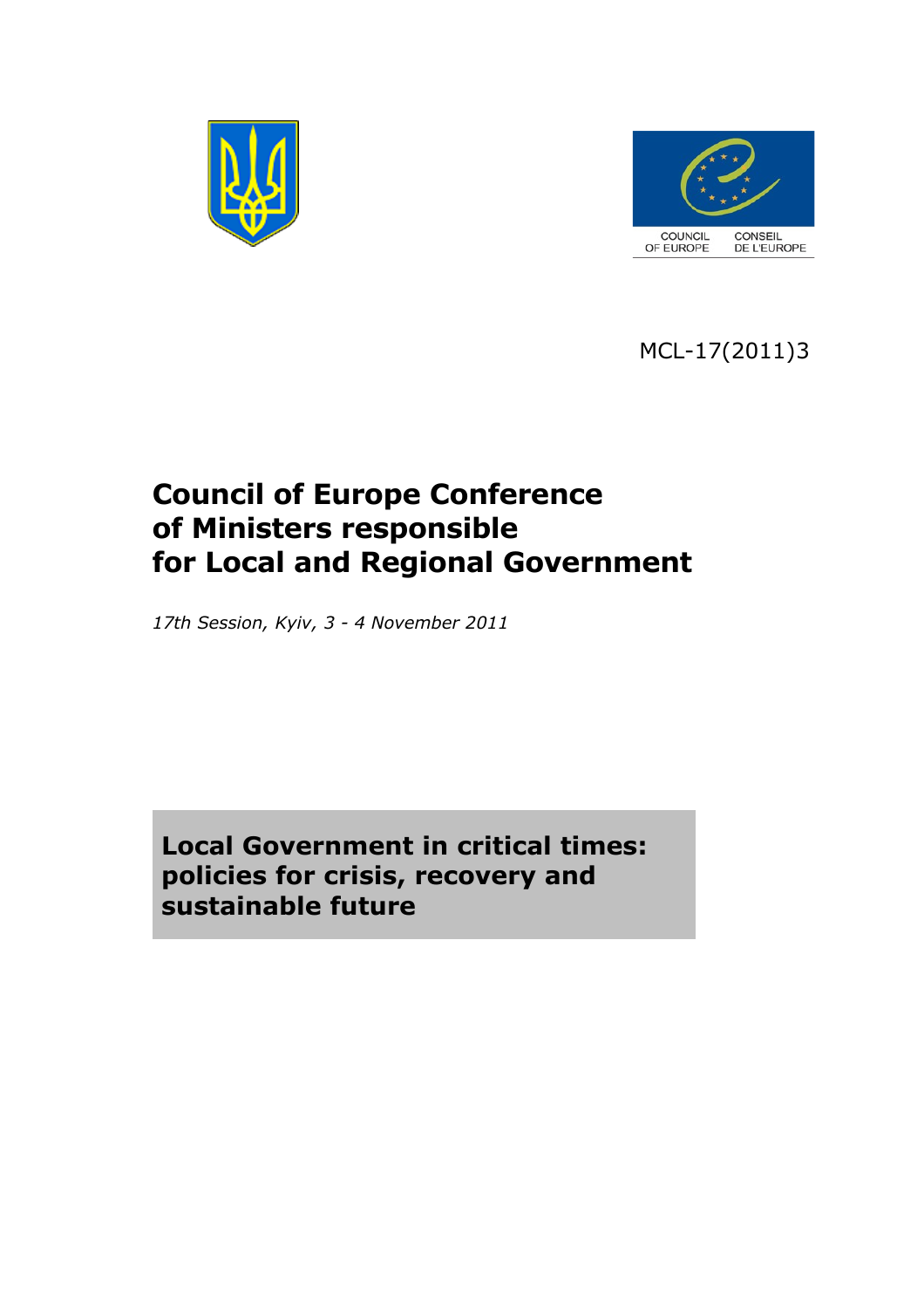# **LOCAL GOVERNMENT IN CRITICAL TIMES: POLICIES FOR CRISIS, RECOVERY AND SUSTAINABLE FUTURE**

# **REPORT**

Prepared by the European Committee on Local and Regional Democracy (CDLR), supported by a partnership with the Open Society Foundations (OSF) and input from the Council of European Municipalities and Regions (CEMR)

Adopted by the CDLR on 21 September 2011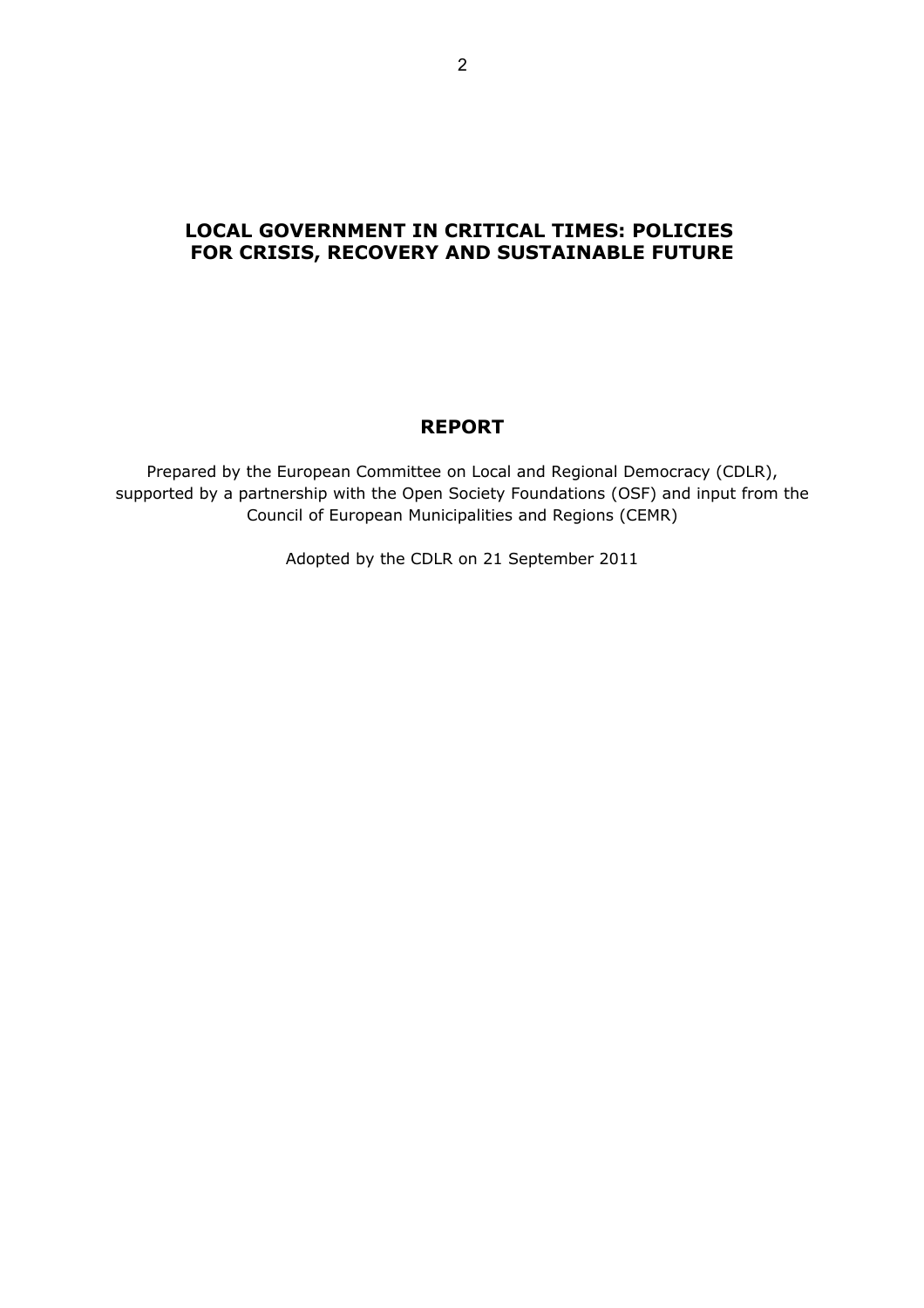# **TABLE OF CONTENTS**

| <b>CHAPTER II</b>  |  |
|--------------------|--|
|                    |  |
|                    |  |
|                    |  |
|                    |  |
| <b>CHAPTER III</b> |  |
|                    |  |
|                    |  |
|                    |  |
|                    |  |
|                    |  |
|                    |  |
|                    |  |
|                    |  |
|                    |  |
|                    |  |
| <b>CHAPTER IV:</b> |  |
|                    |  |
|                    |  |

# **[CHAPTER V :](#page-46-1)**

| SUSTAINABLE ECONOMIC DEVELOPMENT: LOCAL GOVERNMENT'S ROLE47                               |
|-------------------------------------------------------------------------------------------|
|                                                                                           |
|                                                                                           |
|                                                                                           |
|                                                                                           |
| In the coming 2 - 3 years municipalities should make a decision on 12,000 concession      |
| agreements in Germany, whether to extend the present concessions or to take over          |
| the network operation by a municipal company. The amendment of the energy                 |
| regulations is already under discussion to limit the litigation, securing the information |
| for the municipalities. (Information sheets provided by the CoE/LGI project national      |
| observer). These new trends are discussed by Wollman, H.-Marcou, G. (2010): The           |
| provision of public services in Europe. Edward Elgar Publishing Ltd., Cheltenham, UK 53   |
|                                                                                           |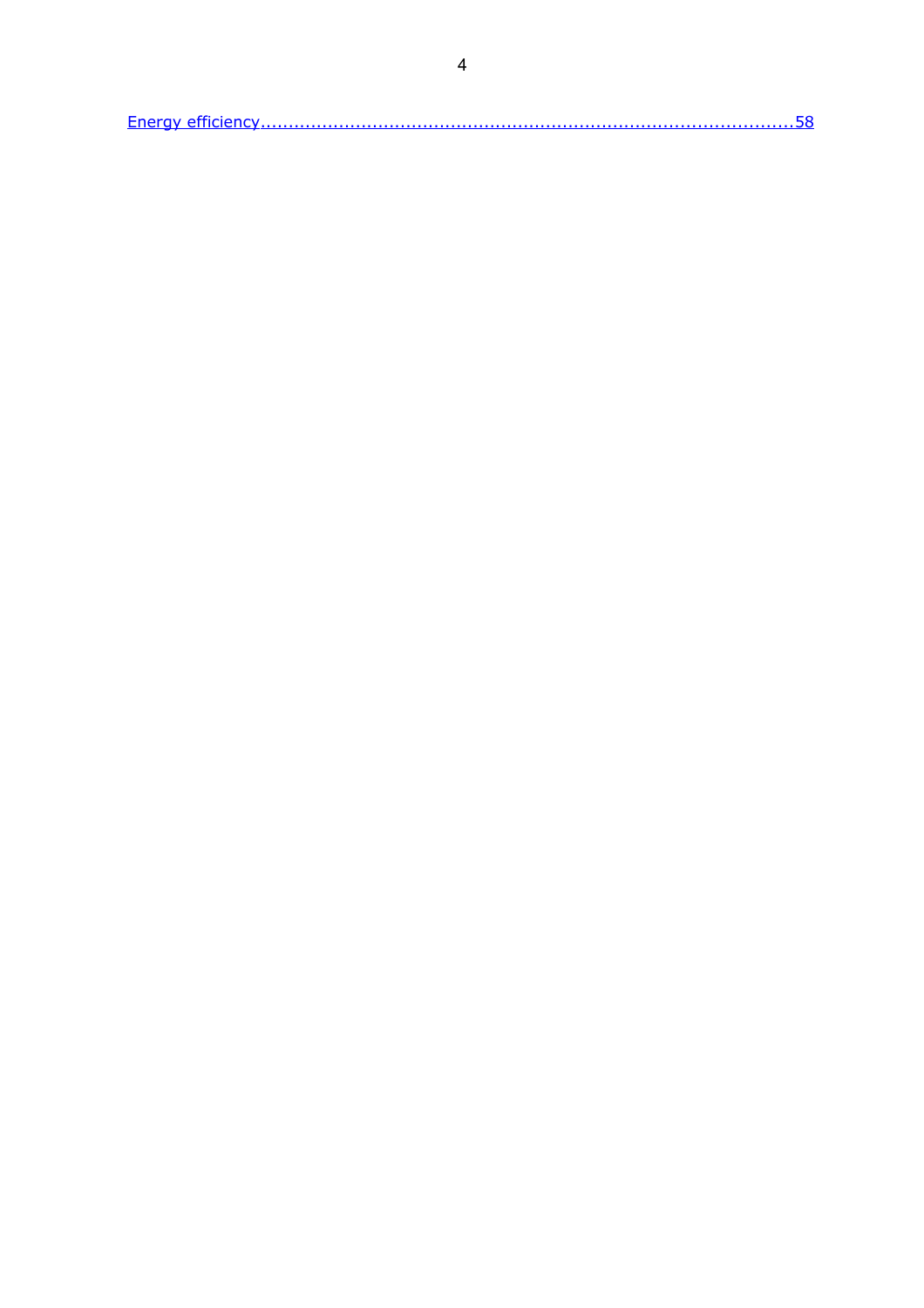# **CHAPTER I**

#### **OVERVIEW: LIVING WITH UNCERTAINTY**

#### <span id="page-4-0"></span>**An age of heightened uncertainty**

How has the financial crisis in Europe affected local governments? How have they and their national governments responded? These were the questions set by the ministers meeting in Utrecht in 2009 for review over the two years leading to the next meeting at Kyiv.

Answers are the purpose of this stocktaking, conducted with the help of country surveys by members of CDLR and CEMR and a pool of independent observers, together with presentations to two Strasbourg conferences.

Some conclusions are clear*.* From the surveys and from data published by Eurostat and Dexia *we know that:*

- Local budget revenue contracted in real terms in most Council of Europe member states surveyed over the period 2008 to 2010.
- The fall was due chiefly to declines in tax revenues (including shared taxes), particularly in 2009.
- In 2009 revenue falls were cushioned in many states by compensating increases in inter-governmental transfers, either for general budget support or for "fiscal stimulus" capital programmes, but this intervention lessened in 2010. In 2011 transfer reductions have intensified in states affected by sovereign debt crises (Greece, Ireland, Italy, Portugal and Spain) and were introduced in Romania and the UK in medium term programmes to reduce national budget deficits.
- Local public services have suffered from reduced funding but not commensurately. There have been efficiency gains while capital expenditure has been widely deferred.
- Local budget expenditures on social welfare and support have increased as a result of economic pressures on households and will continue to do so as the proportion of the population over 65 maintains its rise.

But future developments are far from clear. *We do not know:*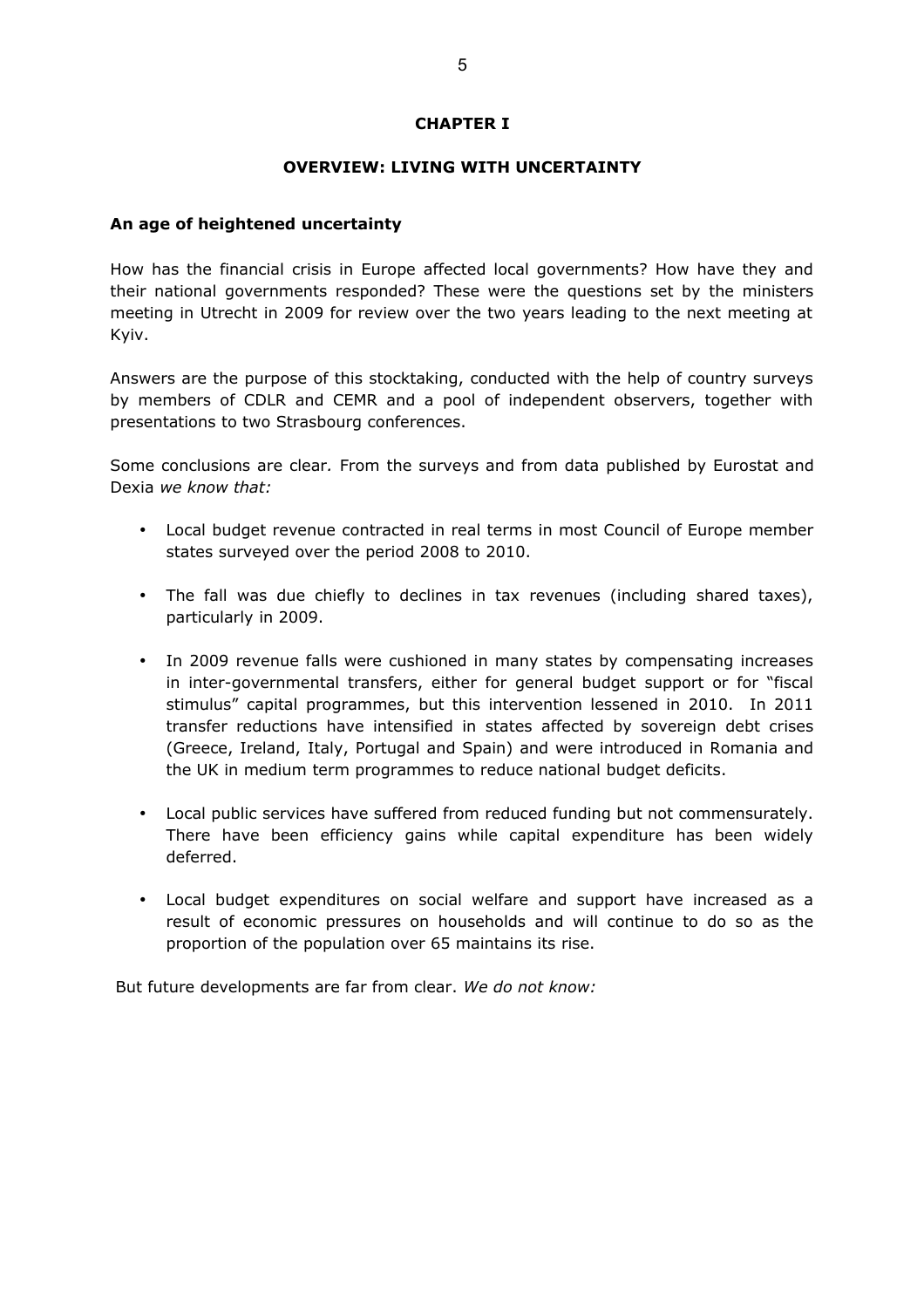- When economic growth will resume. A weak recovery in 2010 has been halted in much of Europe during 2011 by the expansion of the sovereign debt crisis and threats to the Euro; even German growth halted in the second quarter.
- Future trends in commodity prices and their impacts on local budget revenues and expenditures.
- Impacts of the crisis and its aftermath on governance, including the ability of individual governments to sustain austerity measures and possible extension of EU influence on national and local fiscal management.
- Effects on society and their incidence on different groups.

*We also do not know* what else will happen to destabilise the environment within which local budgets operate. The unexpected is sure to happen. At Utrecht, for example, we could anticipate neither the Arab Spring nor the Japanese tsunami.

# <span id="page-5-0"></span>**Living with uncertainty**

We do not know whether the crisis is over or not. In the Czech Republic or Turkey it never seems to have arrived. In Spain it is perhaps more acute than ever. Most countries are still holding their breath.

This continued uncertainty is all the more unsettling because of the contrast with the precrisis mood of growth and optimism. "Yesterday, all our troubles seemed so far away". Services could be expanded, payrolls increased, money borrowed with apparent confidence. All that is past but local governments have not collapsed; the streets are still cleaned and children taught. As Chesterton put it, "God fulfils Himself in many ways, even by local government". The Kyiv Conference can:

- *Acclaim* the resilience of local government since Utrecht, and
- *Proclaim* the need for adherence to robust strategies which can withstand fluctuating economic fortunes.

Three such strategies emerge from the substantive part of this report:

- stabilising revenue bases;
- making the most of limited resources; and
- developing partnerships to meet long term challenges.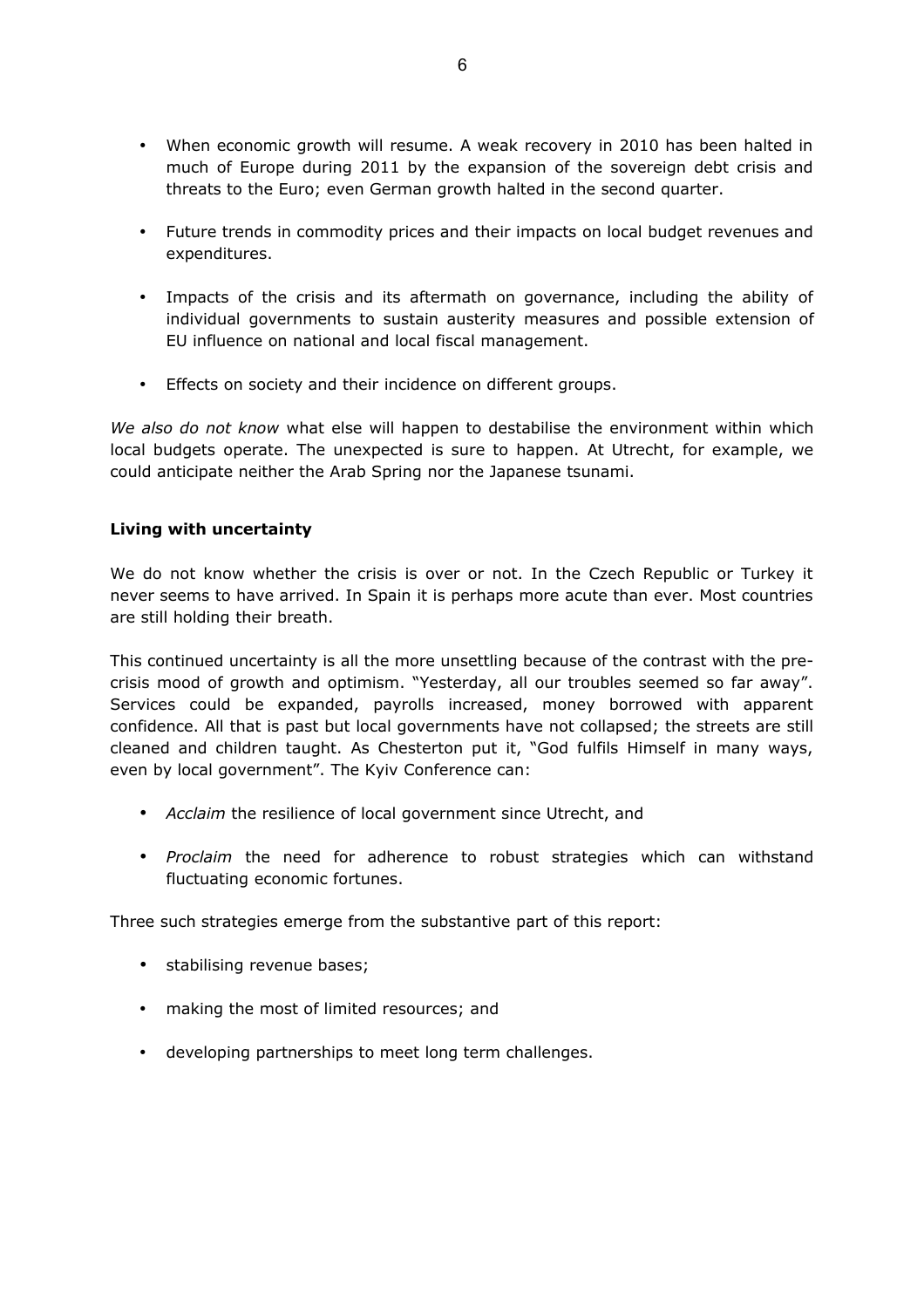## <span id="page-6-0"></span>**Stabilising Revenue Bases**

Local budgets are heavily encumbered by regular operating costs. This is particularly the case where they include teachers' salaries, social assistance or medical services, but most pay for basic essential services like road maintenance, waste management, care for the elderly, and water supply. They need relatively stable revenues to sustain these responsibilities.

It is clear from recent experience that some resources are far more stable than others. Funding strategies should draw on the following lessons:

- Local budgets should not rely too heavily on volatile revenues which overreact to economic fluctuations. Taxes based on corporate profits or property transactions are the prime examples. There is good argument for municipal access to these bases, but not for major dependence on them. The German *Gewerbesteuer,* assessed on corporate profits, for example, constitutes 30% of municipal tax revenue. Before the crisis taxes on property sales contributed 56% of municipal tax revenue in Bulgaria which shrank in 2009-10 by 55%.
- By contrast, taxation of property ownership or occupation has proved remarkably resilient. This is because in most European states liabilities do not vary according to annual changes in property values; municipalities also have used freedom to increase rates or intensify administration to compensate for decline of other sources. Conferring such opportunity on local governments who do not have it is important.
- Revenue from local budget shares of personal income taxation has inevitably suffered from reductions in employment, hours, salaries etc, but less dramatically than that of corporate income. It remains the most effective alternative to overdependence on transfers and should be protected (or introduced, where it does not exist).

Local budgets cannot be indefinitely shielded from national revenue losses and budget deficits. However, immediate and arbitrary cuts are damaging to local public services. Cuts should not be disproportionate to national budget economies, and harm can be minimised where local governments are given a year's or more notice of reductions and are able to plan how they can best be absorbed. Cuts, if necessary at all, should be distributed by objective formulae to ensure their equity and political neutrality.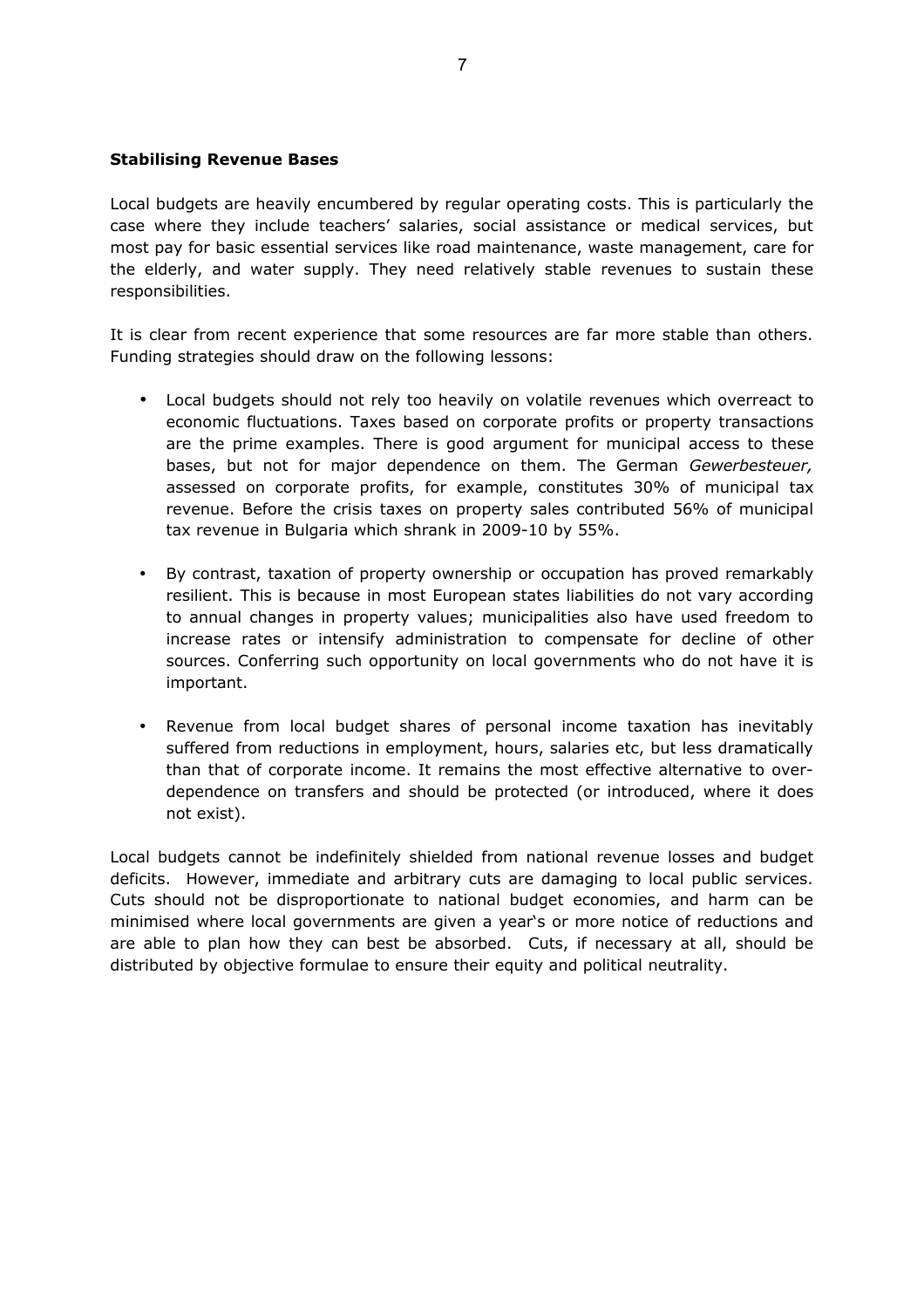Reviving capital investment will be important to recovery, which means restoring operational surplus sufficient to fund it directly or redeem debt. But growing indebtedness calls for improvements in the regulatory regime for both borrowing and insolvency. This applies also to non-transparent financial relationships between municipal budgets and those of their utility companies.

# <span id="page-7-1"></span>**Making the most of limited resources**

Chapter III catalogues ways in which local governments have cut costs in the face of revenue loss. They are diverse and in most cases locally generated. Particular worthy of emulation are:

- Increasing co-operation between municipalities, particularly in operating major infrastructure or shared administrative processes like development control, tax collection, procurement and IT;
- Reductions in payroll costs avoiding staff layoffs;
- Engaging staff in identifying efficiency savings;
- Transparency over procurement and budget expenditure;
- Enhanced use of benchmarking, comparing systems and their attendant costs.

On the other hand the contribution of the private sector and market mechanisms to efficient delivery of public utility services have been reversed in a few countries, with potential danger to the results of successful partnerships over the past three decades.

# <span id="page-7-0"></span>**Developing partnerships to meet long term challenges**

Local government faces long term challenges which will outlast the crisis. The autonomy promoted by the European Charter should give the freedom to innovate in meeting these and some security over resources. But they all require a style and habit of partnership with other key actors such as other levels of government, the private sector, universities and other members of the research and training communities, social enterprises and other non-governmental organisations. Of special importance are the challenges to: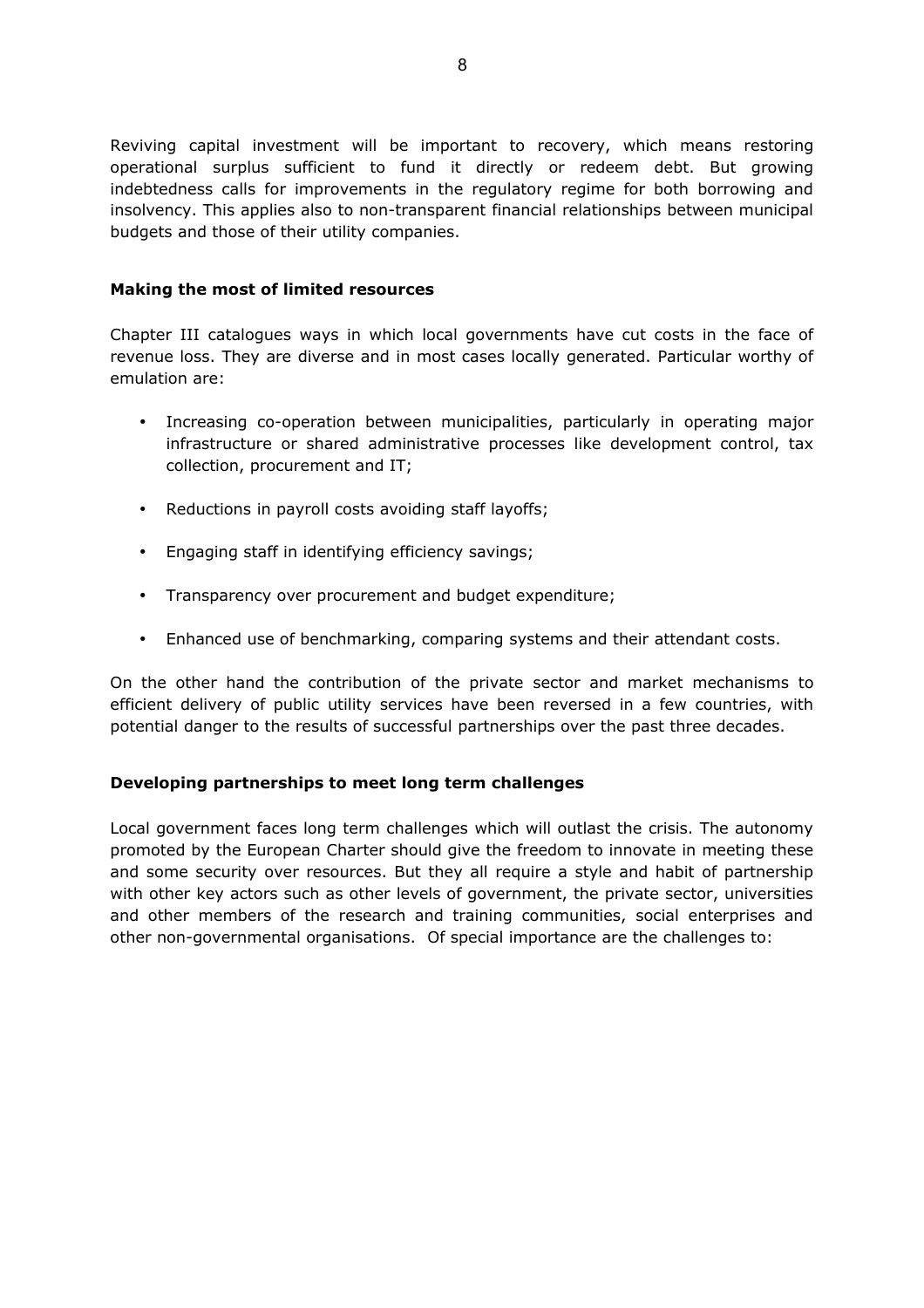- *keep local economies ahead of the game*. We can no longer assume that recovery from the current recession can be based on strategies like attracting inward investment and urban regeneration which were so successful in the 80s and 90s. Global competition is greater and the property market weaker. Partnership with other local actors will be crucial in identifying contemporary opportunities, promoting technological research and innovation, education to improve the local skill base and providing the planning and infrastructural framework (including information and communication technology).
- *cope with climate change.* Making municipal assets more energy efficient, increasing the use of renewable energy, reforming transportation, increasing the capacity of storm water drainage are all key tasks for local government, requiring partnerships with utility and transport companies, "green" technology companies and any other suitable actors with capabilities and commitment. Planning frameworks, for example, are often based on producing, assembling and distributing goods in multiple locations, scattered round the world despite transportation and environmental costs. The sustainability of these is likely to come under increasing pressure.
- *support the vulnerable, with special attention to children and the elderly*. Supporting increasing numbers of elderly people will depend on strategies to encourage community care and assist family members and others providing informal care. Services such as early childhood development which contribute greatly to the human rights of vulnerable groups should be safeguarded in times of austerity. Benefits may have to be targeted to the most needy households more restrictively.

# <span id="page-8-0"></span>**Conclusion**

The impact of the crisis on compliance with the Charter of Local Self Government has been mixed. Chapter II reports examples of both increases and losses of local tax autonomy. From Ireland to Hungary examples have been given of national governments intervening in detailed local budget decisions, while there are fears that EU attempts to impose common economic government within the Euro zone will curtail the ability of local government to determine their spending levels. On the other hand some conditionality and control have been relaxed by national governments to avoid responsibility for detailed cuts in services.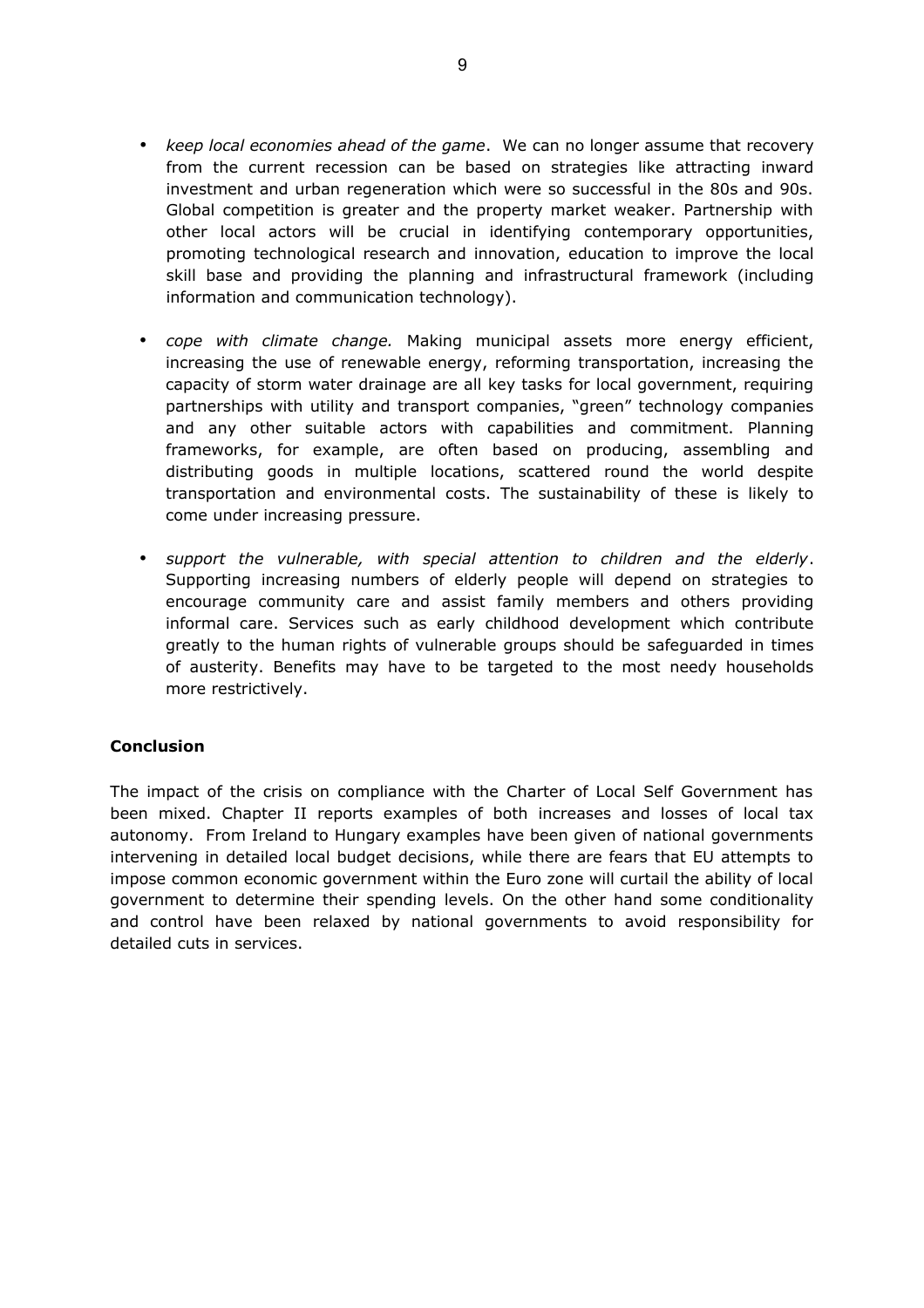Over three years the crisis has changed its focus – housing finance, banking collapse, economic recession, sovereign debt, currency survival – and its geographical heartland from the Baltics to the Mediterranean, with bewildering speed. It is not surprising that commentators have been reluctant to pass judgment on the impact on local public services. Quantitative evidence supports a slowdown in infrastructural investment despite increased EU spending, and there is worrying evidence of cutbacks in discretionary expenditure in aid of vulnerable groups.

The good news is that the crisis has promoted a culture of greater accountability by local government for the careful use of resources, and of mutual co-operation with neighbours and other local partners. This leaves it in better shape to tackle the challenges, social, economic, demographic and environmental, which will endure well beyond recession.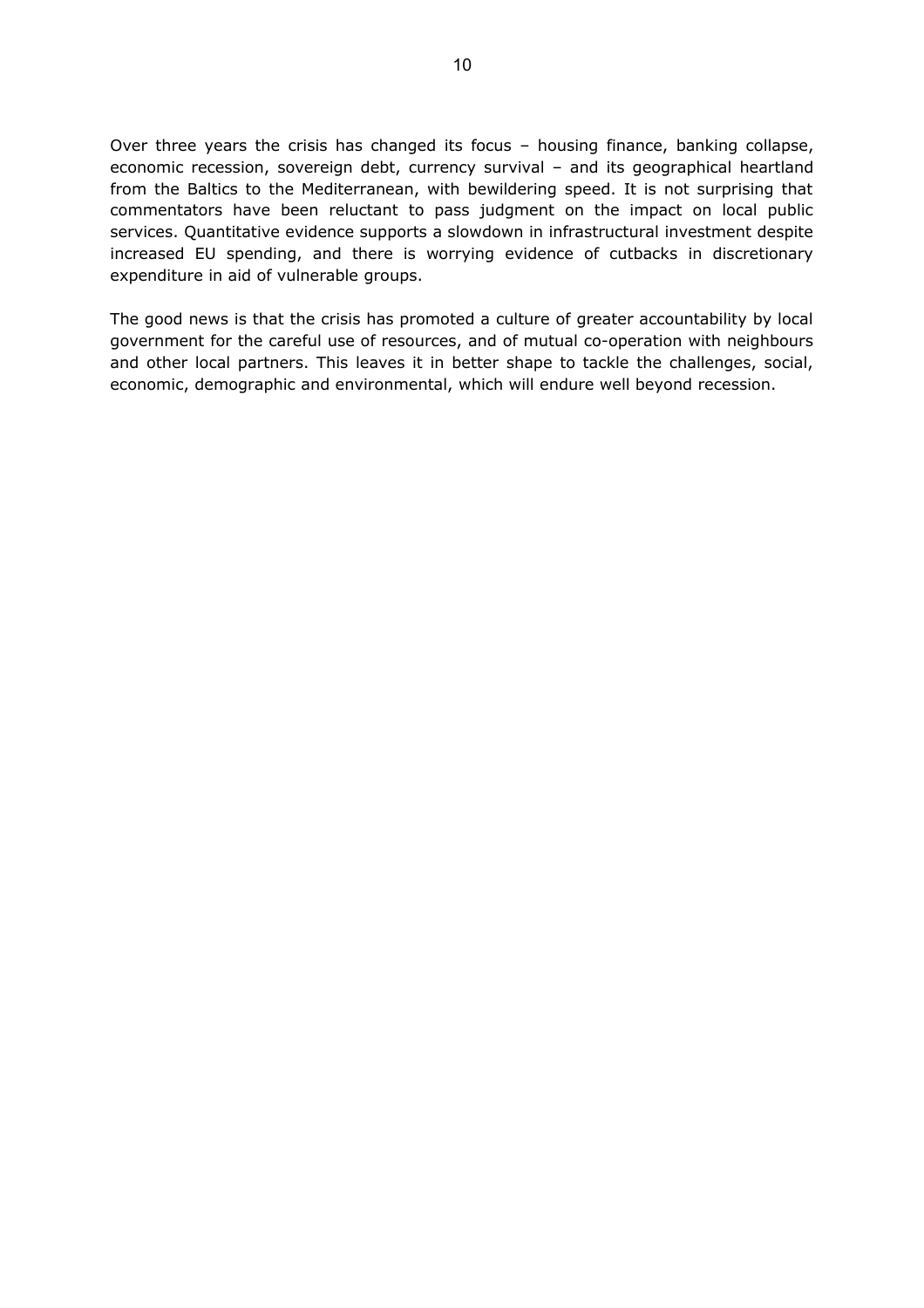# <span id="page-10-1"></span>**CHAPTER II**

# **REVENUE: PERFORMANCE AND POLICIES**

# <span id="page-10-0"></span>**A. Revenue performance of local budgets in crisis**

In mid 2011 we have for the first time the opportunity to look back at all three years of the economic crisis (2008-2010) and assess its effects on sub-national budgets across Europe. Although this is not an easy exercise, for reasons briefly outlined below, it is very important to be able to differentiate not only between countries, or groups of countries, but also between what we would call, somewhat arbitrarily, the first and the second phases of the crisis: 2009/2008 versus 2010/2009 budget trends. We will notice that the onset of the crisis and especially its impact on the public budgets have occurred at different moments in various countries, with substantial time gaps between them.

Snapshot views or continental average indicators tend to obscure what is otherwise a very mixed picture. The common, unifying theme for the whole continent is the radical change these two years have made in the entrenched assumptions and expectations of both local decision makers and the markets. Before the crisis, for a good number of years, the local and regional budgets had been on the rise in virtually every country, and across all the major sources of revenues, with rates of growth above that of the respective national GDP. Projections incorporated in the multi-year budgets were that the trend would continue.

The booming economies made municipalities and regions increasingly confident and tempted to share in the good times by relying on sources of revenue directly related to the (positive) business cycle: either business taxes in various forms or property transaction taxes, calibrated so as to follow closely the upward trends of the market. This was often leveraged driving municipalities into potentially unsustainable debt.

What the two years of crisis in the public budgets have brought about is, above all, increased heterogeneity at the continental scale. The economic trends, the policy responses to the economic shock and the effects of these measures were much more divergent than the calm situation before the crisis. It could hardly have been otherwise, due to the following reasons:

- The moment and severity of the economic downturn was different: more than one year separate the peak of the crisis in the Baltic states from that in Greece;
- The capacity of the state administrative machine to implement policies in adverse circumstances, as well as the fiscal space for manoeuvre, was variable too, especially in Southern and Eastern Europe;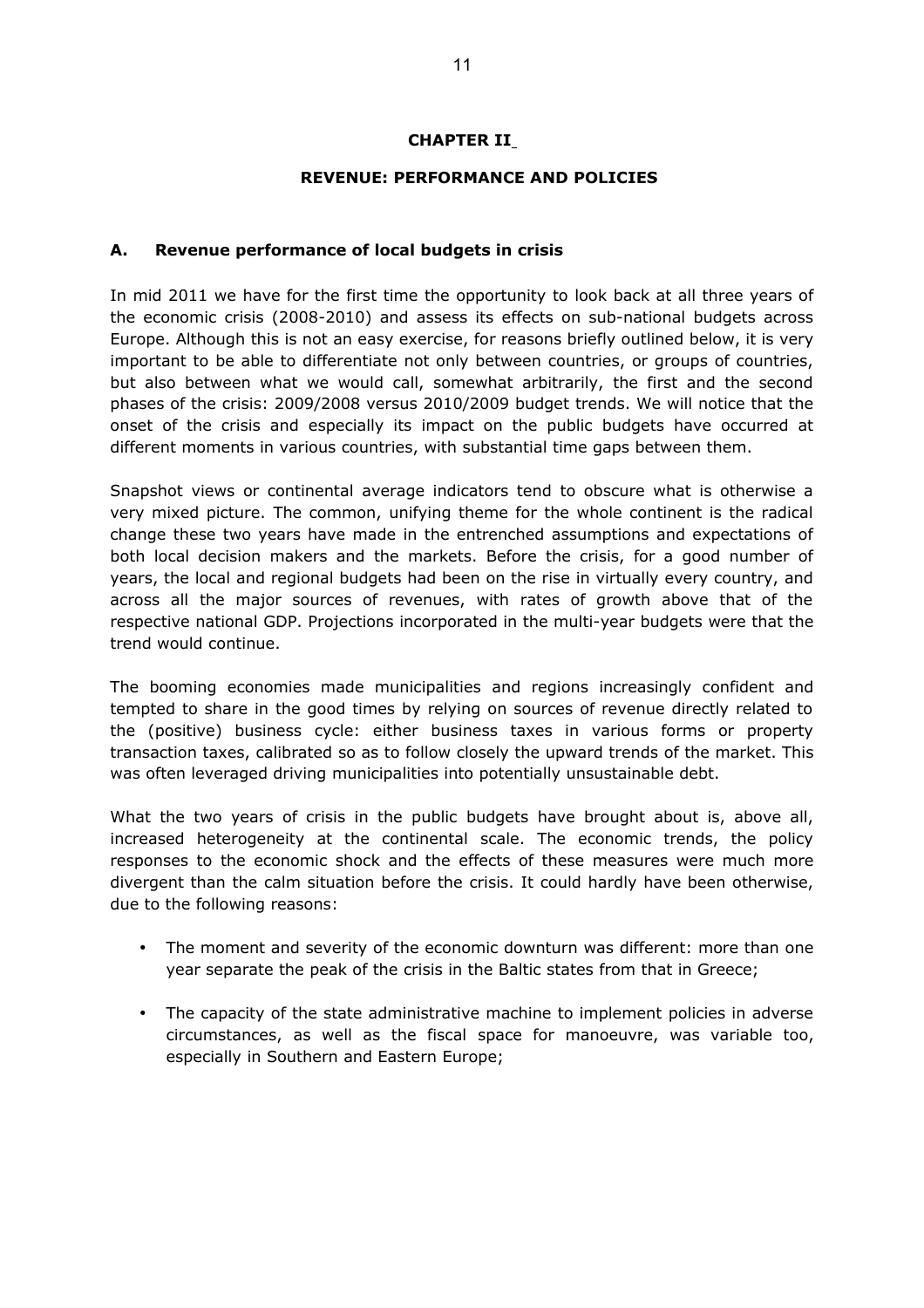• The size, functions and scope for decision making in sub-national governments vary widely, from substantial in the Scandinavian countries (40-60% of the public spending) to modest in Greece, Cyprus, Ireland, Turkey or Portugal (around 10% or less).

All these factors led to divergent policy responses to the crisis as far as sub-national authorities are concerned, from being protected by the central governments against the worst effects of shrinking budgets, to having to shoulder a disproportionate burden in crisis. This is understandable, as the political attention given to local spending is not the same in countries where sub-national authorities do not provide essential social services. The following sections are an attempt to identify some patterns in this otherwise complex and shifting landscape over the past three budget cycles.

# **Comparative trends in local and national revenues**

Fig. 1 groups together on the same charts both stages of the crisis: first the changes in nominal terms with inflation represented separately (Figure 1A); and then the changes in real terms (Figure 1B).

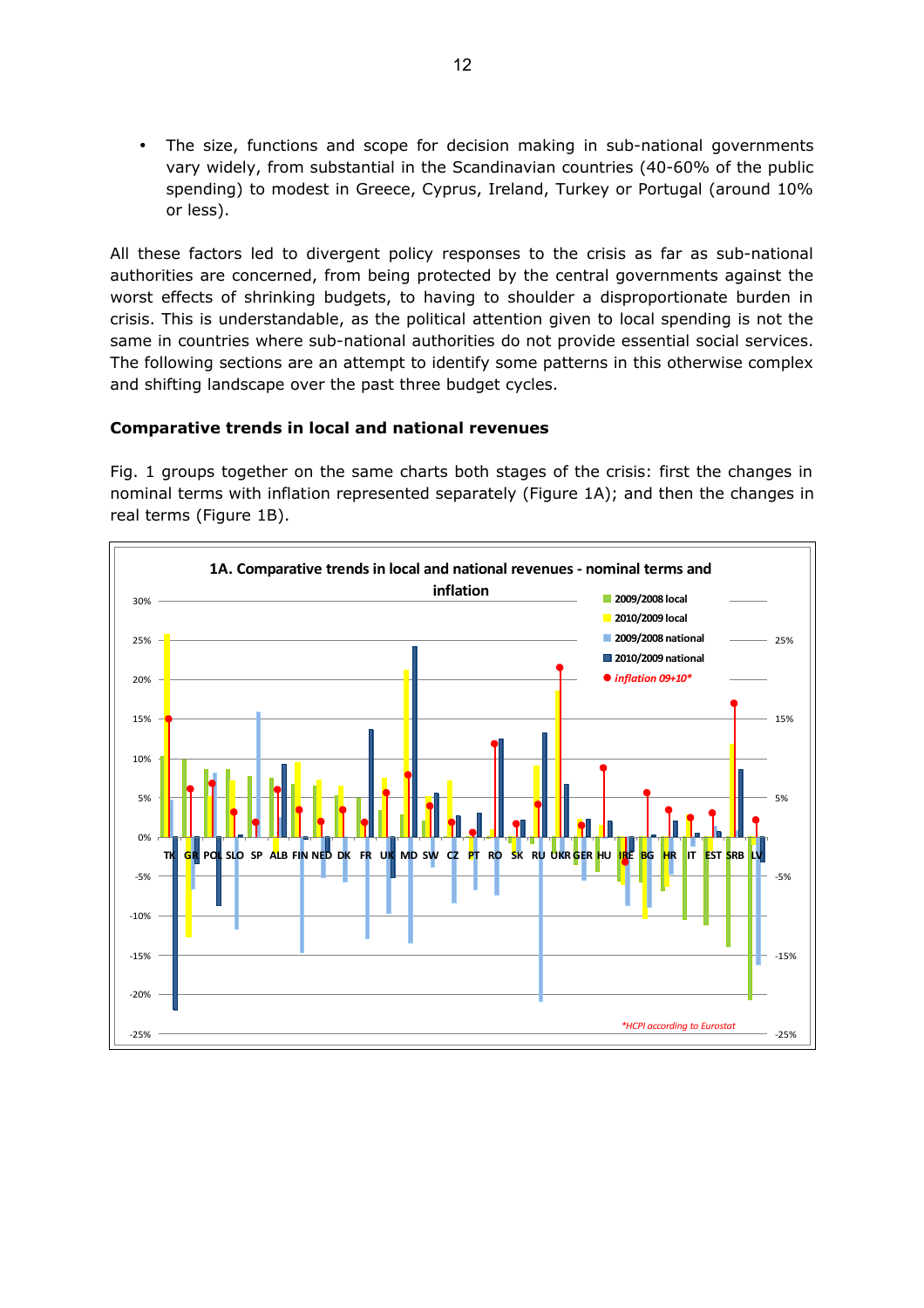

A careful reading of the trends shows that the hypothesis formulated in the preliminary analysis in 2010 is verified:

- in the majority of European countries the local budgets have suffered a contraction in real terms in the interval 2008-2010 (ie taking the inflation rate into account);
- and in more than half of the countries for which we have data, local budgets dropped more on the aggregate than the corresponding central ones, at least in one of the two years of the crisis.

This second trend is obvious in many Central-East European countries (Hungary, Romania, Slovakia, Bulgaria, Estonia, Croatia, Serbia) but also in some old member states (France, Italy, Ireland). It is only the timing of various micro-trends that differs, but the net effect is the same. Other countries for which data is only partial (Spain, Greece) belong most likely in this category too. In a number of these countries there is evidence that the central governments have deliberately applied pressure on local budgets in order to create fiscal space at the centre in order to deal with the effects of the crisis, either by cutting transfers and local borrowing or forcing local governments to run surpluses (Romania, Serbia, Bulgaria).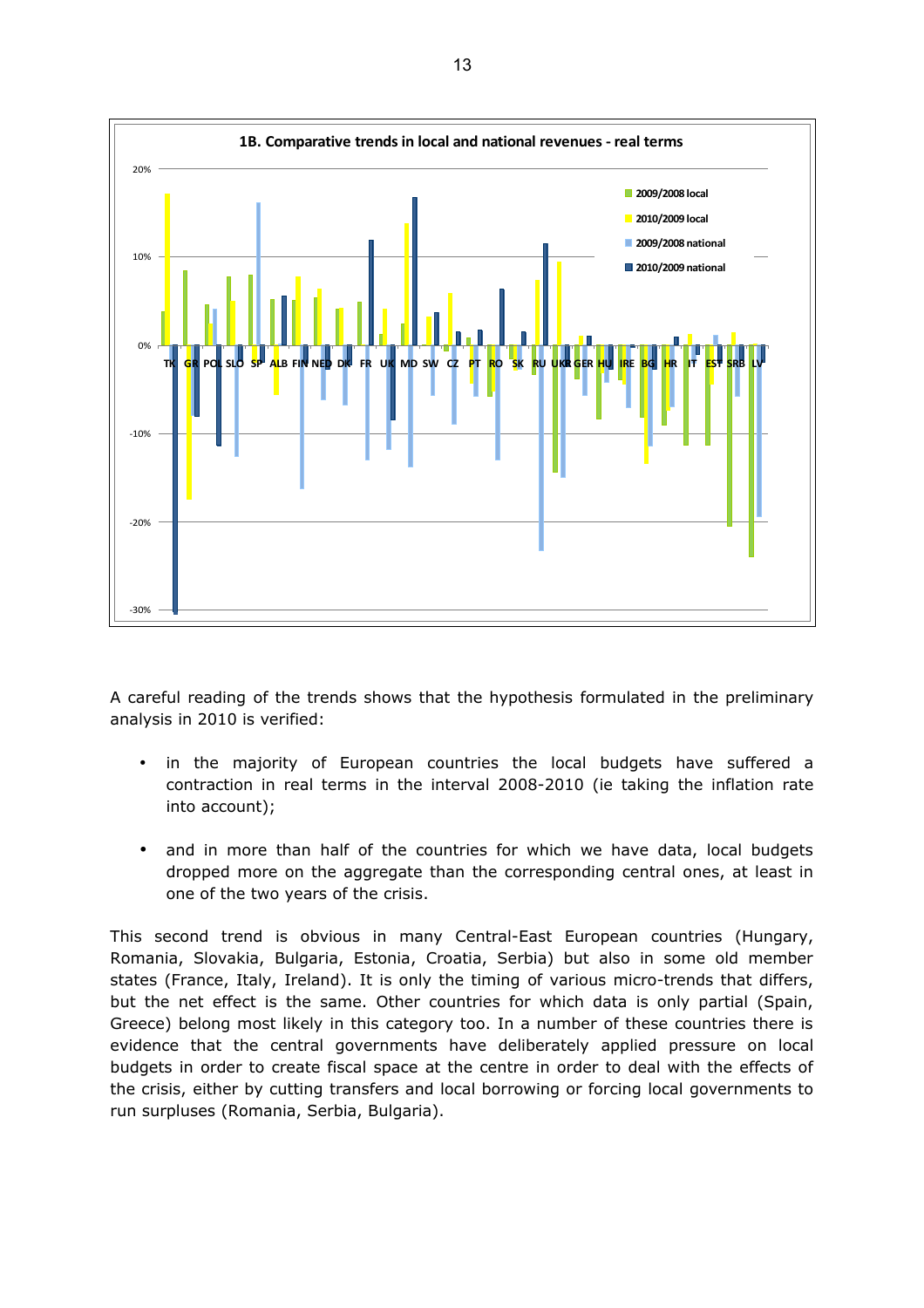Some large countries which in the first phase of the crisis seemed to shelter the hard times well, registered drops in real terms in the local budget revenues in the following year, which confirms the general trend, just with a time lag (Poland, Spain, France).

It is only in a handful of states that the central governments have managed to protect local budgets from the impact of the downturn, through increasing the volume of transfers in the first year of the crisis (France, Czech Republic, Slovenia, Russia) or in the second (Poland); but also by revising upwards the local tax rates which are set through national legislation (Czech Republic). In the UK too, it looks like the local budgets were relatively protected in crisis, in contrast to the central ones (although faced now with substantial cuts starting in 2011).

The Scandinavian group (Sweden, Denmark, Finland) have also fared well in crisis all along: they managed to shelter their large local budgets from any cuts, though their central budgets dropped in the first year in all three cases. This was mainly the effect of the automatic stabilizers inbuilt into the intergovernmental transfer mechanisms, which helped to neutralize the impact of budget shocks on the sensitive social services.

Finally, in Turkey and Ukraine the trends are affected by important changes in the financial allocation rules, which make comparisons over the interval 2008-2010 difficult: without the major reallocation of revenues to municipalities, a downturn in local budgets would have been noted in Turkey too.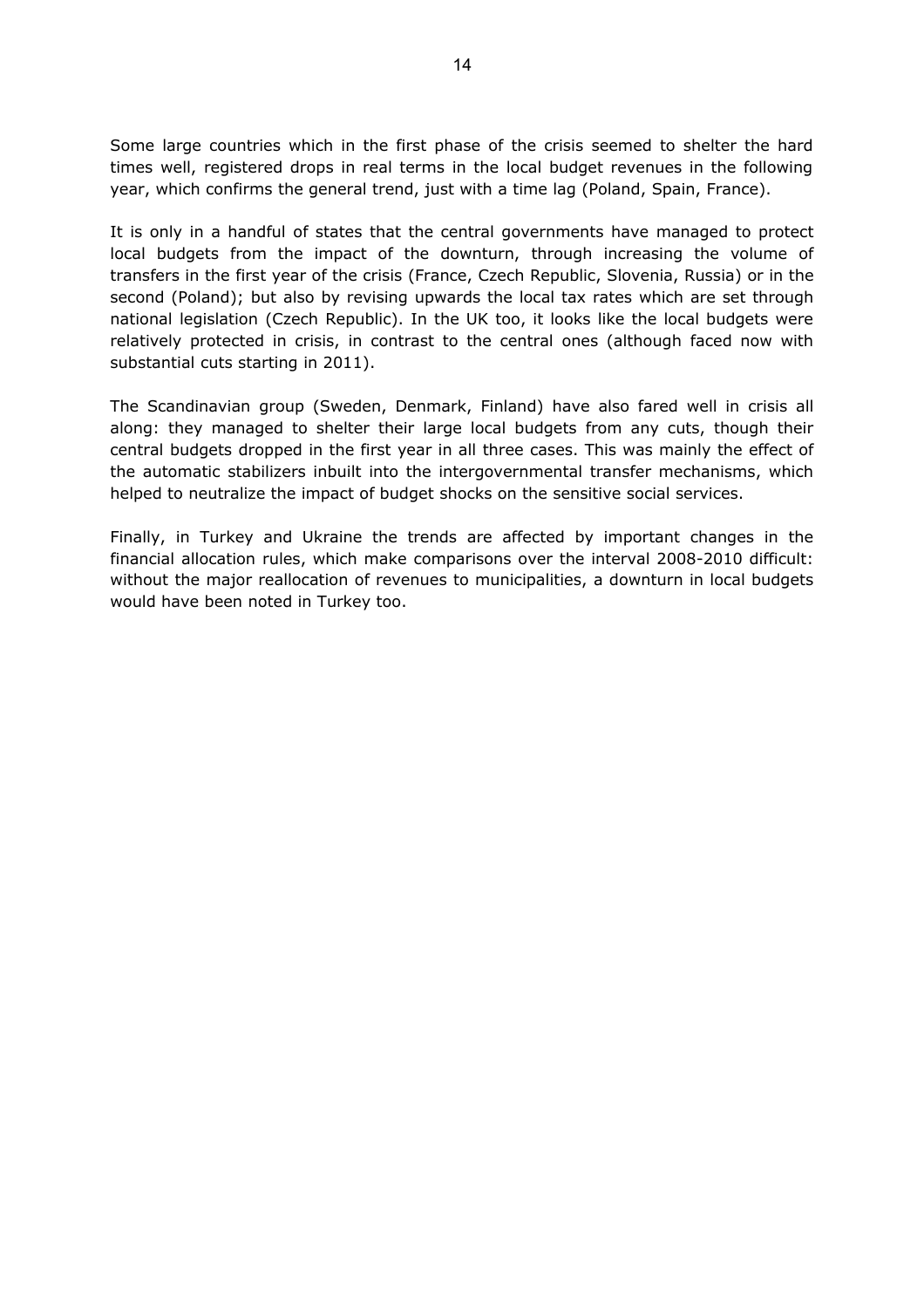|                 | 2008   | 2009   | 2010      |                    |
|-----------------|--------|--------|-----------|--------------------|
|                 |        |        |           |                    |
| Spain           | 169.7% | 182.5% | Over 220% | $\uparrow\uparrow$ |
| Germany         | 153.0% | 171.7% | 187.4%    | ↑                  |
| Turkey          | 120.8% | 126.0% | 127.0%    | $\uparrow$         |
| Ireland         | 100.0% | 114.0% |           | $\uparrow$         |
| Sweden          | 46.3%  | 50.5%  | 45.8%     |                    |
| Latvia          | 39.7%  | 57.0%  | 62.0%     | $\uparrow\uparrow$ |
| Estonia         | 37.7%  | 45.9%  | 44.8%     | $\uparrow$         |
| Hungary         | 32.2%  | 36.6%  | 43.3%     | $\uparrow$         |
| Croatia         | 29.1%  | 32.2%  | 30.2%     |                    |
| Denmark         | 29.3%  | 29.3%  |           |                    |
| Slovakia        | 26.7%  | 31.8%  | 38.4%     | $\uparrow\uparrow$ |
| Czech Republic  | 24.5%  | 26.2%  | 24.7%     |                    |
| Finland         | 22.4%  | 23.8%  | 23.2%     |                    |
| Romania         | 21.8%  | 26.0%  | 27.1%     | $\uparrow\uparrow$ |
| Poland          | 20.3%  | 26.0%  | 33.8%     | $\uparrow\uparrow$ |
| Slovenia        | 15.9%  | 22.4%  | 25.4%     | $\uparrow\uparrow$ |
| Moldova         | 6.4%   | 5.0%   | 4.0%      |                    |
| Russia          | 6.1%   | 7.6%   | 8.0%      | $\uparrow$         |
| <b>Bulgaria</b> | 2.7%   | 6.2%   | 6.5%      | $\uparrow\uparrow$ |
| Serbia          | 0.0%   | 0.0%   | 30.6%     | $\uparrow\uparrow$ |

# **Figure 2.1 Local government debt**

**Local government debt as % of total local revenues (all tiers combined)**

*Source: country observers*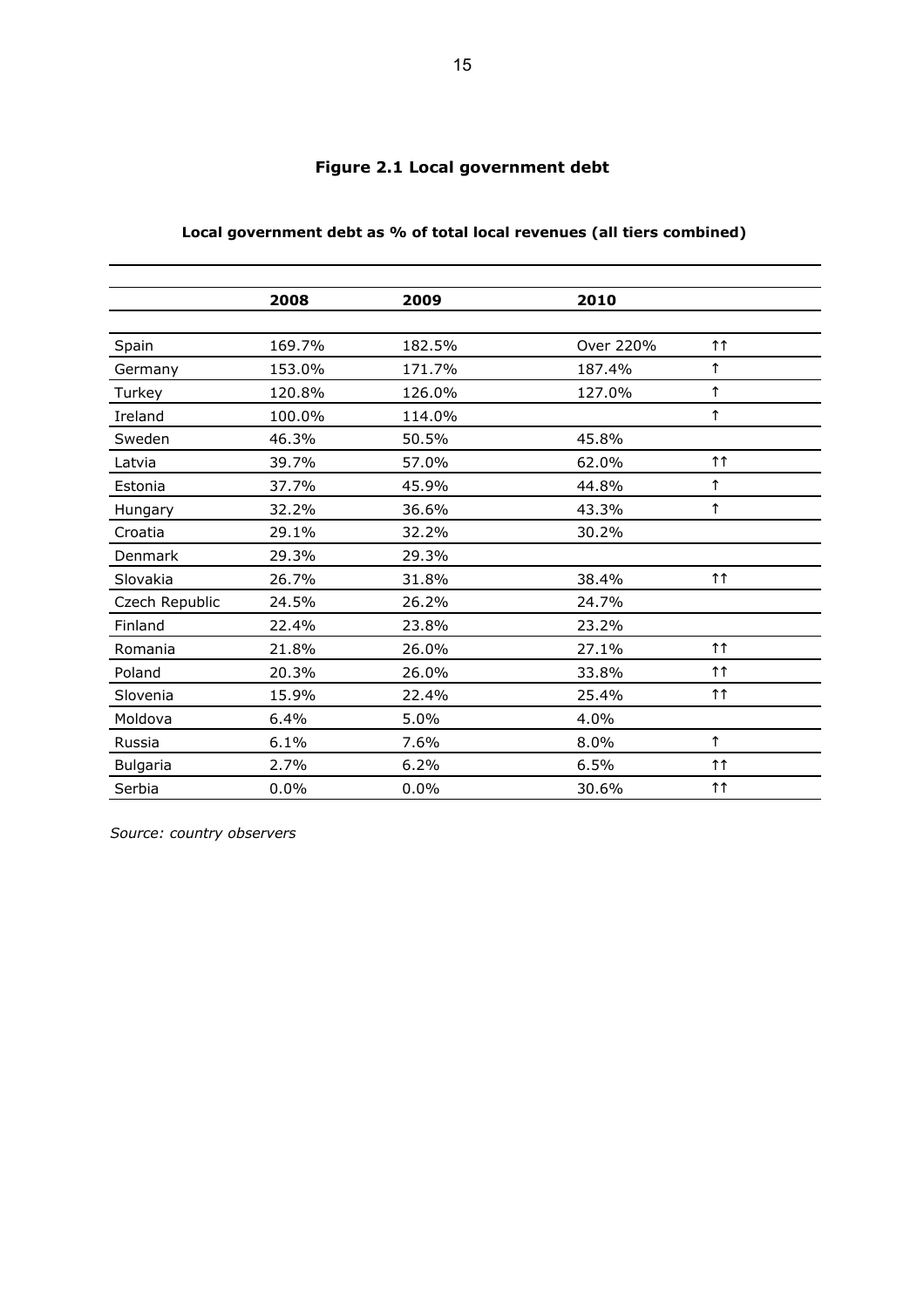|                          | 2007 | 2008    | 2009 | 2010 | increase<br>in crisis<br>2010/08 |
|--------------------------|------|---------|------|------|----------------------------------|
|                          |      |         |      |      |                                  |
| Norway                   | 9.6  | 9.8     | 11.7 | 12.6 | 29%                              |
| Netherlands              | 7.1  | 7.3     | 8.0  | 8.4  | 15%                              |
| France                   | 7.2  | 7.5     | 8.2  | 8.3  | 11%                              |
| Italy                    | 8.0  | 8.1     | 8.6  | 8.3  | 2%                               |
| Denmark                  | 6.3  | 6.6     | 7.3  | 7.2  | 9%                               |
| Finland                  | 5.3  | 5.4     | 6.6  | 6.6  | 22%                              |
| Latvia                   | 3.3  | 4.1     | 5.8  | 6.4  | 56%                              |
| Euro area (16 countries) | 5.5  | 5.6     | 6.1  | 6.1  | 9%                               |
| EU (27 countries)        | 5.1  | 5.1     | 5.7  | 5.8  | 14%                              |
| Sweden                   | 5.6  | 5.5     | 5.5  | 5.6  | 2%                               |
| Portugal                 | 4.2  | 4.5     | 5.1  | 5.2  | 16%                              |
| Germany                  | 4.9  | 4.8     | 5.2  | 5.2  | 8%                               |
| Belgium                  | 5.0  | 4.8     | 4.8  | 5.1  | 6%                               |
| United Kingdom           | 4.6  | 4.7     | 4.8  | 4.9  | 4%                               |
| Hungary                  | 3.1  | 3.9     | 4.1  | 4.6  | 18%                              |
| Poland                   | 2.2  | 2.3     | 3.0  | 3.9  | 70%                              |
| Estonia                  | 2.7  | 3.2     | 4.0  | 3.7  | 16%                              |
| Ireland                  | 2.5  | 3.0     | 3.6  | 3.6  | 20%                              |
| Spain                    | 2.8  | 2.9     | 3.3  | 3.3  | 14%                              |
| Austria                  | 1.9  | 1.9     | 2.3  | 2.8  | 47%                              |
| Slovakia                 | 1.8  | 1.9     | 2.4  | 2.7  | 42%                              |
| Czech Republic           | 2.5  | 2.5     | 2.7  | 2.6  | 4%                               |
| Romania                  | 1.7  | 1.9     | 2.3  | 2.4  | 26%                              |
| Luxembourg               | 2.2  | 2.2     | 2.3  | 2.3  | 5%                               |
| Cyprus                   | 2.0  | 1.9     | 2.0  | 2.0  | 5%                               |
| Slovenia                 | 0.7  | 0.9     | 1.5  | 1.7  | 89%                              |
| Lithuania                | 1.0  | $1.2\,$ | 1.6  | 1.6  | 33%                              |
| <b>Bulgaria</b>          | 0.6  | 0.6     | 1.0  | 1.2  | 100%                             |
| Greece                   | 0.8  | 0.8     | 0.9  | 0.9  | 13%                              |
| Iceland                  | 4.8  | 7.6     | 9.4  |      |                                  |
| Croatia                  | 0.5  | 0.6     | 0.6  |      |                                  |
| Turkey                   | 0.4  | 0.6     | 0.8  |      |                                  |

# **Figure 2.2 Local government debt as % of GDP**

*Source: Eurostat*

The indebtedness of local governments has gone up across the board, with just a few exceptions: the Scandinavian group and a few other countries such as Croatia or the Czech Republic. However there is a large disparity between old EU member states or Turkey, where municipal debt is over 100% of the total local revenues, and the Scandinavian countries and the new EU member states where it is still much lower (Figure 2.1).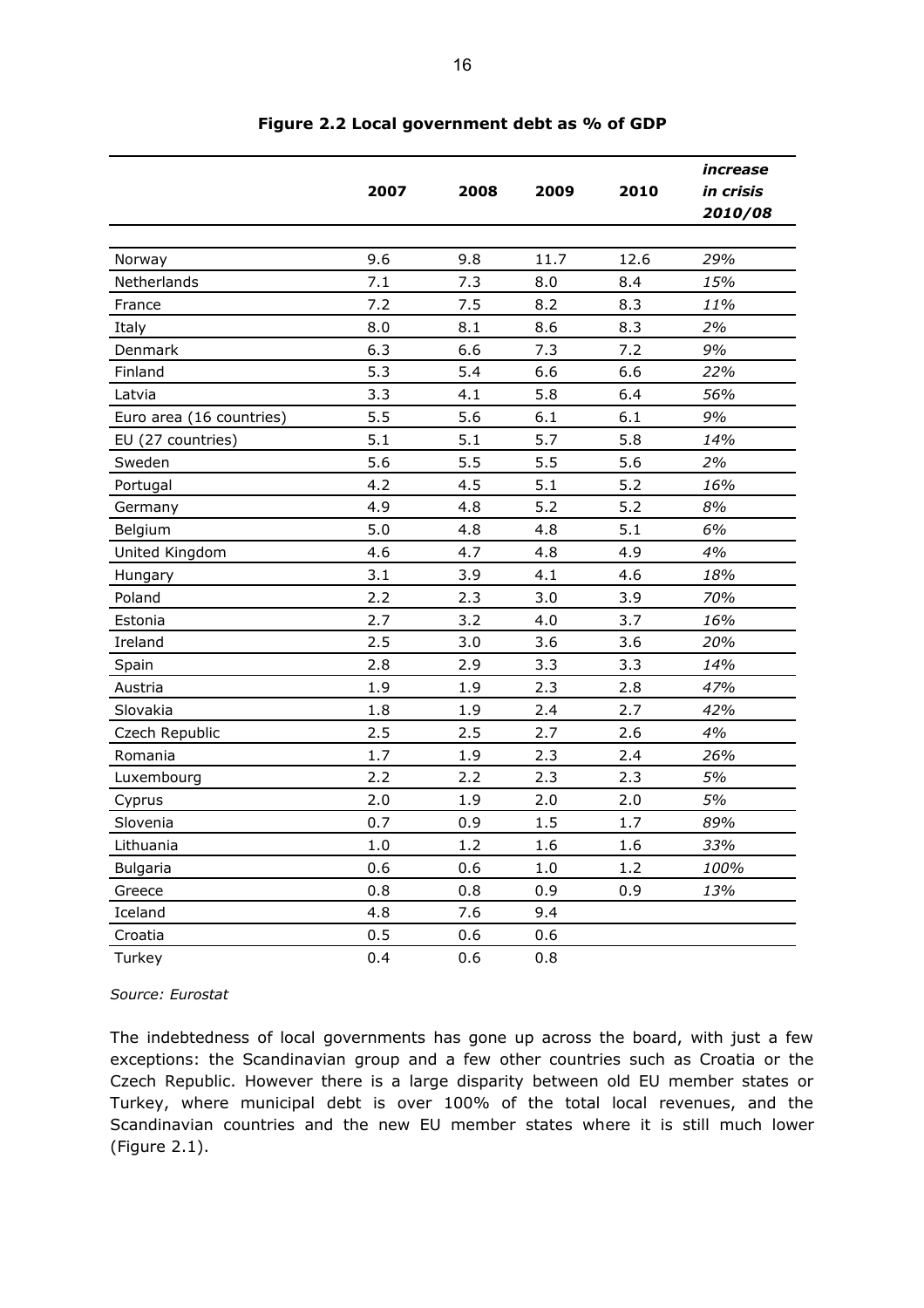Other countries with recent public debt problems for which we have only inconsistent direct information from our country operators can be analyzed using the Eurostat data (Figure 2.2). The two sets of data – ours, and Eurostat – show by and large similar patterns, with the observation that the latter figures must be interpreted having in mind the very different size of the local government sector in terms of % GDP in each country. On average, the core Euro area displays a small rise of the sub-national debt, mostly in the first year of the crisis (9%); and the larger EU a somewhat higher, but still moderate rise.

There are some diverging trends in the countries currently in the spotlight: Italy and Greece witnessed almost no increase in local government debt between 2008 and 2010 (however in Italy sub-national governments are much more important than in Greece in terms of spending); and Portugal shows only a moderate increase. In other words, the public debt problems in these countries do not seem to be due to sub-national authorities' indebtedness getting out of control. However, in Spain, Greece or Turkey, while the local debt may not represent much in terms relative to the GDP, it is quite high in terms of total local revenues.

Although still at moderate levels, the rapid increase of the municipal indebtedness in new member states like Latvia, Romania, Slovenia, Hungary or Slovakia is a matter of concern, having gone as a group up by roughly 50% or more in just three years. True, this is a time during the 2007-2014 European budget cycle when the absorption of structural funds is expected to accelerate, and many infrastructure projects are implemented by the local authorities. Nevertheless the trend – which is also true in Serbia, where an abnormal surge was registered in 2010 (mainly as short term and arrears of payment), needs closer monitoring.

On the other hand the authorities of Croatia and the Czech Republic have in one way or another managed to control better the municipal borrowing, which has remained flat during the crisis. This is even truer for Bulgaria, which applied a tight grip on municipal borrowing, opting probably to err on the safe side in such uncertain times. As a result the levels of credit look similar to that of Moldova, where market conditions, and not so much the regulation, make borrowing difficult.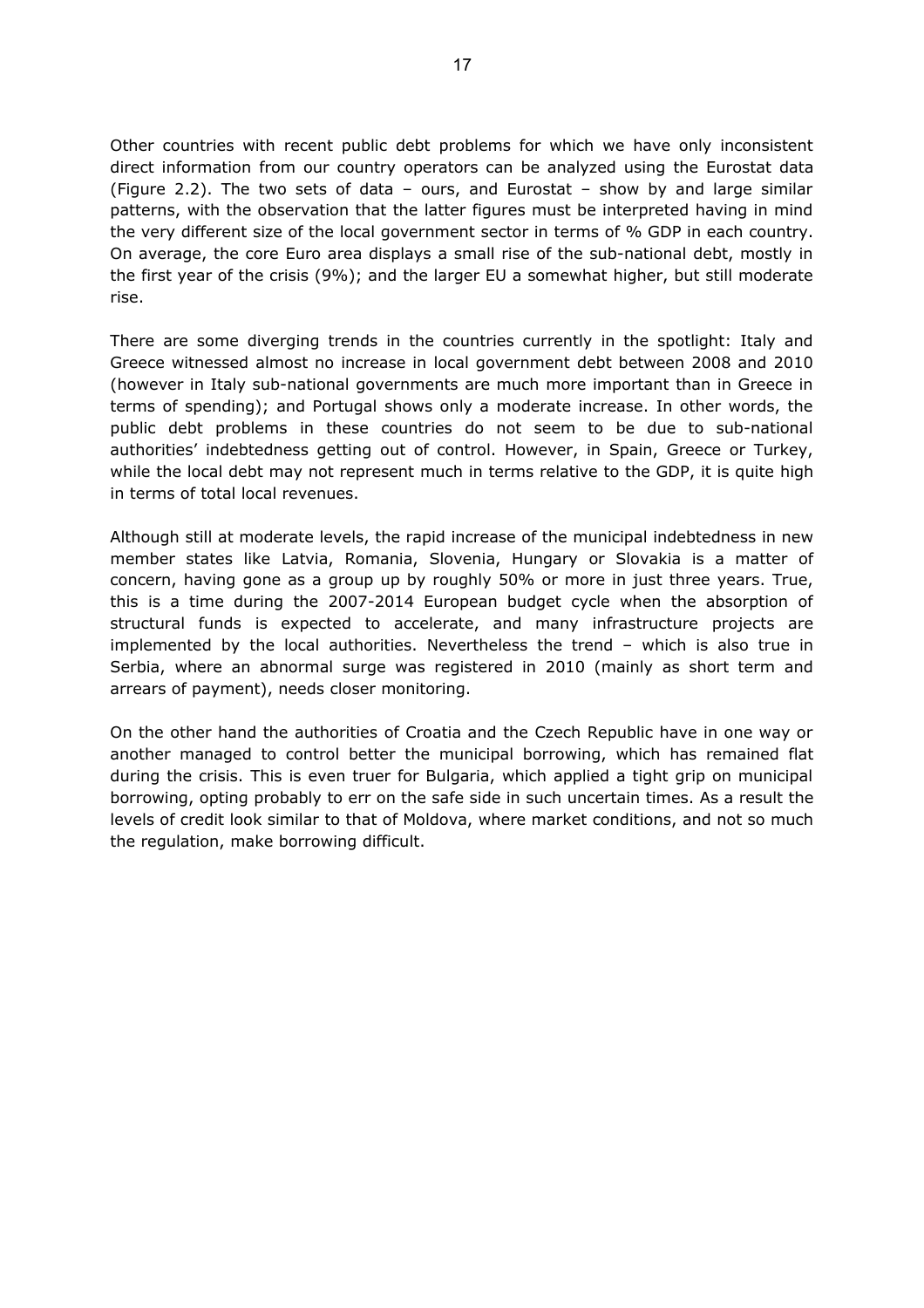#### **Surplus in executing local government budgets**

Another way to apply the straightjacket on local governments in some countries was to have them run operational surpluses at the end of the year, in order to create more space to balance the national books, as also hinted at in section 1 above. There are strong signs<sup>[1](#page-17-0)</sup> that this was a deliberate strategy of the national governments of Bulgaria and Romania, for example, which were under pressure to curtail spending.

Spain has begun to follow a similar trend over the last two fiscal years as the overall fiscal position of the country has turned for the worse. And measures to the same effect were announced in Greece as part of a larger package of local government reform, though no data are available yet to assess their real impact.

|                 | 2008    | 2009     | 2010    |  |
|-----------------|---------|----------|---------|--|
|                 |         |          |         |  |
| <b>Bulgaria</b> | 9.4%    | 8.0%     | 7.2%    |  |
| Armenia         | $-7.6%$ | 6.1%     | 2.7%    |  |
| Romania         | 3.3%    | 3.3%     | 6.2%    |  |
| Finland         | $-1.1%$ | 1.8%     | 4.8%    |  |
| Denmark         | 1.0%    | 1.0%     | 0.3%    |  |
| Spain           | $-1.2%$ | 0.8%     |         |  |
| Sweden          | $-0.5%$ | $-1.2%$  | 0.2%    |  |
| Ukraine         | $-1.2%$ | $-1.3%$  | $-0.2%$ |  |
| Albania         | $-1.4%$ | $-1.7%$  | $-1.6%$ |  |
| Russia          | $-0.5%$ | $-2.2%$  | $-0.4%$ |  |
| Hungary         | 0.5%    | $-2.6%$  | $-7.3%$ |  |
| Moldova         | $-5.2%$ | $-3.8%$  | 0.1%    |  |
| Latvia          | $-6.2%$ | $-4.6%$  | 3.9%    |  |
| Estonia         | $-4.4%$ | $-5.2%$  | 1.7%    |  |
| Czech Republic  | 3.8%    | $-6.6%$  | $-0.3%$ |  |
| Slovakia        | $-1.3%$ | $-6.7%$  | $-8.9%$ |  |
| Slovenia        | $-9.2%$ | $-7.7%$  | $-6.1%$ |  |
| Croatia         | $-1.0%$ | $-8.3%$  | $-0.7%$ |  |
| Poland          | $-1.8%$ | $-8.4%$  | $-9.2%$ |  |
| Germany         | 2.2%    | $-9.9%$  | $-9.2%$ |  |
| Serbia          | $-0.9%$ | $-14.9%$ | $-9.7%$ |  |

#### **Figure 3. Surplus in executing the local government budgets (all tiers combined)**

<span id="page-17-0"></span> $<sup>1</sup>$  Consultations with mayors during the NAMRB conference in Borovets, Bulgaria, 27 June 2011.</sup>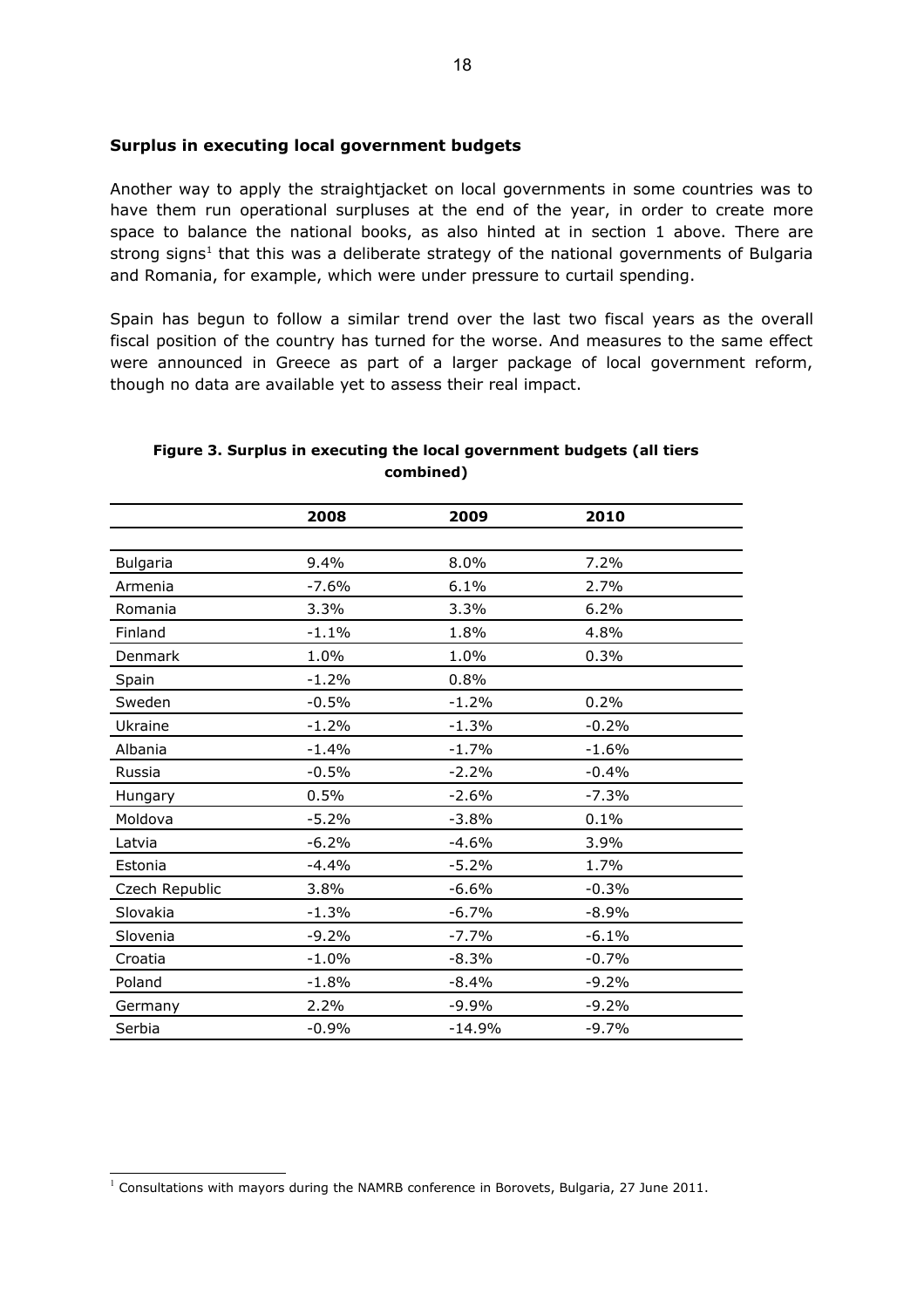# **Impact by tiers of sub-national government**

The visible pattern on chart 4 is that the revenues were much more volatile on the upper levels of sub-national government (regions, counties) than at the lower (municipal levels). This is true both in countries where such intermediary tiers play an important role (Italy, France, Poland, Germany) or a relatively minor one (Serbia, Turkey).

It would be too much to read in this a deliberate attempt to protect the most vulnerable sub-national authorities (i.e. small municipalities) from adverse effects of downturns. The explanation has to do more probably with the fact that the sources of revenues assigned to this government tier are by nature more fluctuating (business taxes) or that investments represent a higher fraction of their spending: investments were cut (such as in Romania in the second year of crisis), or bolstered (as in Germany), or followed an erratic trend over the whole interval (Italy, Poland).

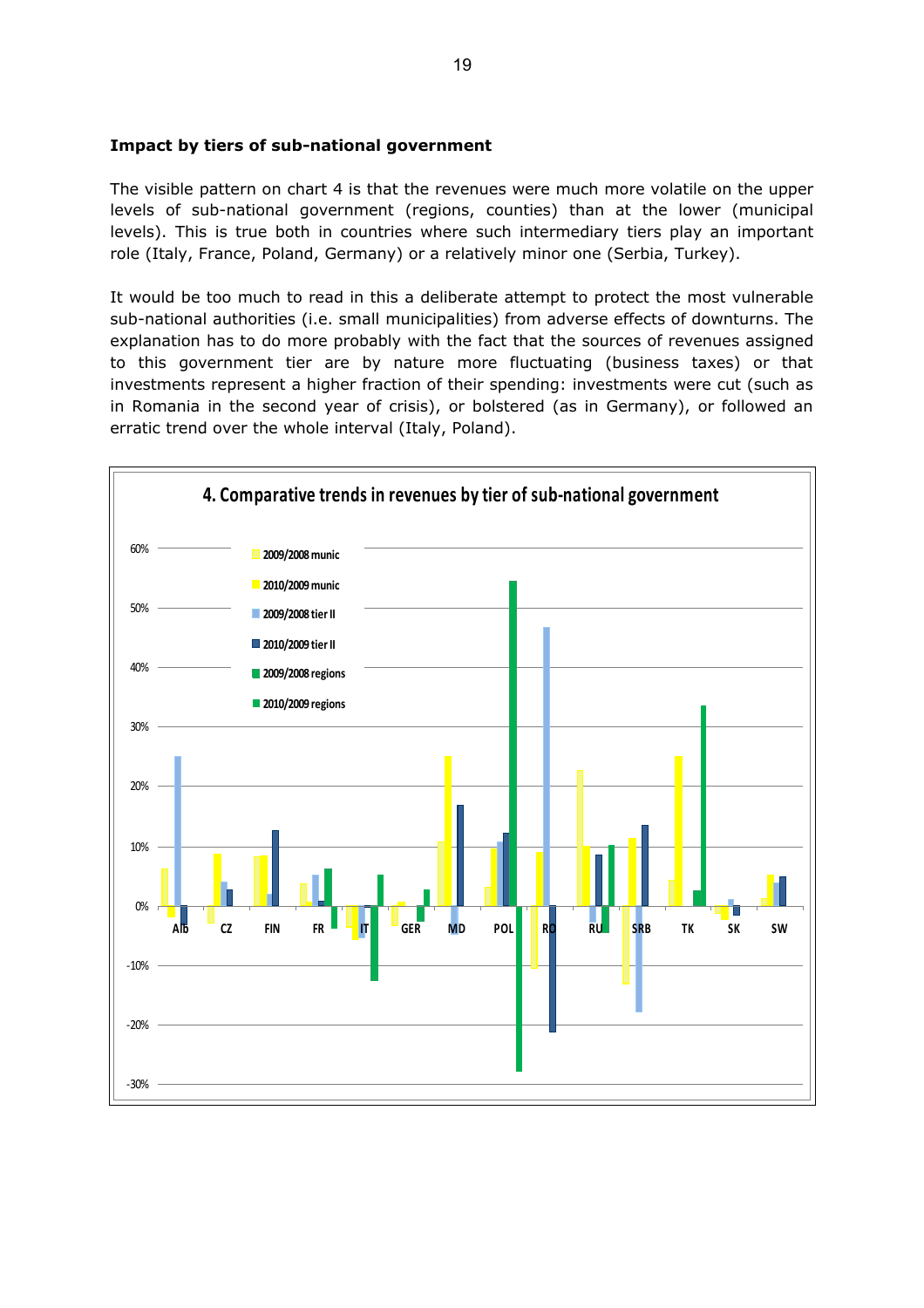# **Trends by types of revenues**

On the main types of revenues, the data we have at hand is not sufficient for drawing robust conclusions. Most of this fiscal information comes from the Central-Eastern European countries, with Italy as the only the large old EU member state included in analysis. Anecdotal evidence indicate that Spain may follow the same trends as Italy in local tax collection.

Charts 5 and 6 show that indeed the property tax was much more robust in crisis, at least when compared with the Personal Income Tax (PIT): except in Albania and Romania in the first crisis year, and Italy in the second, the yield from taxing property grew in all ten countries for which data is available. By contrast, the PIT has witnessed a drop in collection in the majority of countries – even in Poland, where technically there was no recession.

The explanation relies on a combination of factors. In many countries there was broad scope for improving the functioning of the local fiscal mechanisms and increase the collection rate, and the local governments, faced with a shortage of revenues, did just that with the sources of revenue they can control directly. This is what happened in Serbia, Romania, Bulgaria, Albania. On the other hand, the central government has raised the tax rate by law in the Czech Republic; a similar change will follow in Ukraine at the beginning of 2012, when a true property tax will be introduced alongside the current "land tax".

On PIT, it may be that not all the decline in revenues shown on chart 6 was "natural": at least in Romania the governments have cut the PIT share allocated to local governments in order to bolster the central budget.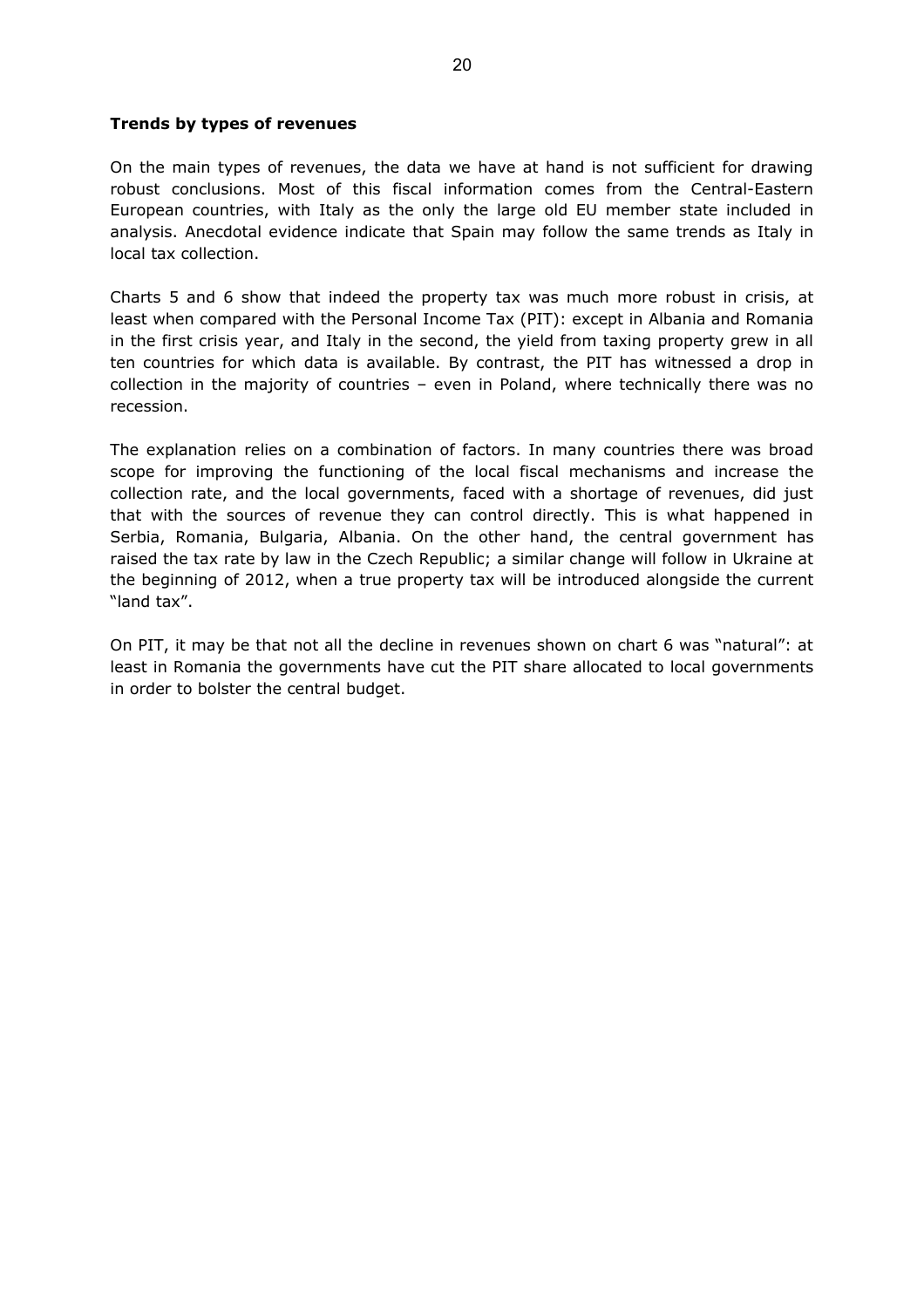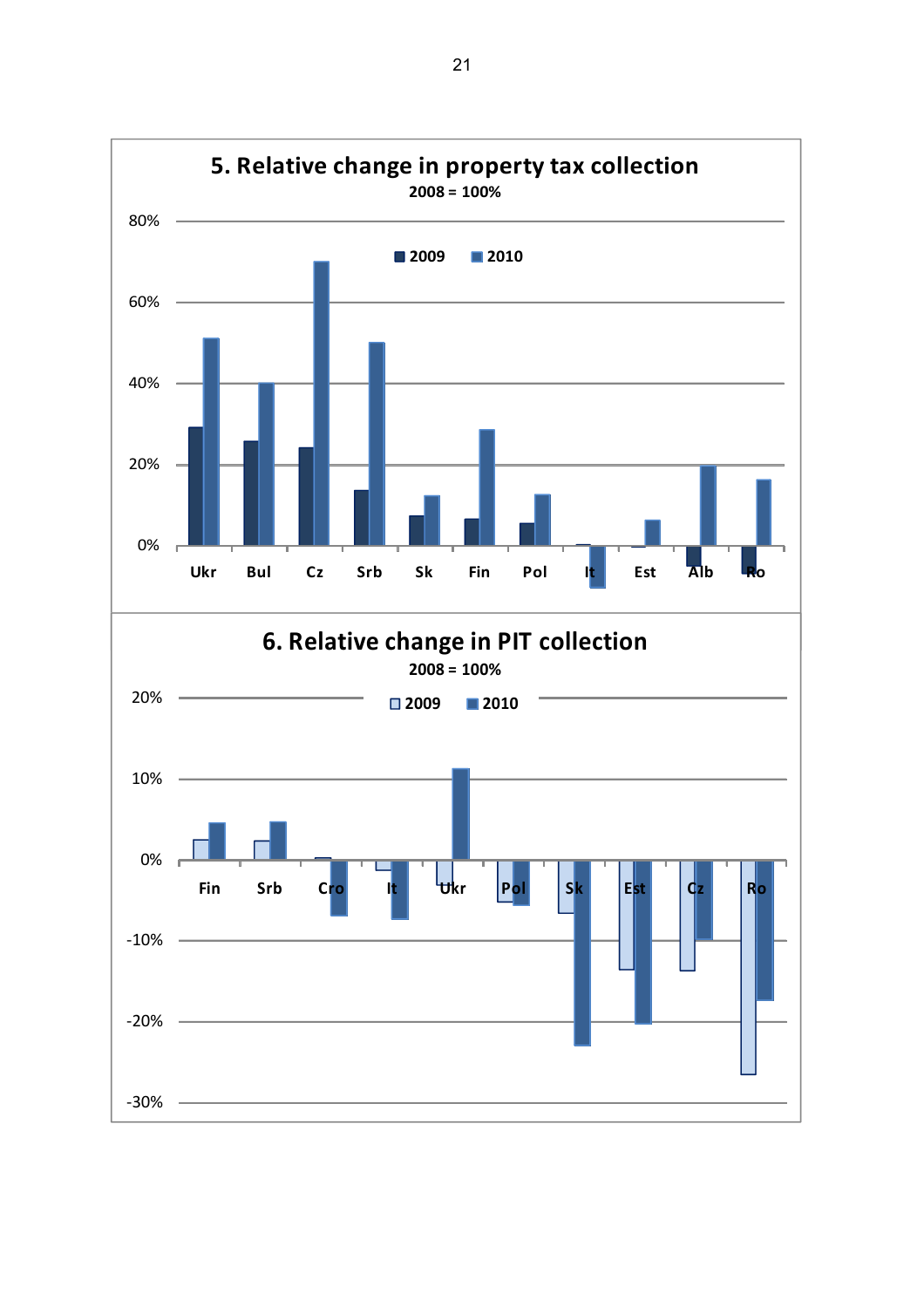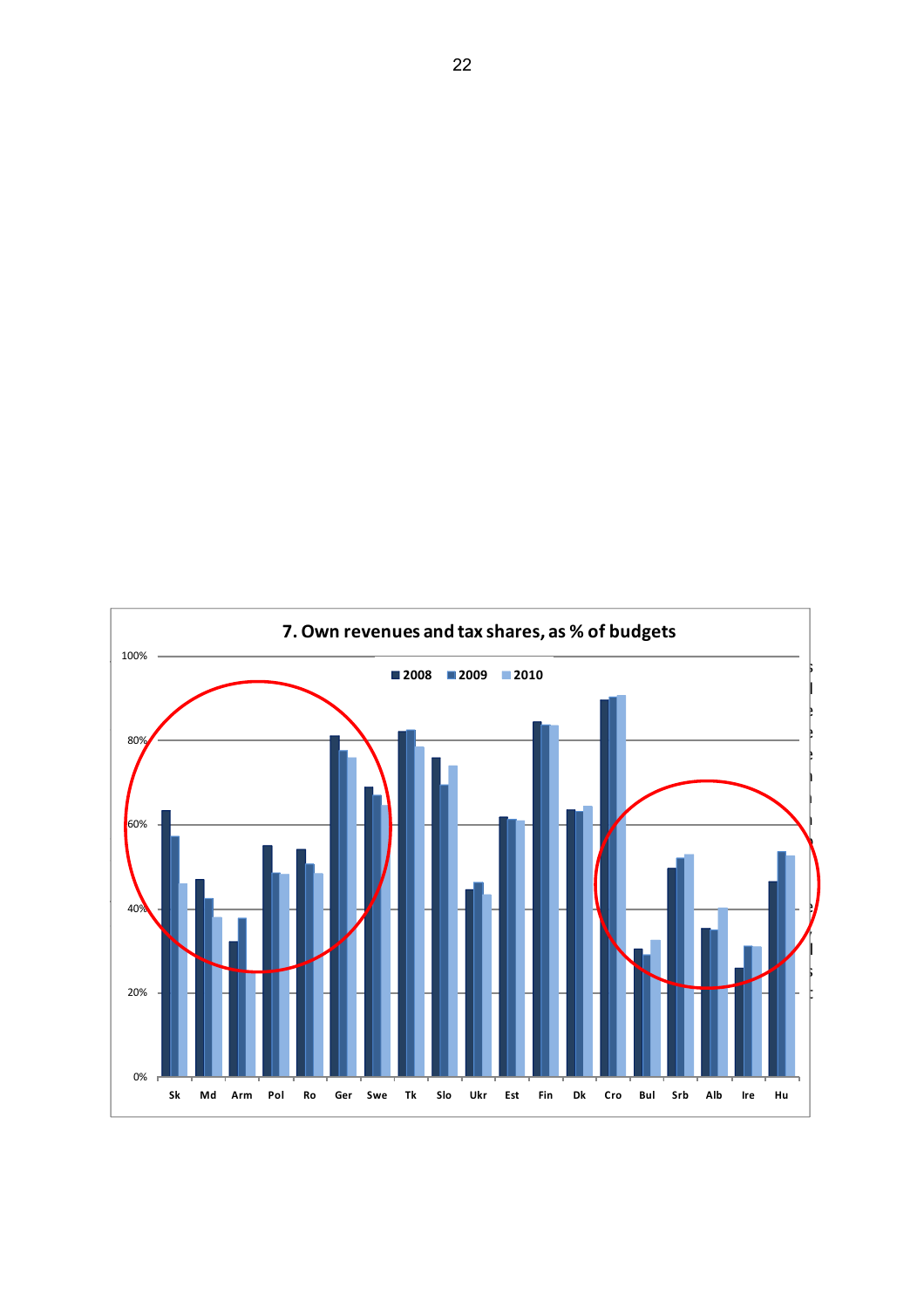Overall, it does not seem to matter much for the stability of the local budgets in crisis if the index on chart 7 has a high or low value. What is important is to ensure a broad and diverse basis of own revenues, avoiding over-reliance on a single major tax, and put in place transfer mechanisms with automatic stabilizers incorporated, such as those used in Northern Europe to finance the social services.

# <span id="page-22-0"></span>**B. Revenue policies**

# **Assignment**

The recession has heightened ongoing concerns about the impact of local taxes on business enterprises. This has a number of facets. From the side of local government such bases as business profits or turnover may be highly vulnerable to general economic downturn, entailing revenue volatility which does not fit well with the task of funding fixed recurrent commitments such as teachers' salaries or road maintenance. From the side of business they can be represented as an intolerable burden at times of recession, if based on criteria such as asset values, which do not reflect changes in the income from which they have to be paid. They are also seen as a temptation to local politicians to impose disproportionate obligations on non-voters.

These arguments have long surrounded the French *Taxe Professionnelle*, local governments' largest local tax source. The recession renewed business pressure for repeal of a tax based primarily on asset rental values and legislation substituted the Cotisation Economique Territoriale (CET), which incorporates value added in the assessment base. The most significant change for local government is loss of power to set the rates, which are now decreed nationally. Another significant change has been redistribution of part of the yield of property transfer taxes between *departements,* which had suffered considerably from the decline of the property market at the same time as bearing the increased costs of social protection.

The recession has similarly added fresh vigour to the debate over reform of the German *Gewerbesteuer*, a local tax on business profits. Proposals to abolish or reduce it in return for enhanced shares of other taxes like income tax or VAT have been debated by a federal commission but without conclusion.

Some other local taxes on business have also been abolished or restricted in a general concern to ease fiscal burdens in poor trading conditions. Local taxes on sales and boats in Estonia will disappear in 2012. Irish municipalities have largely observed national pleas for restraint in property rate rises, while Slovak municipal powers to set business property tax rates have been restricted. So have Albanian municipal powers to vary rates of small business taxation.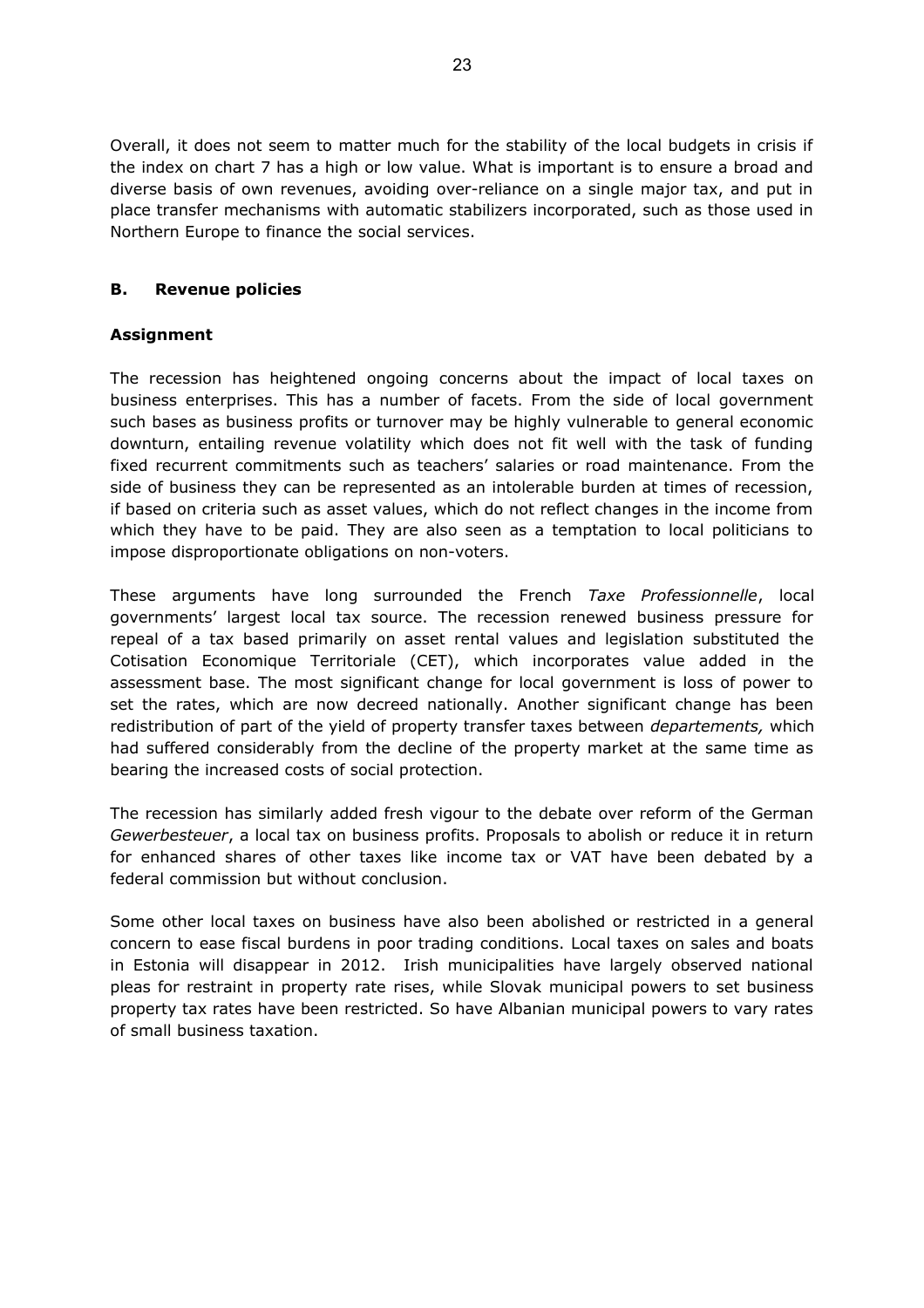By contrast there have been some increases in local revenue sources. Finnish municipal shares of corporate income tax yields have temporarily increased to 32%, until 2011. Moldova's motor vehicle tax rate has risen by 30%. 54 Croatian authorities have used enhanced powers to surcharge personal income tax. A municipal property tax will be levied in Ukraine from 2012. Irish municipalities have been given the right to tax second homes and a general residential property tax has now been reintroduced. The British Government has announced its intention to restore the right of local governments to retain some portion of the property tax they collect from business tax payers; at present it is all redistributed on a national per capita basis.

Most radical are the proposals before the Italian Parliament to enhance fiscal decentralisation. These would, inter alia, transfer the taxation of rental income from the assessment of national income tax to that of a revised municipal property tax. National business taxes could also be surcharged by regions. If passed into legislation these steps would mark a substantial departure from the current European trend to reduce local fiscal autonomy.

# *Box 1* **Intergovernmental Co-operation in Finland**

Regular consultation between the Association of Finnish Local and Regional Authorities and the Ministry of Finance has led to adoption of a number of measures to relieve pressures on local budgets between 2009 and 2011. These have arisen particularly from the increase in welfare expenditures and the need to combat youth unemployment.

These measures included:

- A temporary increase in the municipal share of corporate tax from 22.03 % to 32,03 % .
- Reduction of the municipal share of National Pension Insurance Contribution in 2009 and total abolition from 2010.
- Legislation change to allow municipalities to raise their real estate taxes within redefined limits
- Municipalities were also given special assistance in certain sectors and received relevant rises to State grants.

Working groups have also reviewed the implications of the territorial reorganisation proposed by the incoming Government in 2011.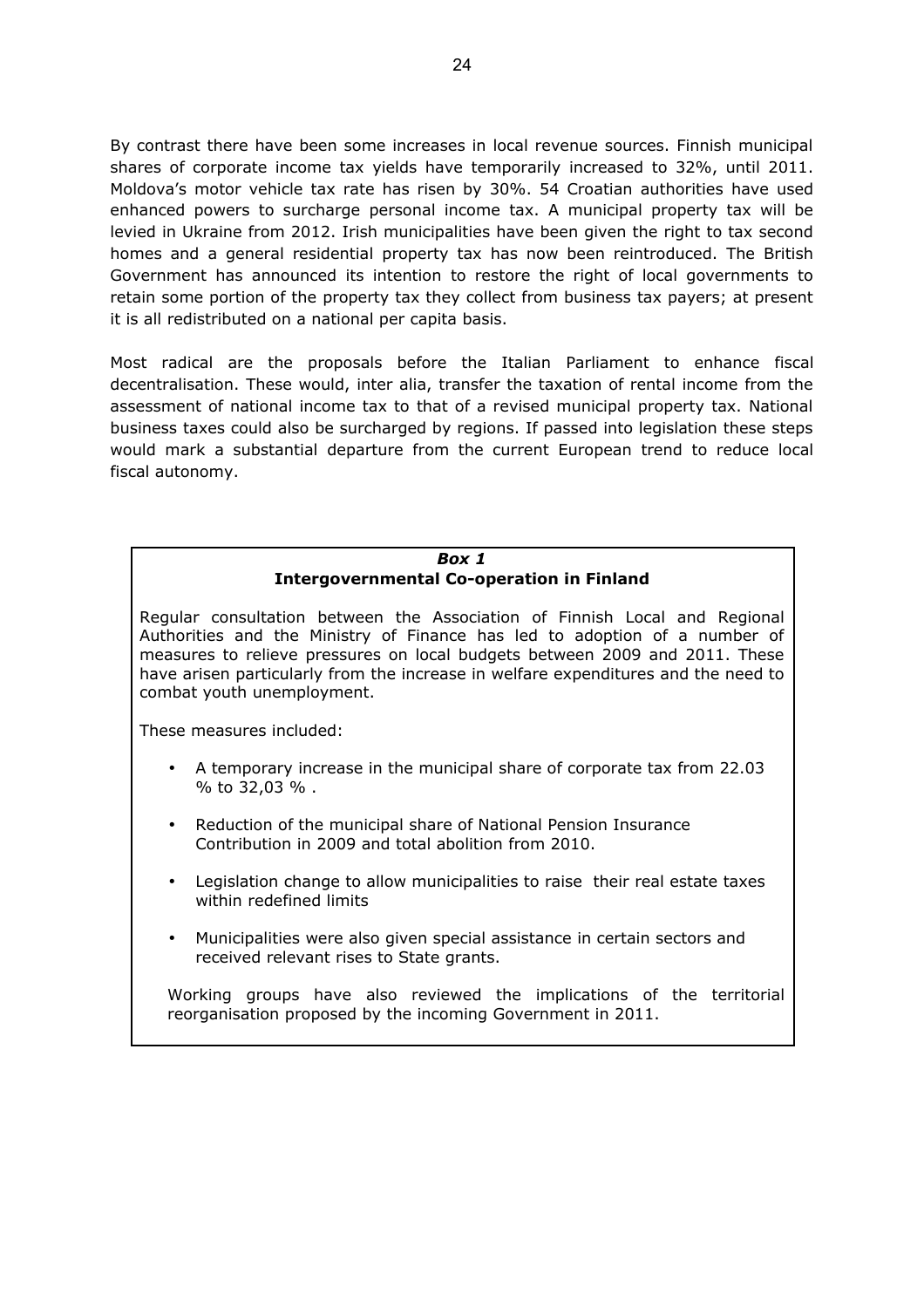## **Tax Autonomy**

Some countries still employ caps on local tax rates or surcharges such as on the personal income tax. This is counterproductive especially if all, or almost all, municipalities have reached the rate ceiling. In this case the local taxpayer knows that he/she is protected against higher taxes and loses interest in controlling a possibly spendthrift local budget policy. Caps on tax rates simply bring accountability to an end. And they encourage moral hazard of local governments because, for lack of alternatives to hold citizens accountable, it commits the senior government to come to the rescue of unbalanced local budgets. Moreover the possibility to raise local tax rates should not be limited in view of possible debt bail-outs with taxpayers' commitments.

On balance policy responses to the crisis have reduced the freedom of local governments to determine their local tax levels though there are exceptions. This appears to weaken compliance with the European Charter of Local Self Government.

It must be recognised, however, that local councils' sense of accountability to their business taxpayers may be weaker than to their residents. Restrictions on rate setting powers to prevent discrimination against non-voters may well be justified. Curbs on excessive local PIT rates may also be justified where they have a proven impact on labour supply.

#### **Property Tax Assessment**

As already noted, taxes on the ownership or occupation of property have proved relatively stable in Europe during the crisis. Increasing rates or improving collection have also offered local governments opportunity to recoup some losses from other sources.

While neither the Charter on Local Governments nor the Recommendations of the Council of Europe state that property taxes are to be based on market values, this idea is recurrently floated by international advisors. However, the property tax based on effective market values has no tradition in Europe (with exceptions, such as Denmark and Sweden), and where it is applied, e.g. in the United States, its drawbacks have come to the fore during the recent crisis. Property taxes should be based on statutory values and should be revised from time to time. Such revisions should reflect long term market developments, rather than short term fluctuations.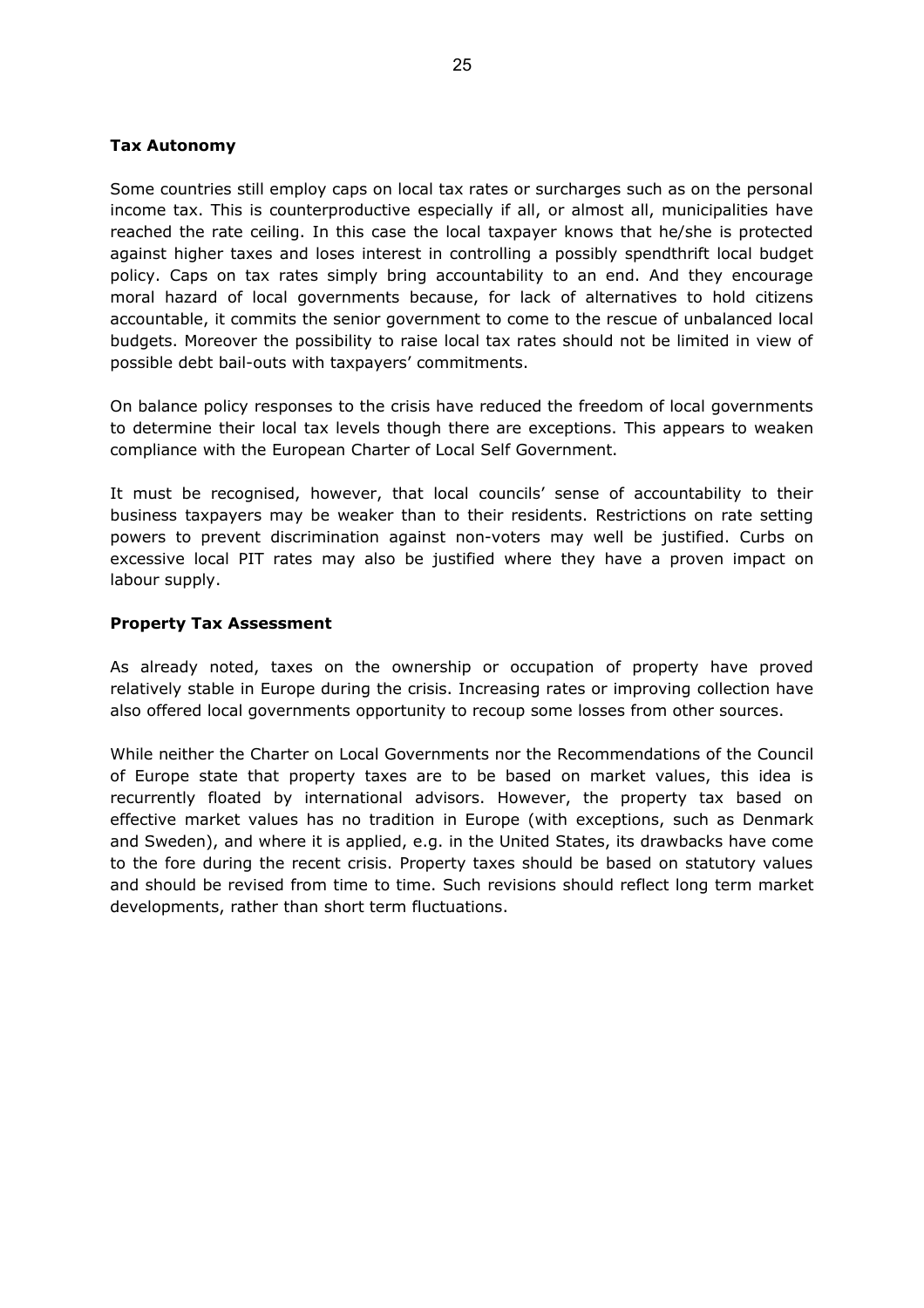Regular changes to property tax liabilities will be needed between periodic revaluations to reflect increases in the municipal costs which they fund, but they should not be subject to the severe fluctuations which sometimes influence property market values because of the potential damage to either municipal budgets when these are depressed or to taxpayers' pockets when they surge. Indexing the base to the consumer price index is one possible solution. Regular increases in tax rates set by local councils is another; as practised by British and Polish councils, for example, annual increases just above the rate of inflation have secured substantial revenue increases over time without serious political opposition.

# **Volatility**

Recommendation [Rec\(2005\)1](https://wcd.coe.int/wcd/ViewDoc.jsp?Ref=Rec(2005)1&Language=lanEnglish&Site=DG1-CDLR&BackColorInternet=B9BDEE&BackColorIntranet=FFCD4F&BackColorLogged=FFC679) of the Committee of Ministers<sup>[2](#page-25-0)</sup> states "Local taxation should be reasonably stable so as to make for continuity and foresee ability in public services, …"). The recession has particularly damaged the local budgets heavily dependent on such volatile tax bases as business profits or turnover and property transactions. Such revenue assignments need serious review.

The right solution is not immediately obvious. Companies, like individuals should contribute to the cost of the services and infrastructure they enjoy; whatever the assessment base the tax has to be paid out of income which fluctuates. Profits and turnover, in that order are the best indicators of ability to pay, but fairness to the taxpayer does not provide local budgets with the stability they need. It's all a matter of balance. Taxes on business should be part of local budget revenue, but the most volatile kinds, such as those on corporate taxes, should not be expected to bear an undue share of local costs.

Where volatile taxes are already assigned to local governments and legal changes are difficult to make, local governments should introduce "buffer" mechanisms, which would neutralize revenue attributable to a boom situation to be used against local government debt, or as a reserve for "rainy days".

#### **Intergovernmental Transfers**

In almost all countries national government revenues were affected at first even more severely by recession than those of local government, although this trend reversed in 2010. The temptation, therefore, to reduce national deficits by cutting intergovernmental transfers - to make municipalities share the pain - has been strong.

<span id="page-25-0"></span> $2$  Recommendation [Rec\(2005\)1](https://wcd.coe.int/wcd/ViewDoc.jsp?Ref=Rec(2005)1&Language=lanEnglish&Site=DG1-CDLR&BackColorInternet=B9BDEE&BackColorIntranet=FFCD4F&BackColorLogged=FFC679) of the Committee of Ministers to member states on the financial resources of local and regional authorities: [https://wcd.coe.int/wcd/ViewDoc.jsp?id=1378257&Site=DG1-](https://wcd.coe.int/wcd/ViewDoc.jsp?id=1378257&Site=DG1-CDLR&BackColorInternet=B9BDEE&BackColorIntranet=FFCD4F&BackColorLogged=FFC679#P1236_146909) [CDLR&BackColorInternet=B9BDEE&BackColorIntranet=FFCD4F&BackColorLogged=FFC679#P1236\\_146909](https://wcd.coe.int/wcd/ViewDoc.jsp?id=1378257&Site=DG1-CDLR&BackColorInternet=B9BDEE&BackColorIntranet=FFCD4F&BackColorLogged=FFC679#P1236_146909)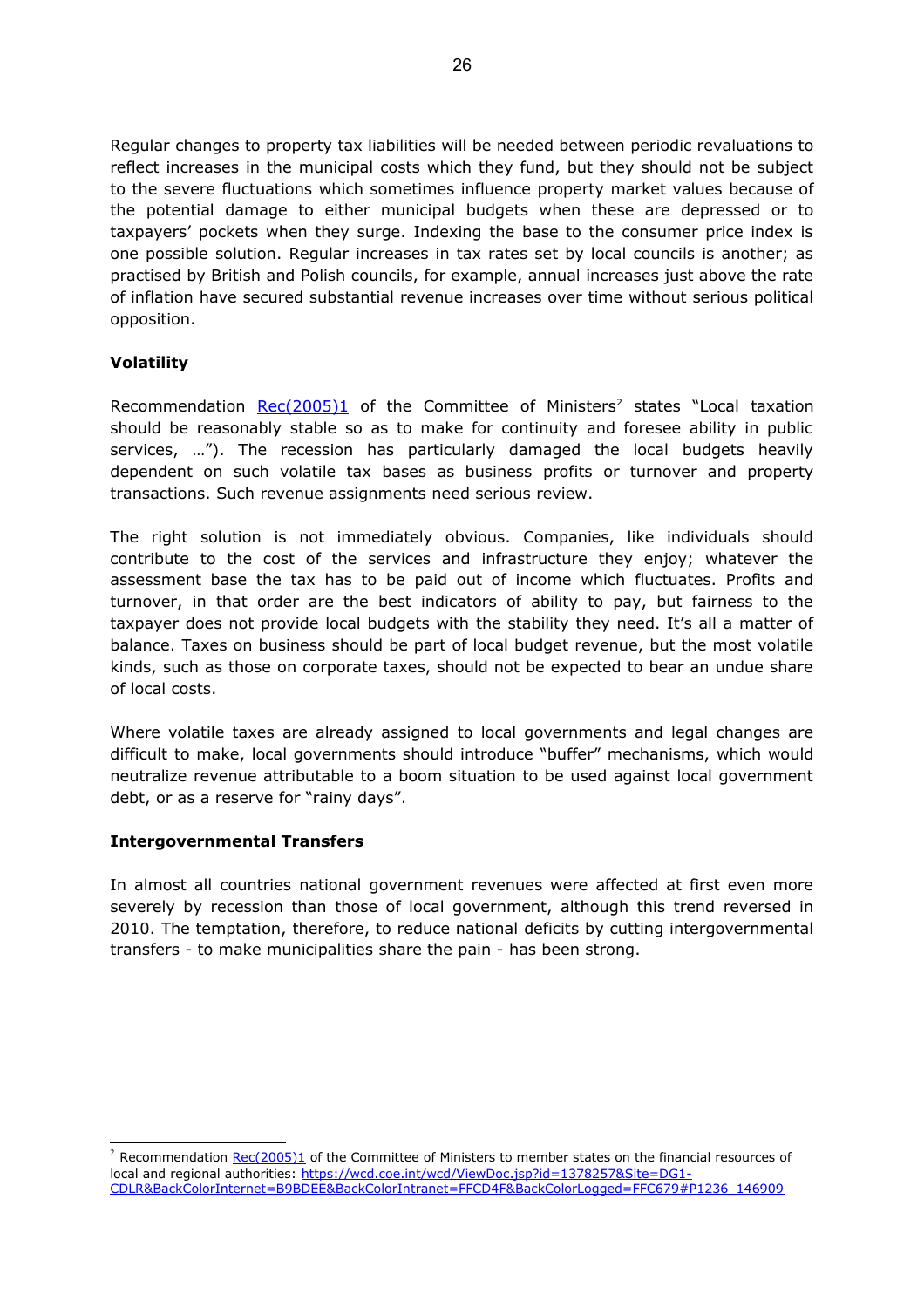It is a temptation which some governments have been unable to resist. In 2010 the Serbian Parliament amended the legislation indexing block grants to the national budget so that municipalities with above average per capita revenues obtained less than they would otherwise have received, at least for one year. Also last year the Bulgarian Government withheld 15% of the grant for delegated functions half way through the year. British Government grants were cut in 2010/11 by £1.16 billion (2.1%).

Most governments have been more sympathetic to local budgets. In 2009 several countries including Austria, Germany, Norway, Spain and UK provided short term funding for small scale "shovel ready" investments designed to keep the construction industry in business. In the same year several countries, including Albania, Denmark, Finland Norway, Poland, Slovakia and Sweden increased general purpose transfers temporarily to compensate local authorities for declines in tax revenue.

Most of these were ad hoc responses, with some repetition in 2010. From this year, 2011 however, serious doubts over the ability to service or roll over sovereign debt have led to grant restraint in countries such as Greece, Ireland, Italy, Portugal and Spain. Deliberate and longer-term reductions in transfers are being made in some other countries, such as Romania and the UK in serious efforts to reduce structural public finance deficits. In the UK these represent phased cuts in grants reaching 12% p.a. by 2015. This is bearing out the OECD's finding that the financial consequences of recession are felt most severely by local budgets once economic recovery has begun and national governments try to repair the damage to public finance overall.

How far such cuts in public expenditure are necessary is beyond the scope of this report, and in any case country specific. It is important, however, that any reductions in transfers are made as smoothly, equitably and predictably as possible so that local governments have prior notice and opportunity to make their adjustments to service provision and employment. Basing tax base or share transfers on the basis of projections with ex post clearances according to actual data (as in Denmark, for instance) is another mechanism for easing in budget losses and stabilizing revenue flows.

#### **Indebtedness**

Outstanding sub national debt grew in the EU by 9.9% in 2009 and a lower rate of 6% in 2010 and represents 13% of the total public sector deficit.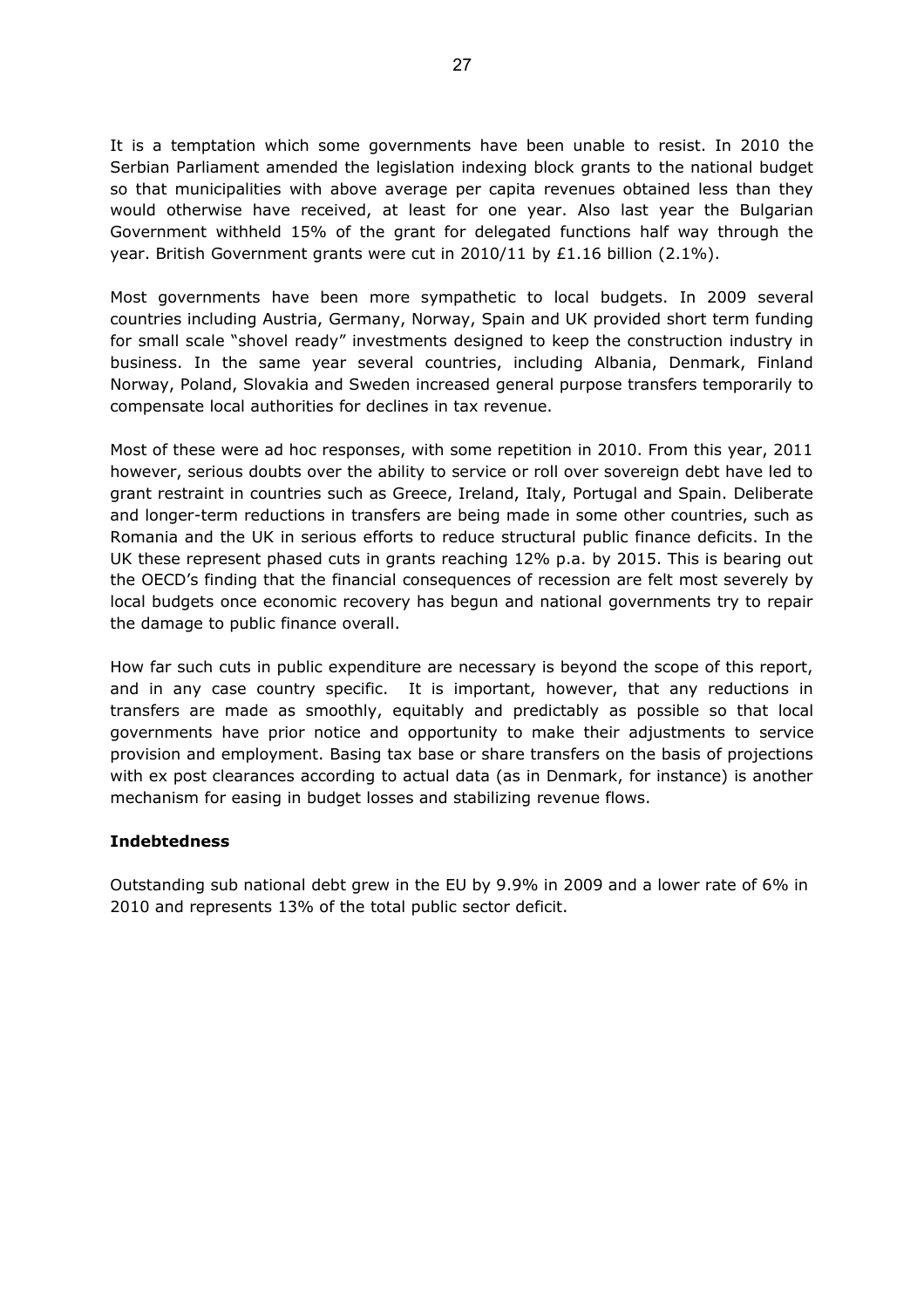In some member countries, unsustainable local government debt has emerged as a problem. Especially in cases where resources assigned to municipalities are highly volatile and sensitive to the business cycle – in particular own revenues, but also funding through transfers – there is evidence of a "boom-and-bust" phenomenon, whereby municipalities were relatively careless during the boom, with incentives to spending excesses in particular on ostentatious capital projects, but also on payroll. What is worse, high credit worthiness during the "good years" combined with easy access to borrowing allowed the more affluent municipalities to leverage their budgets by incurring debt whose service is now non sustainable.

In these instances actions must be taken to correct financial imbalances in the local government sector, and there is need for a policy of municipal debt restructuring and the recovery of local authorities in financial difficulty. However it raises the more fundamental problems of controlling debt without undue interference with municipal autonomy and enhancing public scrutiny of municipal borrowing. The regulatory structure has to cover both the freedom to incur debt and the management of insolvency.

The Maastricht criteria induced a number of countries to introduce an intergovernmental mechanism for restricting public sector borrowing under headings such as "internal stability pact" or "debt brake". The Council of Europe issued Recommendations in 2004, and NALAS has just published very comprehensive Guidelines on Local Government Borrowing in South East Europe. These deserve constant review.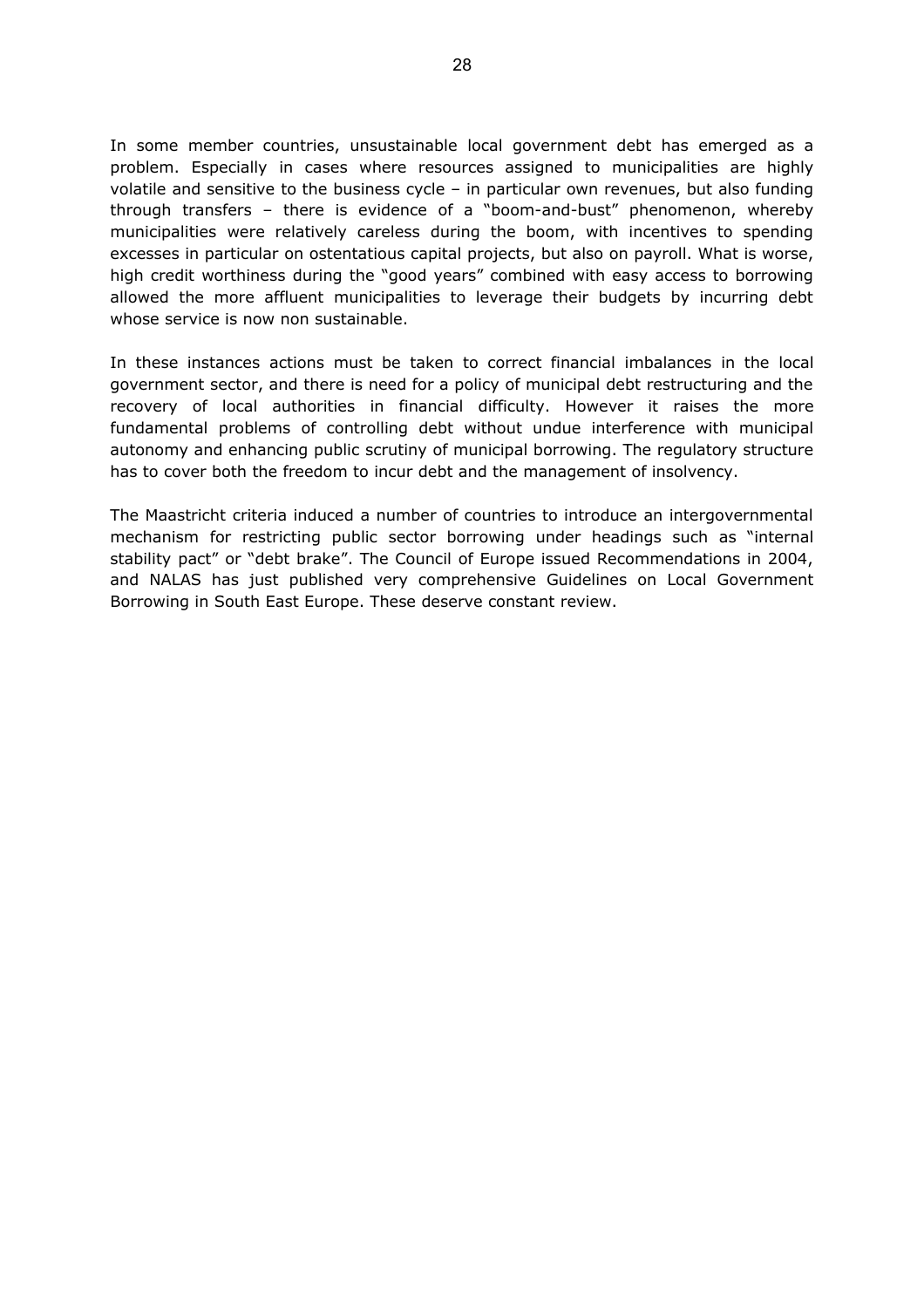# <span id="page-28-1"></span>**CHAPTER III**

# **MAKING THE MOST OF MORE LIMITED RESOURCES**

#### <span id="page-28-0"></span>**Budget Squeeze**

Whether to cut public expenditure, by how much and how fast are hot political issues at national level from Washington and Whitehall to Athens and Madrid. Faced by a growing budget squeeze local governments have less space for ideological and macro-economic debate. Making the most of more limited resources is likely to be an ongoing challenge.

As Chapter V discusses, much of the reduction in expenditure has been achieved simply by deferring capital investment. Reports, however, reveal many attempts to improve the efficiency and effectiveness of local budgets. Comprehensive approaches – one top-down, the other bottom-up - have been undertaken by two countries most severely affected by the recession: Ireland and Iceland.

The Irish Government has orchestrated root and branch reforms including:

- reallocation and sharing of service provision and administrative processes between counties and municipalities to achieve scale economies,
- efficiency savings based on benchmarking worth €500 million,
- 25% wage cuts and recruitment freezes, and
- crackdowns on motor vehicle tax evasion.

The City of Reykjavik, faced with a 20% revenue loss over two years, imposed:

- progressive wage cuts on senior staff,
- a recruitment freeze,
- 300 efficiency improvements based on internet suggestions by staff, and
- co-operation with commercial and voluntary bodies.

Other methods of tightening belts have been widespread but sporadic and rarely strategic. They are categorised below.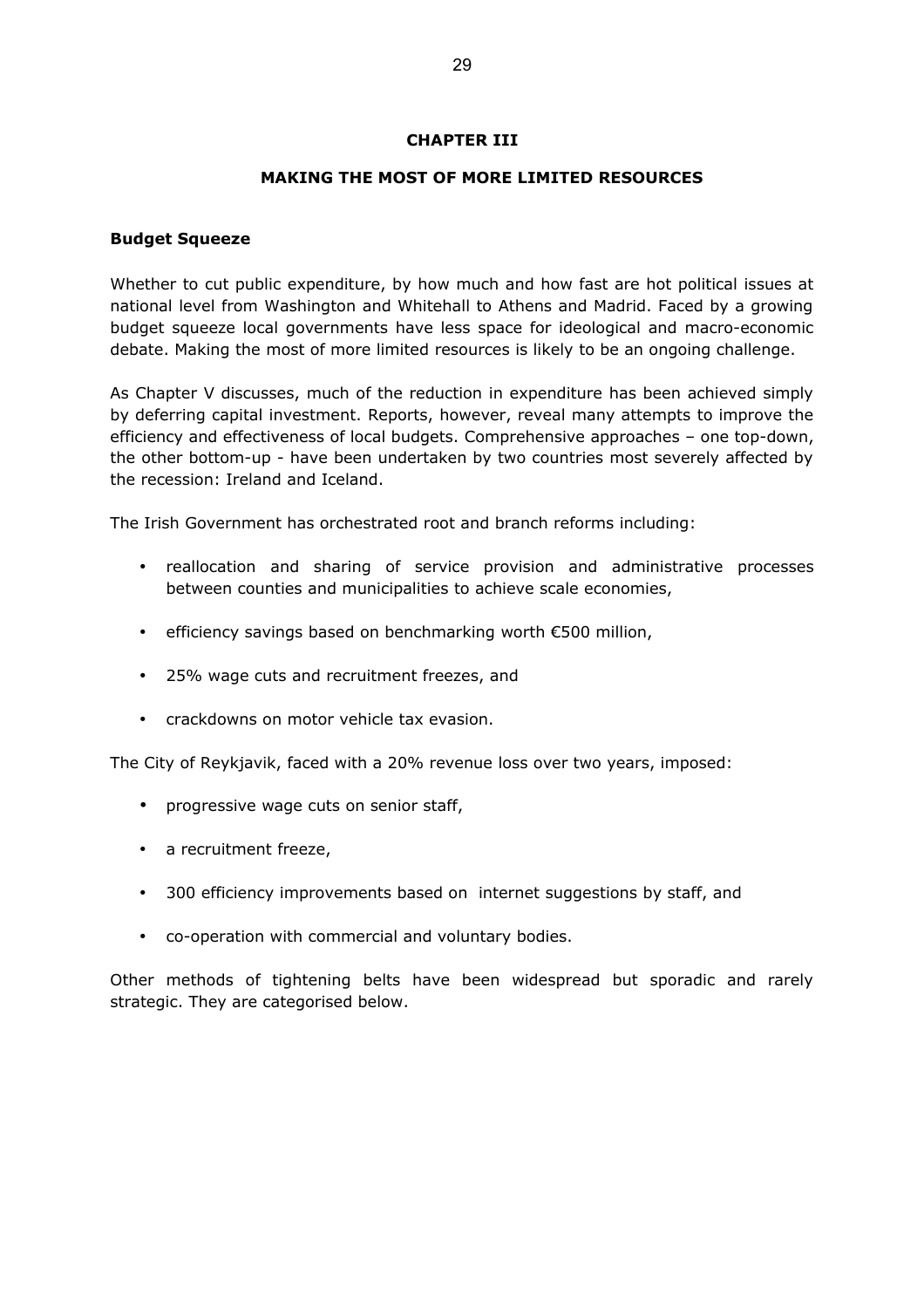# <span id="page-29-0"></span>**Territorial re-organisation**

The average size of local governments varies enormously between countries; average municipal populations range from 1,640 in the Czech Republic and 1,720 in France to 56,570 in Lithuania and 139,480 in the United Kingdom.

A number of trends in the 1980s and 1990s left a more elaborate structure in several countries. These included:

- Encouragement for the development of regional tiers of self government by European Union accession and structural funding;
- The reversal of post-1989 of Communist era amalgamations;
- Regional autonomy as in Spain;
- Ethnic conflict in the western Balkans;
- The functional requirements of environmental infrastructure funded by the European Union.

The financial crisis has further focussed attention on the cost of this institutional proliferation revealing costs in terms of increased administrative overheads, diluted professional resources, or lack of scale economies, and some national responses were already in progress. By 2008 Denmark had merged 271 municipalities into 98. Georgia had replaced 985 municipalities, mostly villages, with 64 large district authorities based on the former rayons, a policy already adopted in Lithuania. The number of Finnish municipalities has been reduced from 447 to 348.

The financial crisis has given fresh impetus to this process in three of the worst affected countries. Greece has reduced the number of municipal authorities from 1,034 to 325, Iceland from 7,200 (in 1990) to 76, and Latvia from 500 to 118. The new Finnish Government is proposing a major consolidation of municipalities at what is currently a regional level (taking urban centers and pendel-traffic to them as a cornerstone for renewal).

Larger municipalities should spend a smaller proportion of their resources on administrative overheads and achieve greater economies of scale. But while amalgamation may enable local authorities to provide a larger range or quality of services, there is no evidence that it saves money overall. Quite apart from the one-off costs of re-organisation, there is a tendency for merged authorities to adopt the most expensive habits of their individual forerunners.

Increasing partnership between municipalities is a quicker route to economy with less political cost and this has been widely accelerated by the crisis. It is taking different forms.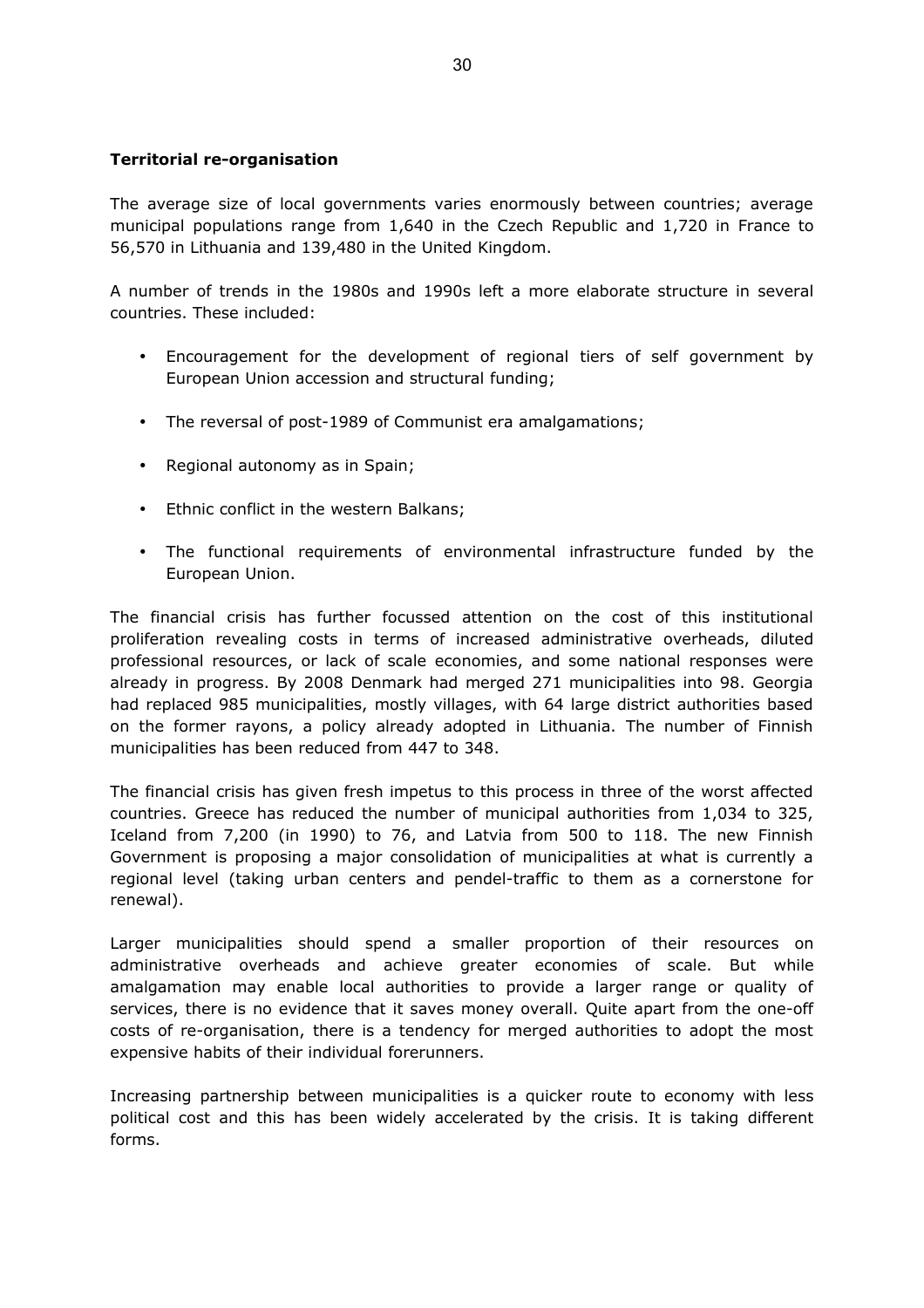The first, spurred more by EU Accession than the crisis, is the formation of intermunicipal companies to construct and operate environmental infrastructure such as landfill sites and water treatment plants with pronounced economies of scale. In Hungary the number of municipal landfills has shrunk by 90% through the formation of joint utility companies able to maximise the use of modern technology and EU structural funds. A fifth of Croatian municipalities share joint utility companies.

The second, also ongoing, is the integration of planning and service delivery within conurbations, illustrated particularly by the large increase in French *communautés urbaines* (and the creation of a new inter-municipal tier, the *metropole*).

Most popular in current financial circumstances is the sharing of the professional resources and equipment needed for administrative operations like tax collection, development control, payroll management, internal audit and IT. Joint procurement attracts lower bids as well as saving administrative costs.

In Slovakia formation of joint offices enabled decentralisation of public services like education and social welfare to a highly fragmented municipal system. Even in UK where local authorities have on average exceptionally large populations, the crisis has promoted much joint management of services. The City of Westminster has joined its neighbouring borough, Kensington and Chelsea, in running a single education service.

As the Netherlands report puts it, small municipalities resist amalgamation but sharing administrative processes is acceptable. This has been the most widespread outcome of the crisis. Irish authorities have formed "coalitions" to manage procurement, IT and development control, both north and south of the borders. Spain has recorded 780 new inter-municipal agreements in the last year.

#### <span id="page-30-0"></span>**Rationalising service provision**

The crisis has encouraged a selective closure of underutilised service institutions. Bulgaria, Denmark, Hungary, Iceland, Moldova, Romania, Ukraine and UK all report such measures, with small rural schools the most common target. In many cases the recession has provided the opportunity to introduce changes provoked by demographic change.

Such savings are not without cost. The Danish local government association report refers to reductions in the visitation of elderly residents resulting from mergers of day care centres, while Ukraine reports a loss of access by ethnic minorities to native language education.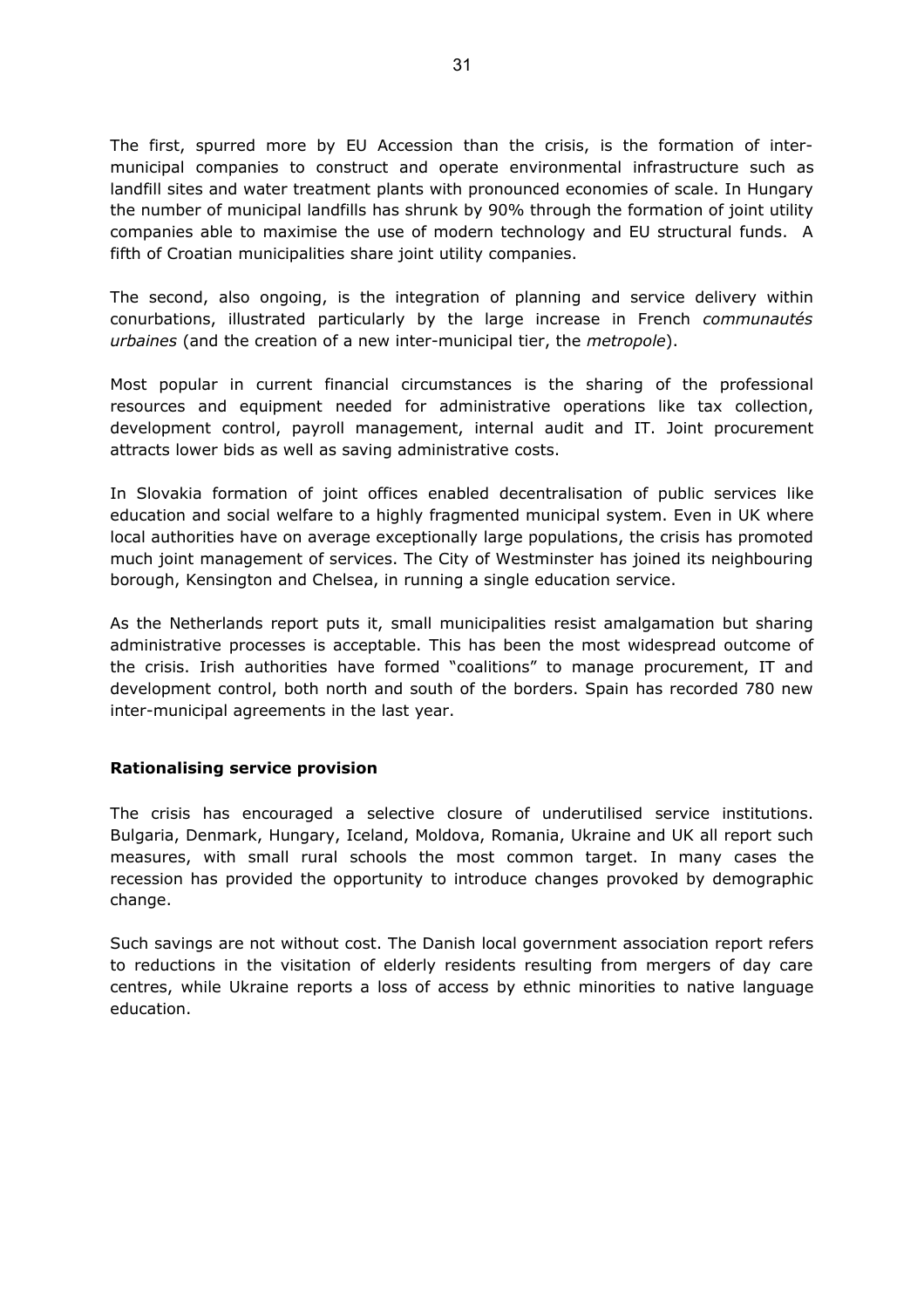Local government, however, is often encouraged by administrative and financial procedures to provide services in an unnecessarily expensive way. For example, in a number of countries such as Hungary and Ukraine responsibilities for residential care for the elderly and infirm and hospital care lie with the upper tiers of local government, while the municipalities provide domiciliary and primary health care. Funding of the upper tier service may well be based on formulae including the numbers housed or treated. These arrangements may well provide strong incentives to place social service clients in residential homes or patients in hospitals when it may be neither the most appropriate nor sympathetic response to their need. In most cases it is the more expensive solution.

Medical care costs can also be inflated by a system of paying providers per admission or individual treatment. These perverse incentives are widely recognised and systems like Diagnostic-Related-Groups (DRG) funding have been designed to reduce them. But such reforms have not been universal and the crisis underlines their importance.

Other examples of excessive social sector costs abound. Schools with declining pupil populations, for example, frequently retain previous numbers of teaching staff while mandated contact hours with pupil are generously low.

Local governments which would like to cut costs, are frequently debarred by national regulation. Expensive services like education, social service and health care are often regulated by detailed standards of provision and local government management is subject to close supervision by sectoral ministries. Norms typically govern inputs, rather than outcomes.

This applies particularly in countries which distinguish between the "autonomous" and "delegated" tasks of local government and place the expensive personal services in the latter category. Under Ukrainian law, local governments cannot close grossly underutilised schools or social and cultural institutions without the permission of national ministries. This permission may well be withheld even though such institutions may well have lost their custom through changes in population or public preference.

The problem is typically exacerbated by the fact that the sectoral ministries concerned are not faced with the consequences of running uneconomic services, since the financing of delegated services is usually governed solely by the Ministry of Finance. Several national rapporteurs comment that failure to meet unsustainable service standards is widespread but tolerated. Others identify national insistence on observing the norms as a serious problem. Signatories of the European Charter should be ensuring that national ministries do not micro-manage services entrusted to local government whether technically delegated or not.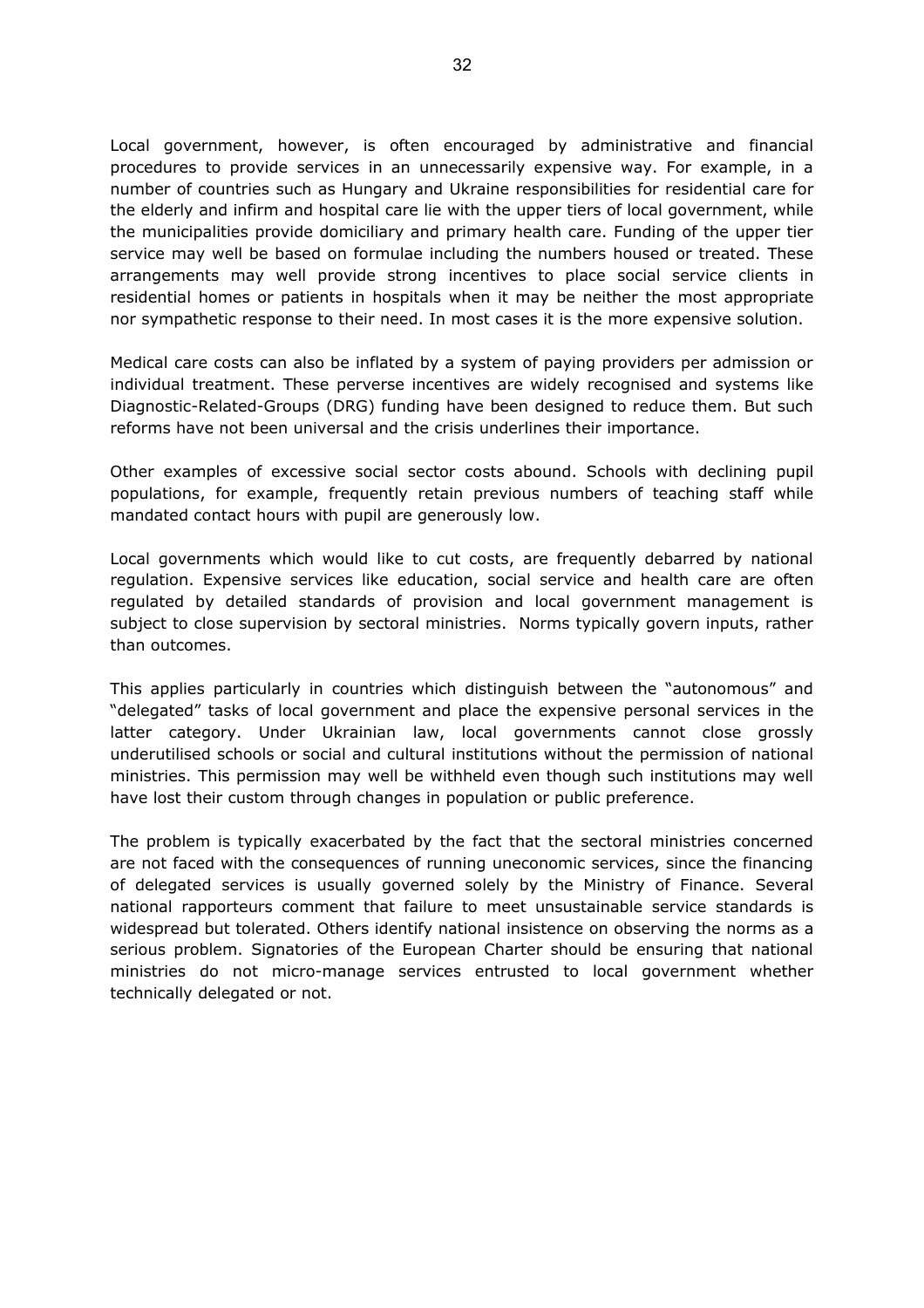#### <span id="page-32-0"></span>**Employment**

Popular perception usually sees town halls as overstaffed. Bloated bureaucracies is a typical description of what may be myth or reality. Responses to recession quickly and widely homed in on cuts in staffing or pay (or both) as solutions.

Some outright retrenchment has been adopted. Irish local authorities have shed 6,600 jobs over the last three years. Municipal establishments in Denmark were cut by 2.6% in 2009 and in Albania by 3% in 2010. The Ukrainian Government has set a target of cutting public sector employment by 20% overall.

But many other states or individual authorities have tried to avoid redundancies, partly because of the cost of compensation and partly to avoid making the recession worse. The alternatives of pay freezes and cuts have been widely adopted. Pay in Spain is down by 5%, in Estonia and Latvia by 15%., and in Romania by 25%. The Greek Government cut both pay and bonus, while Hungary withheld  $13<sup>th</sup>$  month payments in both 2009 and 2010, except for the lowest paid staff. The same progressive approach has been adopted in Portugal where cuts have been imposed on all staff earning more than  $\epsilon$  1,500, the size of the cut rising with salary up to a maximum of 10%. Pay of all British public employees is frozen in 2011/12. Latvia did not cut numbers but reduced the working week to four days, while Icelandic municipalities have cut both hours and overtime. These cuts are generally represented as temporary, to maintain the long-term attractions of public service. Metropolitan Istanbul has avoided layoffs but restricted other costs such as use of telephones and official cars.

Recruitment freezes since 2009 have been widespread. Romania allows one vacancy in seven to be filled. Serbia legislated to impose a ceiling of four municipal staff per 1,000 inhabitants. A number of municipalities evaded this by making staff redundant and then out-sourcing their former duties to them.

Elected officials have not entirely avoided such sacrifices. The Slovak Parliament legislated a cut in mayoral salaries; when Hungarian local council terms expired in 2010, memberships were reduced by 30-40%.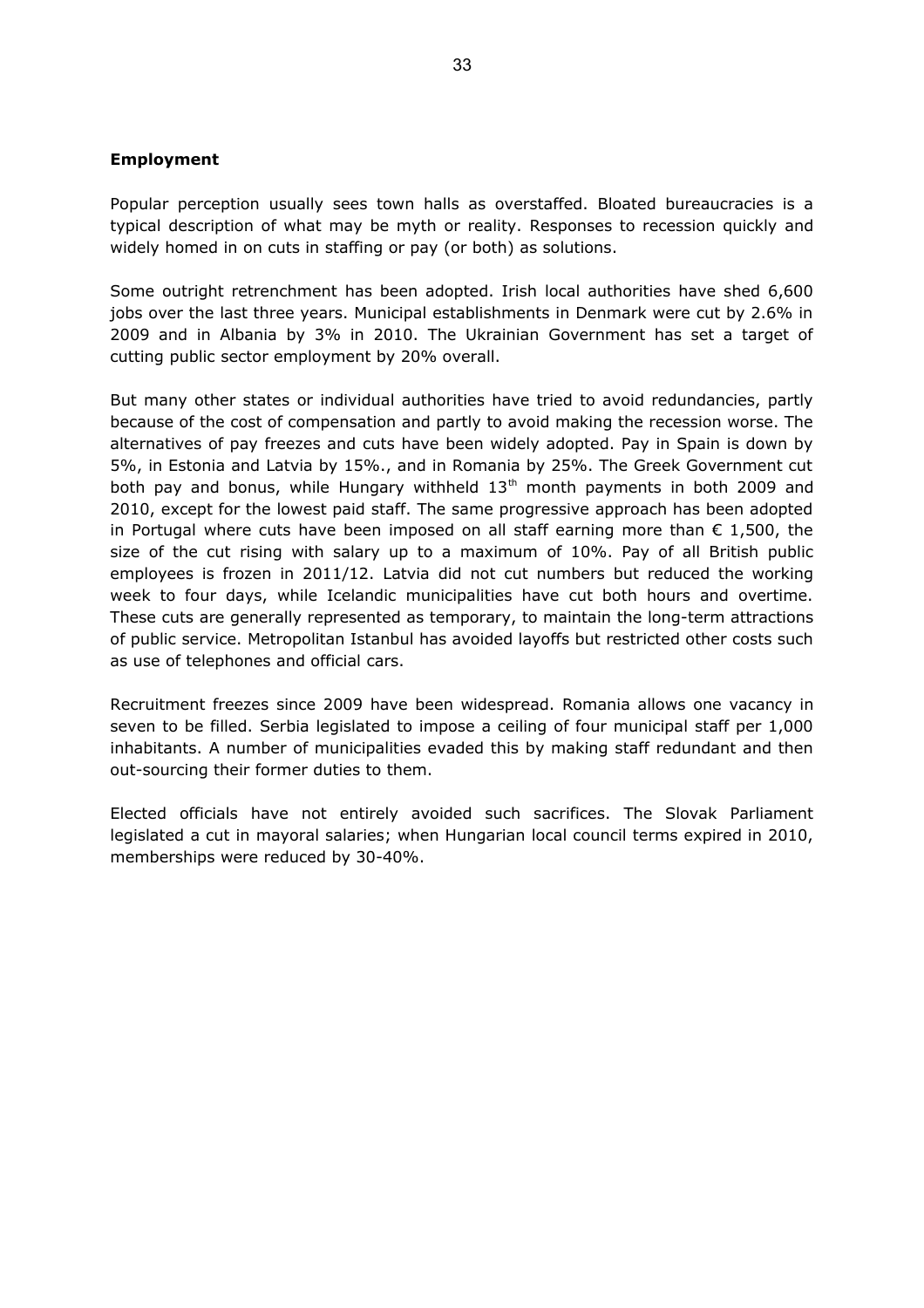As governments try to restore the longer-term viability of public finance, the related issue of pension rights has come to the fore. Faced with growing longevity, reforms are addressing three aspects, the level of contribution to pension funds, the age of pensionable retirement and the basis of assessment. Proposals normally cover national and local government alike. The French Government forced modest changes through Parliament in 2010 against union resistance; more radical changes await legislation in UK.

# <span id="page-33-0"></span>**Public/private partnership**

Another New Public Management favourite, outsourcing local service management to the private sector might seem an obvious approach in times of fiscal stress. Both competition and scale economies appear to offer potential cost savings. Surprisingly few reports, however, mention increased adoption and one or two much heralded extensions by British county councils have failed to materialise. Both France and Hungary have experienced cases of utility franchises being rescinded.

The crisis has also slowed down the spread of partnerships involving the private sector in carrying out the initial investment in a public service facility. These remain widespread in cases such as waste disposal where construction and operation can be combined in a single management and where costs can be recouped directly from beneficiaries. Efficiency can suffer, by contrast, where responsibility for operation becomes fragmented between commercial investors and public service professionals; costs can also escalate substantially when loaded with the higher interest rates attached to private sector borrowing. Both Iceland and UK report serious impacts of changes in property market prices on sale-leaseback deals.

By contrast, the crisis has increased interest in partnership with the voluntary sector and social enterprise in running community level services. In Britain David Cameron has espoused a vision of the Big Society involving a sharing of responsibility between state and community; draft legislation would permit community groups to demand the right to manage local services and facilities. In Denmark DKK 100 million have been allocated in 2011 to promote voluntary participation in managing local public services.

The crisis is, however, posing a threat to existing third sector participation, particularly in the provision of social welfare to vulnerable groups. British charities claim that they have lost £100 million in reduced local authority grants in 2011, although the Government claims to have provided an additional  $£1$  billion for social care over the period to 2014.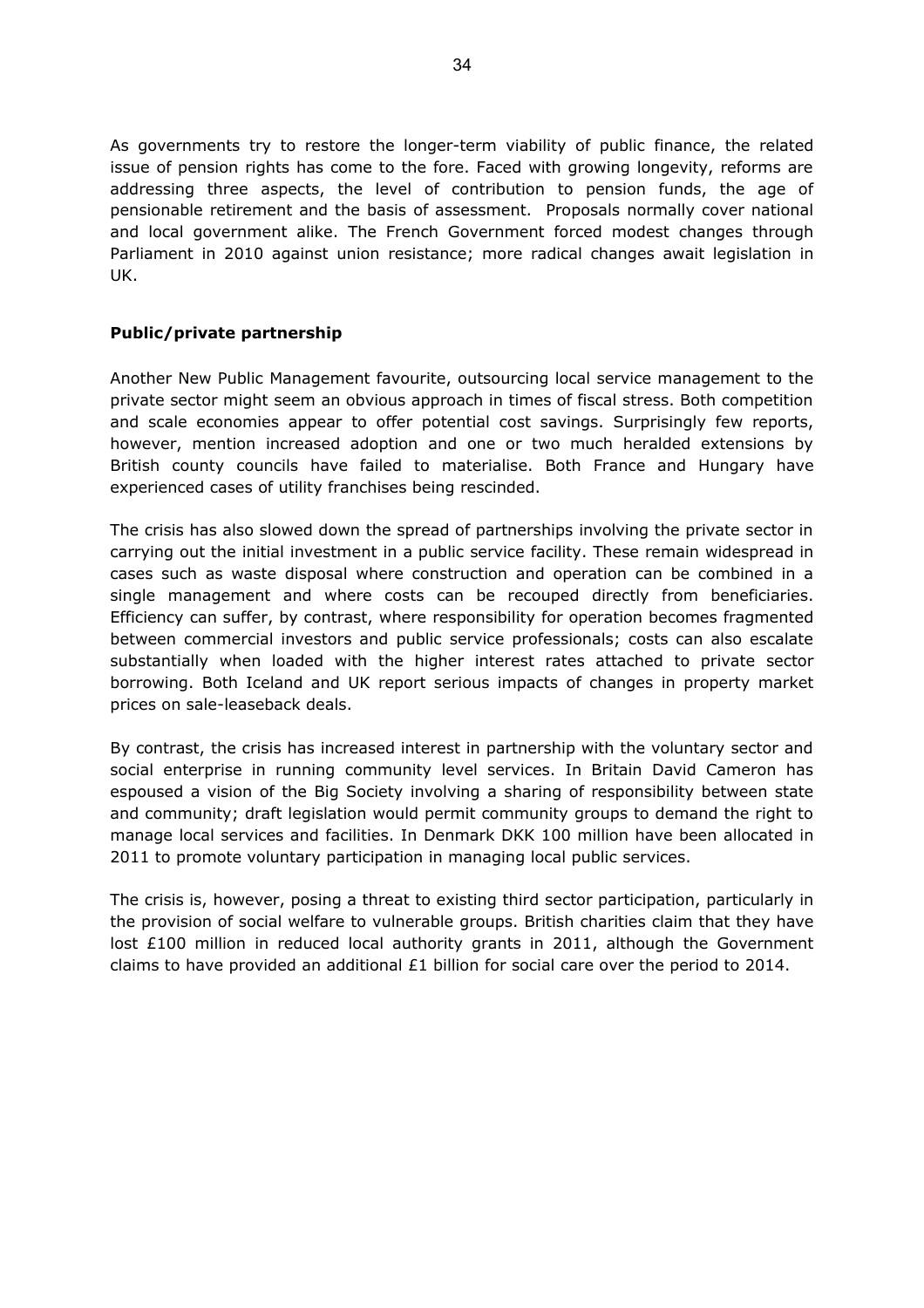# <span id="page-34-0"></span>**Cost control**

Country observers' reports detail many efforts by individual local governments to reduce costs. These mainly apply to administrative overheads and include cuts in overtime, bonuses, official entertainment and telephone usage, while purchases of vehicles and furniture have been frozen. In the case of Romania some of these have been mandated by efficiency measures agreed with the European Union as conditions for national budget support. In Serbia GPS systems have been fitted in municipal vehicles so that both drivers and town halls know where they are.

Justified as they may be, these are temporary or one-off savings which do not greatly affect longer-term efficiency. This requires more fundamental examination of the practical ways in which services are run, the subject of "value for money" approaches and performance audit systems developed over the last three decades under the umbrella of New Public Management. Three such efforts deserve wider application:

- "Value for money" assessments of individual authorities and services are undertaken by the Danish Local Government Association, based like their British equivalents on disseminating the practice of those municipalities which perform well in a comparison of unit costs;
- Benchmarking individual service and administrative service costs carried out in Bulgaria by the Open Society Institute in collaboration with the Resource Centre for Decentralization and Municipal Development and Club Economika 2000;
- Performance standards measured by the Benchmarking Club of Hungarian water company managers, with the consultant help of the Regional Centre for Energy Policy Research at the Corvinus University of Budapest and based on comparing a range of technical and management issues.

Benchmarking is one of the tools designed to help the public scrutinise the care with which its money is being used. Another is the Citizens Charter, usually a promise to citizens to deliver services at certain standards and a set of procedures by which they can check its fulfilment.

The Council of Europe has been helping to develop performance management capacity in a number of countries such as Bulgaria, Russia and Serbia. It also supports French efforts in this field. The financial downturn emphasises the need.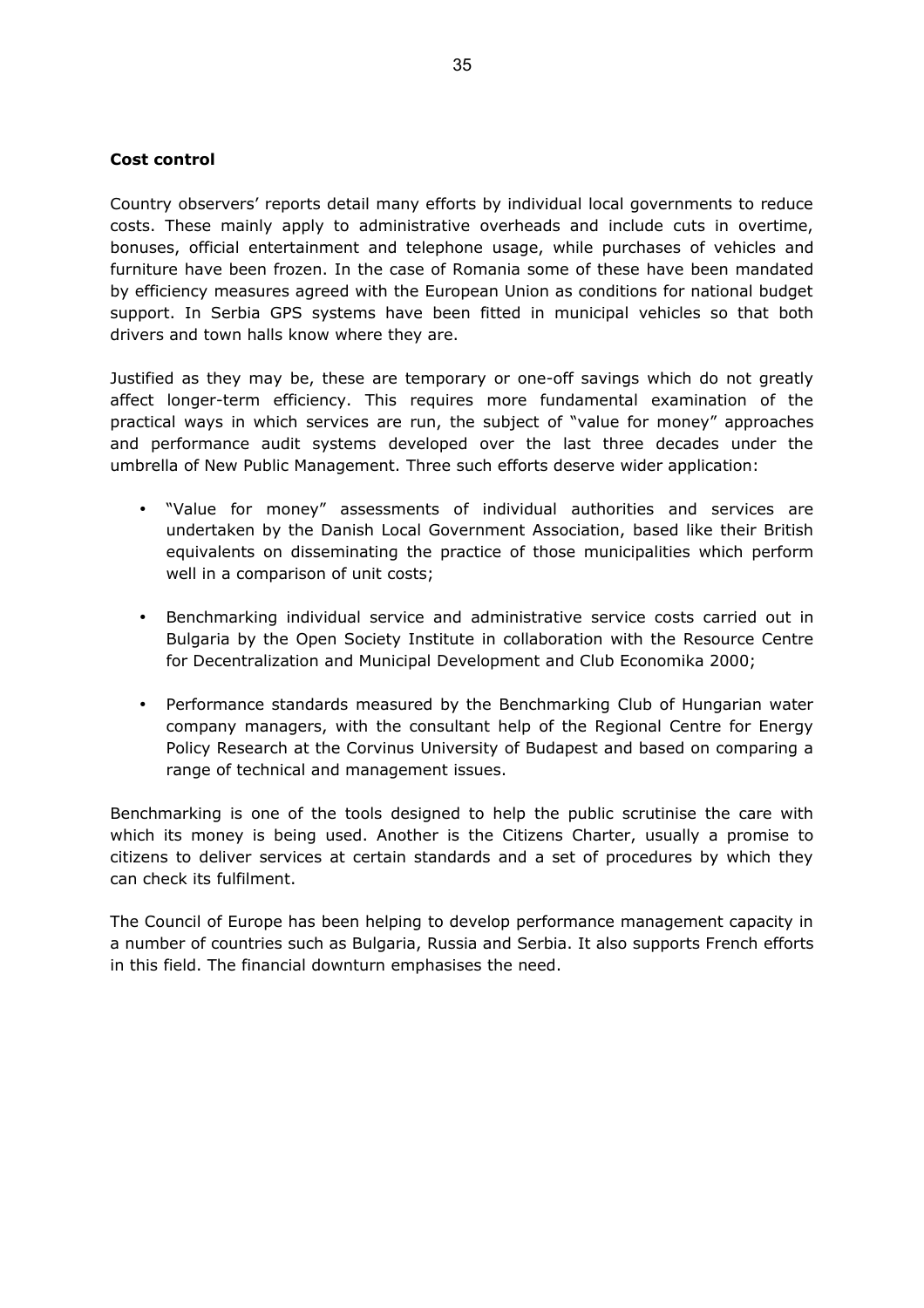The Romanian Government has focussed strongly on municipal budget management processes to avoid the accumulation of debts and arrears. Revenue estimates may not exceed 95% of the previous year' actual receipts, and outstanding payments must be included as the first call on new budgets. The rise in indebtedness gives added importance to the municipal insolvency procedures developed in Hungarian legislation and the Greek *Kallikratis* programme.

Key to many service cost savings is computerisation. From 2012 public applications to Danish municipalities will have to be on-line. Irish citizens pay their local taxes and charges on line. "Self service" is now practiced by British public library users who record books borrowed and returned on the library terminal. Spanish local authorities are accessible to citizens via the internet.

# <span id="page-35-0"></span>**Performance audit**

In 2006 LGI surveyed the audit of local government in 12 eastern and south-eastern European states. It found that most states had an adequate legislative framework, much of it newly enacted with EU assistance, but so far implementation had been weak.

Qualified auditors were in short supply in the public sector and as a result actual external audits infrequent. Inevitably the situation was worse in countries with large numbers of small authorities (only 84 out of 7,455 Romanian local government final accounts had been audited).

Audit was still largely concerned with legality and conformity with required procedure; performance and efficiency, though within its terms of reference, were rarely examined. Audit training in these aspects was often inadequate. Public interest in audit findings was generally low, not aided by the customary opacity and circumspection of published reports.

The Council of Europe has been helping to develop performance audit capacity in a number of countries such as Bulgaria, Russia and Serbia. The financial downturn reinforces the need. In "The former Yugoslav Republic of Macedonia" and Romania, for example, small municipalities have been using inter-municipal associations to employ qualified internal auditors.

The current ambitious Strategy for Innovation and Good Governance at Local Level launched by the Council of Europe includes among its implementation measures the development of a European Label of Governance Excellence (ELOGE), which would be attributed in a decentralised manner to municipalities reaching a certain level of quality in their overall governance. Based in particular on a benchmark/measuring tool specifically tailored to the needs of local authorities, the label could be very effective in supporting the improvement of local governance.

Another form of performance audit is the use of consumer opinion survey, one of the approaches pioneered by the Citizens Charter.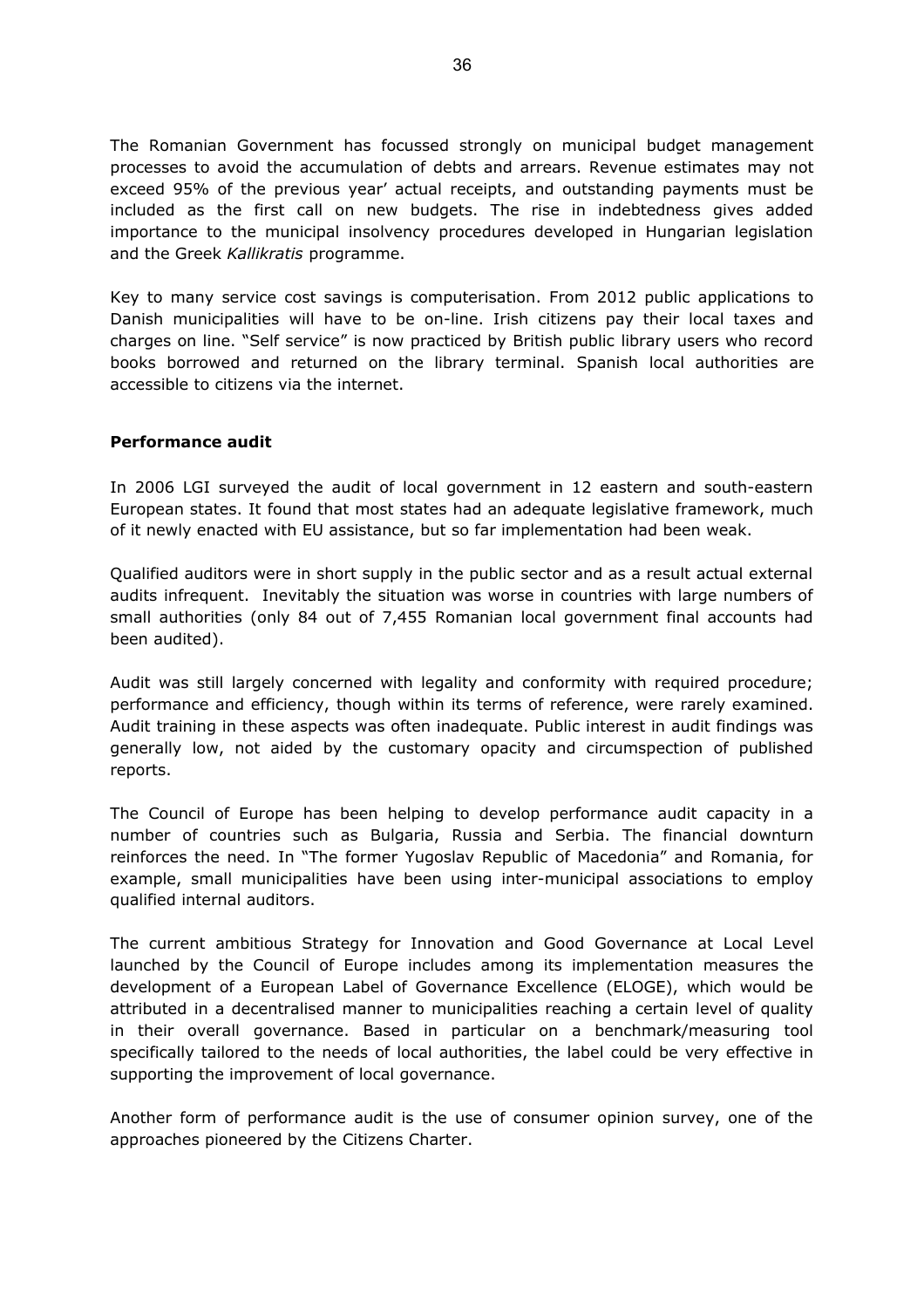# *Box 2*

# *Surveys of user satisfaction with local public services in Denmark.*

# **Municipalities**

In 2007 the Danish government published - as part of its program for quality reform - a proposal for introduction of surveys of user satisfaction for a wide variety of services supplied by local governments (Municipalities deliver primary education, kindergartens, old age care, and other social services, the regions supply health services and hospitals). This proposal built, among other things, on a practice developed by a growing number of municipalities who had found this a useful way to identify and improve on quality failures in the municipal institutions, and on a desire to be able to compare results across municipalities.

A pilot project was initiated in cooperation between the government and the Association of Municipalities resulting in the development of a tool box for the implementation in each of the major local services. There was much satisfaction with the new tool and both sides wished to roll it out for general use in the municipalities, but because of disagreements on the costs of such a compulsory program it was not implemented and the surveys are now voluntary.

However, in an agreement from 2010 the government and the municipal association agreed to recommend surveys implemented every second year based on a set of definitions permitting benchmarking across municipalities. Several private suppliers now offer such programs, and work is in progress in the Ministry of Interior and Health to establish a central digital "warehouse" for the many different survey results.

There has been found no evidence that user satisfaction is correlated to the amount of resources made available, and this is perhaps the reason why such surveys have become popular among local authorities. It seems to suggest that improvements in consumer satisfaction can be obtained without necessarily spending more but just to do things the right way. And the evidence shows that the disclosure of failure for an institution to satisfy the expectations of the users normally leads to steps that improve satisfaction in survey next year, suggesting that the institutions take corrective actions when user satisfaction declines.

#### **Regions**

In the regions surveys of patient satisfaction with hospitals (including private hospitals and out-of-hospital clinics) are made annually and the results are published on the web for each hospital (together with information on waiting time and other measures of service quality). The surveys are made voluntarily by the regions which have chosen to survey quite a large population of 250.000 inpatients and outpatients (the number is equivalent to about 5 pct. of the national population). The surveys are so complete that that the results also reveal differences in satisfaction for departments of the hospitals. The regions now find the surveys indispensable instruments for controlling the quality of outputs from their different institutions.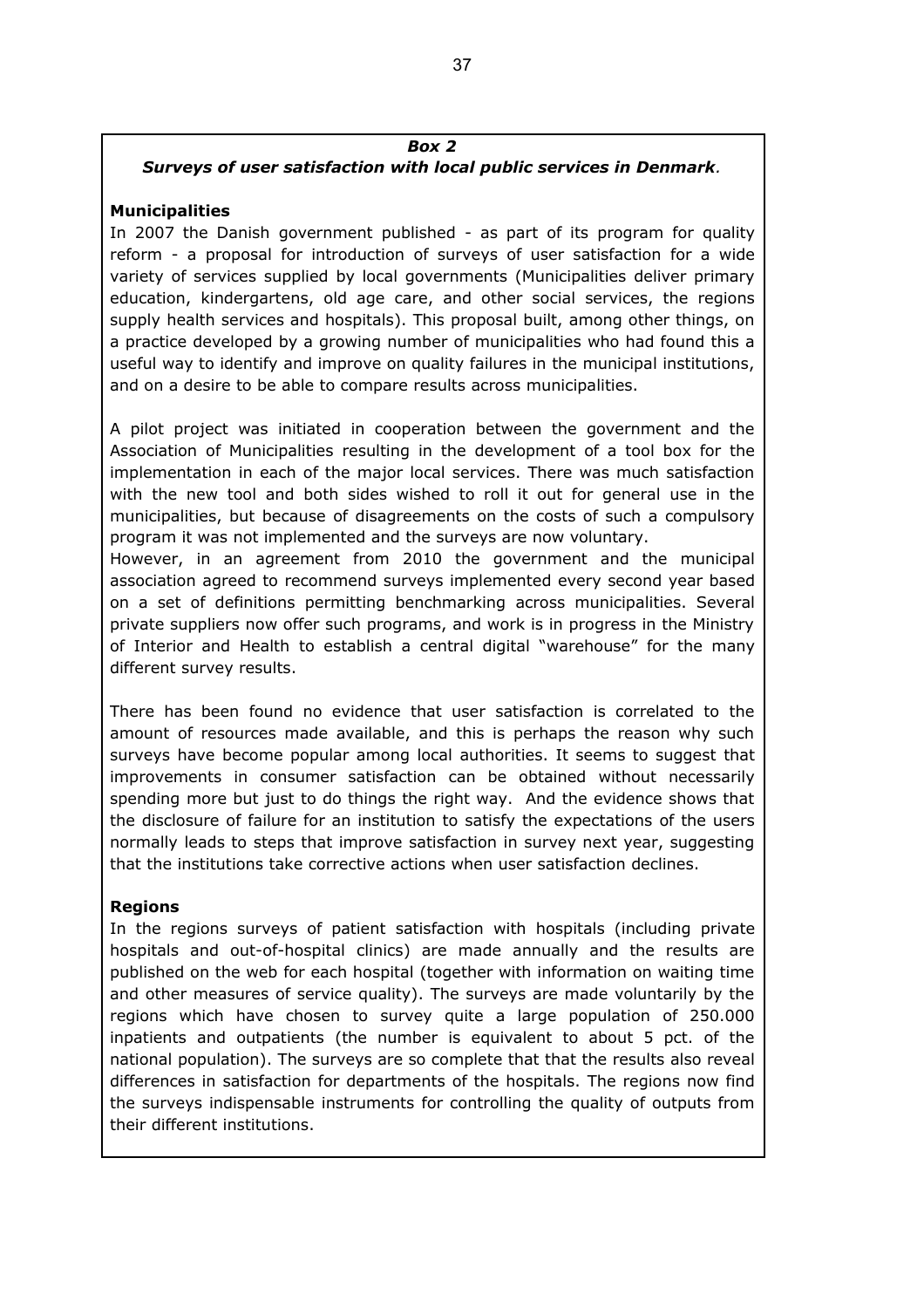# <span id="page-37-0"></span>**Transparency**

A less structured approach to curbing excessive costs has been adopted by a variety of local governments from Greece to the UK who publish details of all items of expenditure over a fixed limit (Windsor's €600 is typical) on the internet for scrutiny by zealous media. Czech and Slovak municipalities are now compelled to publish purchases and contracts on-line.

#### *Box 3 Electronic auctions in Slovakia*

A software company, PROe.biz, has marketed an electronic auctioning system since 2002. Since the crisis began it has been frequently used by municipalities for procurement of construction and supply of goods and services, and the process has been mandatory since April 2011.

Tenders are published in the normal way, but bids are then published on-line. At a given time bidders may reduce their price or vary other conditions such as time of delivery. Prices and other factors are weighted by a published formula and the lowest, final weighted price wins. Research by Transparency International claims savings of 50% in public sector procurement (compared to 18% in the private sector).

Some delegates to the 2011 Strasbourg Conference expressed concerns about nontransparent off-budget operations of municipalities within their countries. Not only are such transactions concealed from control by elected local councils; they may also burden local budgets with hidden financial risks. The relationship between a local budget and public enterprises owned by the municipality could give rise to problems of nontransparency, lack of political control, and unseen financial hazard. An indicator of such risks was thought to be the existence, and possibly accumulation, of payment arrears from local budgets to local public enterprises. The interrelationship between municipalities and their public enterprises deserves further attention from the Council of Europe.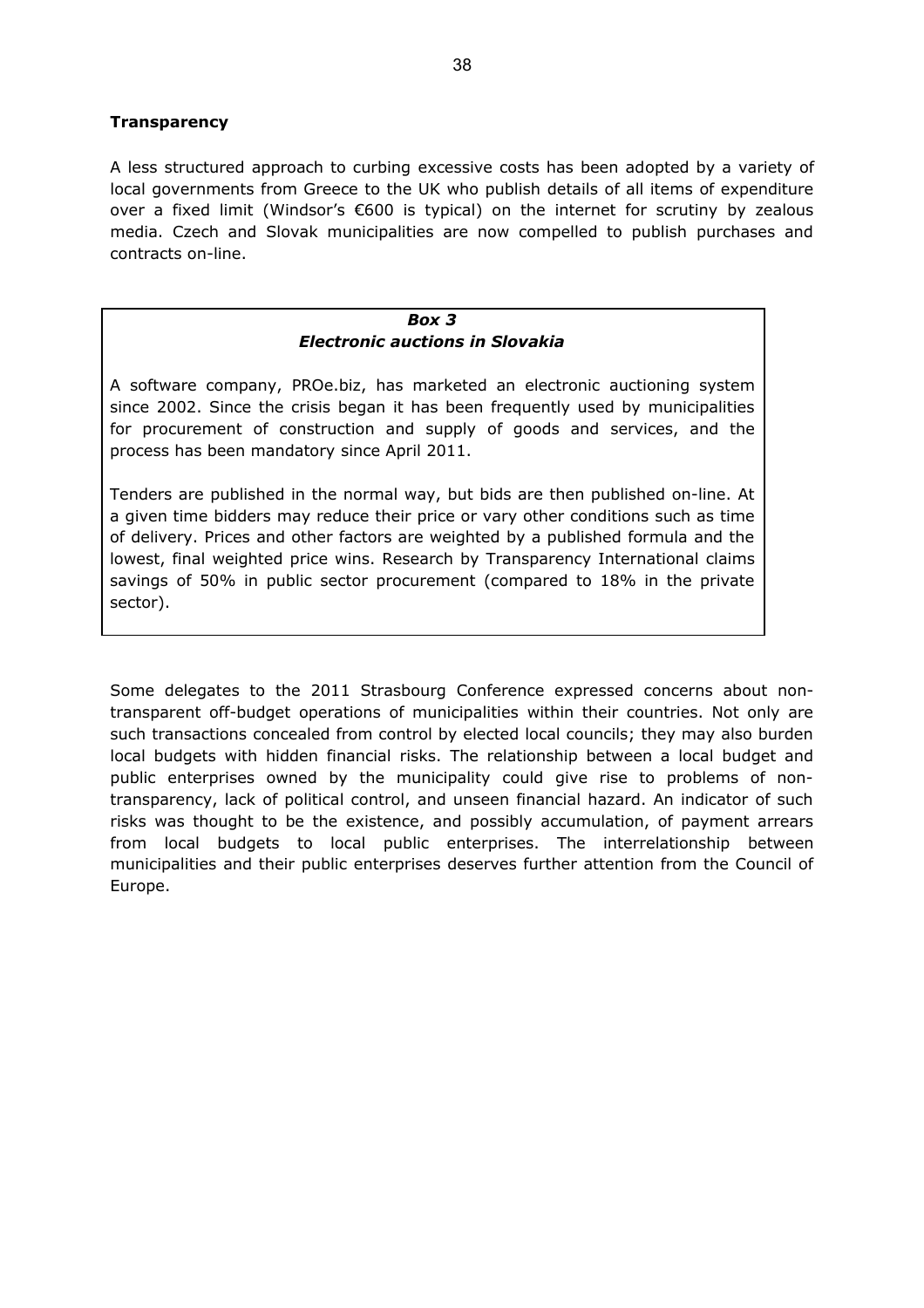# <span id="page-38-2"></span>**CHAPTER IV:**

# **SOCIAL CONSEQUENCES OF THE CRISIS**

# <span id="page-38-1"></span>**Shared Social Responsibilities**

Developed industrial countries, affected by the crisis, are facing not only economic challenges, but heightening insecurity over employment, increasing poverty, widening social inequalities as well as harsher forms of social exclusion.

In the light of this challenge the Council of Europe is developing a European Charter of Shared Social Responsibilities. The Draft recommendation of the Committee of Ministers to member states (DGIII/DCS (2011) 09) acknowledges the ideal of universal social protection as the basis of the European social model and considers it an integral part of the European heritage. In seeking to reconcile this with economic reality, it acknowledges that "several European countries are faced with public over-indebtedness and states, exposed to the risks of repeated crises and financial speculation, are less able to fulfil their role of ensuring access to social protection, health care, education, housing and common goods in general, even though such access constitutes a key source of confidence and social cohesion."

*Sharing* the burden of social responsibilities refers not only to the interdependence of the members of the society and the possible responsibility of the 'most advantaged population groups' in sharing the negative effects of the crisis with the less powerful groups, but as a counter-balance to the weakening role of the state companies, social organisations, families and individuals are recommended 'to acquire the skills and motivation necessary to exercise and share social responsibilities'.

This chapter examines the social impacts of the crisis, the role of local government in responding to them, and the potential for sharing this role with other possible partners.

#### <span id="page-38-0"></span>**Societal impacts of the economic downturn**

The consequences of the crisis hit the various social strata in different ways, with the poorest segment the most seriously affected. Statistical data illustrating these impacts demonstrate the following trends:

Increases in unemployment (Figure 1);

Material deprivation, particularly of children and the elderly, affecting at least 10% of the population in 22 countries and above 20% in 11 of them (Figure 2);

• Increasing household costs, aggravated by rising utility tariffs in 18 countries (Armenia, Austria, Bulgaria, Bosnia, Croatia, Estonia, Finland, Georgia, Greece, Hungary, Iceland, Latvia, Moldova, Romania, Serbia, Slovakia, Spain, and Ukraine). These have a specially negative impact on the household budget in those countries, where there are no targeted housing benefits (Figure 3).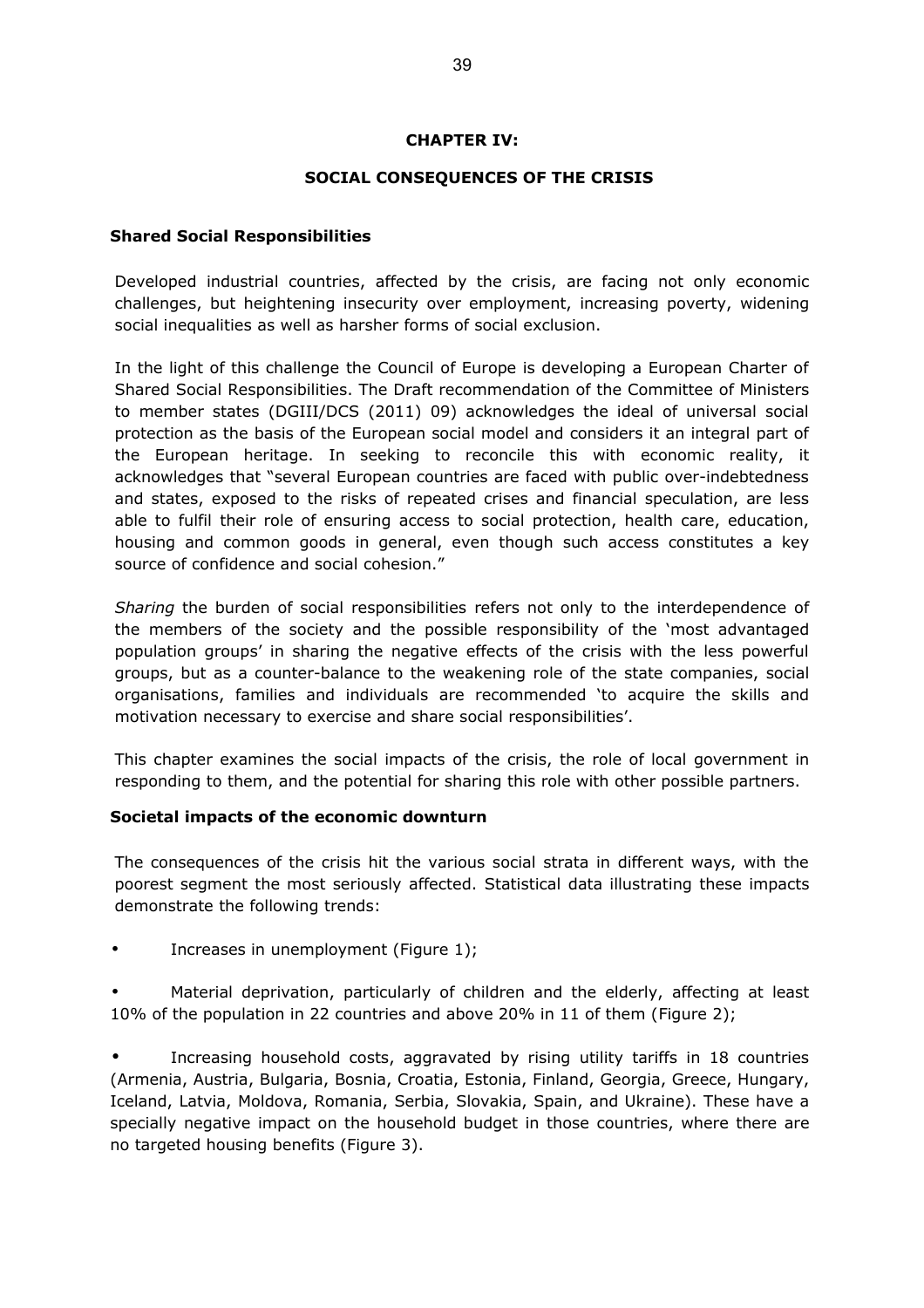

#### **Figure 2**

Figure 14-2: Material deprivation rate by age group (%), 2009



Source: EU-SILC. s Eurostat estimate. u unreliable or uncertain data

# **Figure 3**. [4](#page-39-1)





<span id="page-39-1"></span><span id="page-39-0"></span> $^3$  Statistical Portraits of the Social Situation 2010 (2011) European Commission Eurostat Directorate General for Employment, Social Affairs and Inclusion [http://ec.europa.eu/social/keyDocuments.jsp?](http://ec.europa.eu/social/keyDocuments.jsp?type=0&policyArea=0&subCategory=0&country=0&year=0&advSearchKey=ssr2010&mode=advancedSubmit&langId=en) [type=0&policyArea=0&subCategory=0&country=0&year=0&advSearchKey=ssr2010&mode=advancedSubmit](http://ec.europa.eu/social/keyDocuments.jsp?type=0&policyArea=0&subCategory=0&country=0&year=0&advSearchKey=ssr2010&mode=advancedSubmit&langId=en) [&langId=en](http://ec.europa.eu/social/keyDocuments.jsp?type=0&policyArea=0&subCategory=0&country=0&year=0&advSearchKey=ssr2010&mode=advancedSubmit&langId=en)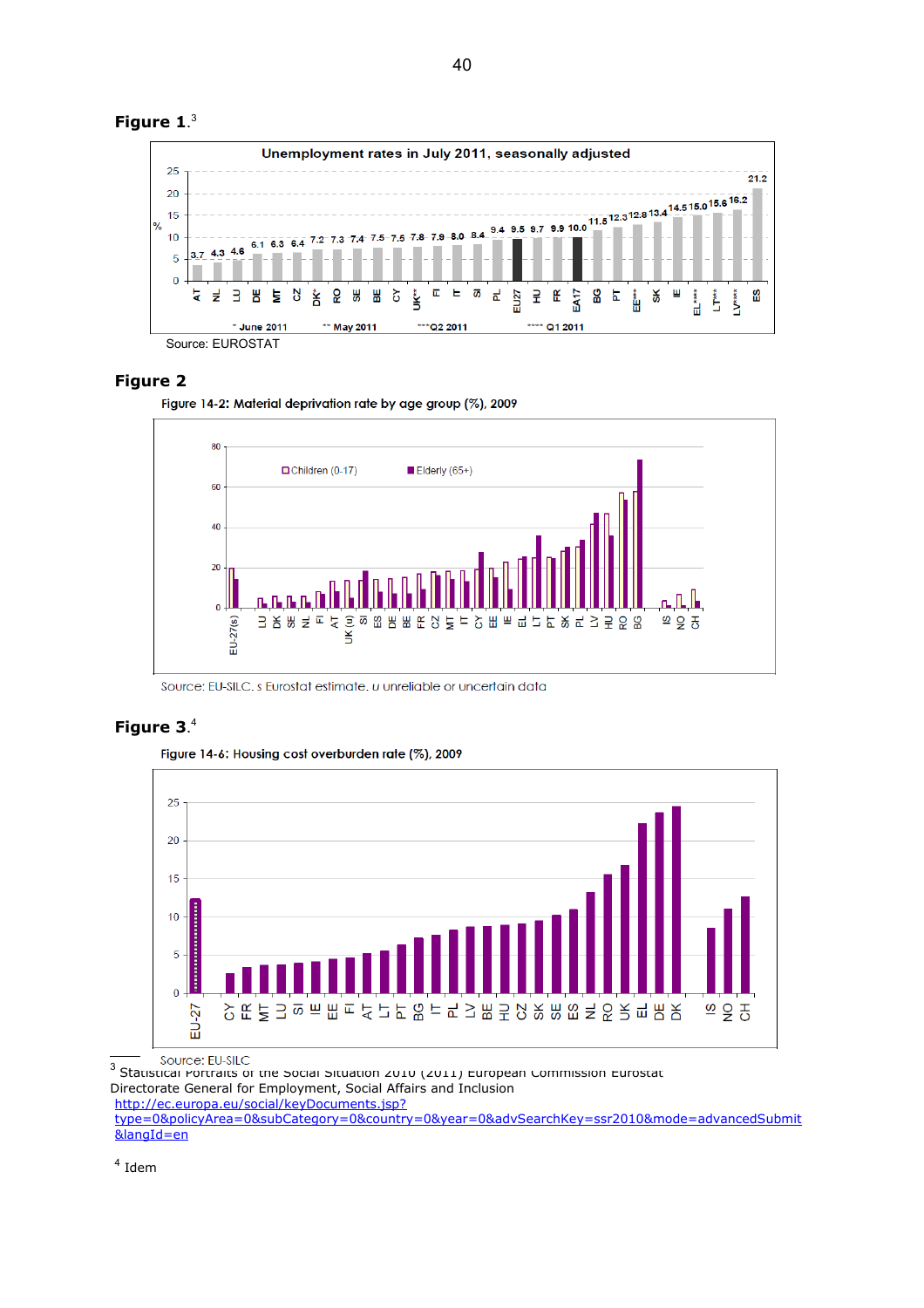Some of these characteristics were evident already before the economic crisis and have only been aggravated by it. Even between 2005 and 2009 the average poverty rate increased in thirteen countries (Bulgaria, Cyprus, Denmark, Germany, Greece, Estonia, Finland, Lithuania, Latvia, Luxembourg, Malta, The Netherlands, and Sweden).

As far as the long-term prospects of the European countries are concerned, the situation of those countries is especially worrying, where children are more seriously hit by poverty and deprivation than other age cohorts.

#### <span id="page-40-0"></span>**The National Context**

Although official documents generally refer to the European social model, and the welfare state, actually there are differing social protection systems. The variations are manifested, among others, in the level of social security financed from public resources; in the variations of the sources of benefits, in the division of responsibilities between the different tiers of government, the market and the non-governmental sector; in the mandated and non-mandatory services and cash benefits. The impact of the economic downturn was presumably deeper in some of these types of the systems while others proved to be more resistant. (Figure 4)





Figure 10-4: Social benefits as % of GDP by groups of functions, 2008

Source: Eurostat — European System of integrated Social Protection Statistics (ESSPROS)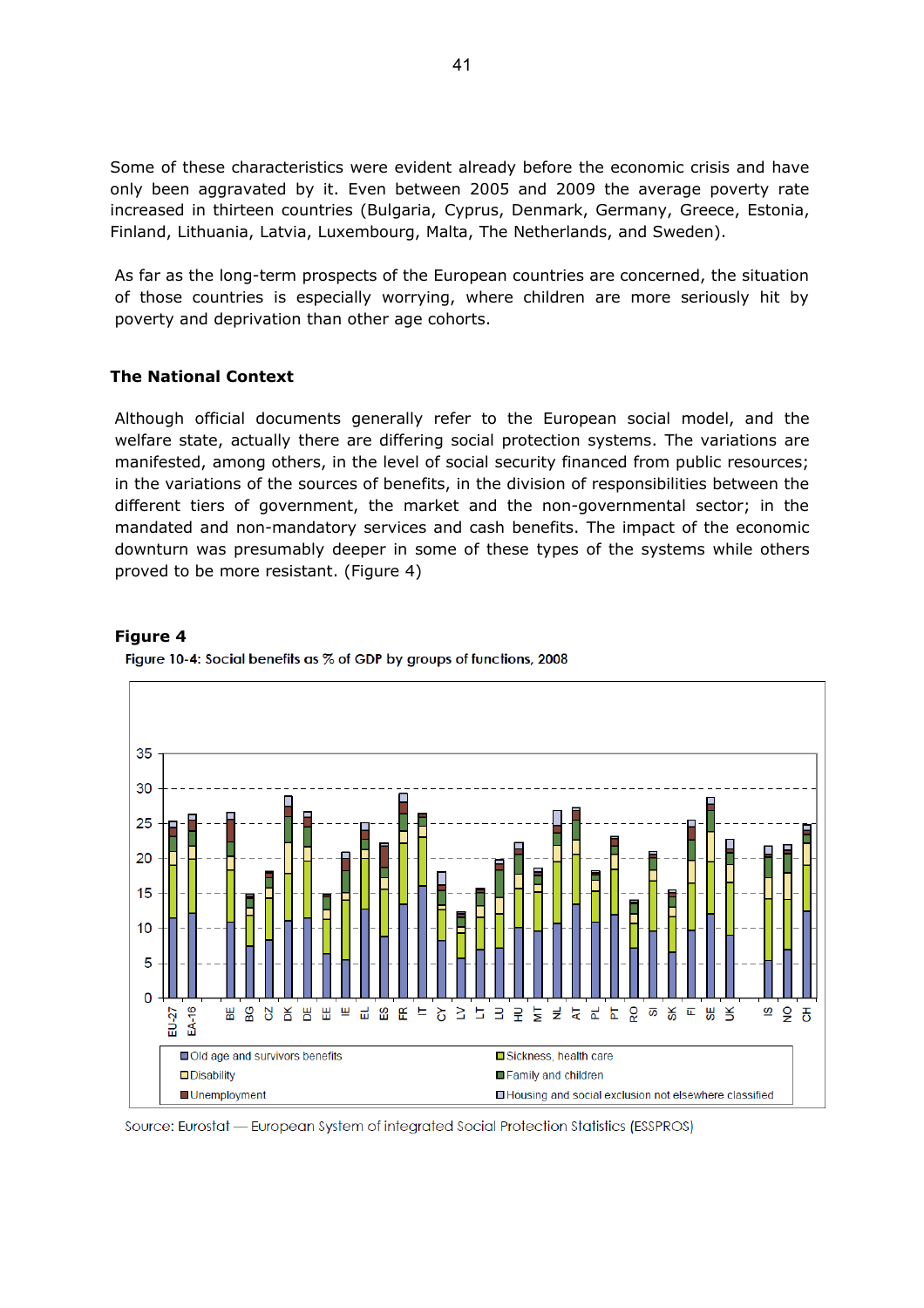In some countries welfare expenditure has been curtailed or heated dialogues started on the inevitability of its reduction. The Draft recommendation of the Committee of Ministers on the proposed Charter of Shared Social Responsibilities calls attention to the need to "overcome a reductive view of economic efficiency that does not include collective well-being …"

Sharper differences are manifested if the expenditure on social protection in PPS per head of population is also taken into consideration. Compared to the EU-27 average (6604) the value was in 2008 in Luxemburg 14057, in the Netherland 9557, while in Romania 1716, in Bulgaria 1661 (Figure 5).

#### **Figure 5**



Figure 10-2: Expenditure on social protection in PPS per head of population, 2008

Source: Eurostat - European System of integrated Social Protection Statistics (ESSPROS)

#### <span id="page-41-0"></span>**Social Responsibilities and Local Budgets**

The basic institutions of the welfare system are the social insurance based services (health, accident, pension, unemployment), universal and means tested cash benefits and social services. Responsibility for the operation of these institutions is divided between the central government, social security funds and local authorities in various ways. Depending on country systems, local government may bear some of the rising costs of:

• Housing and utility allowances (because of falling household incomes or slower reimbursement by central government);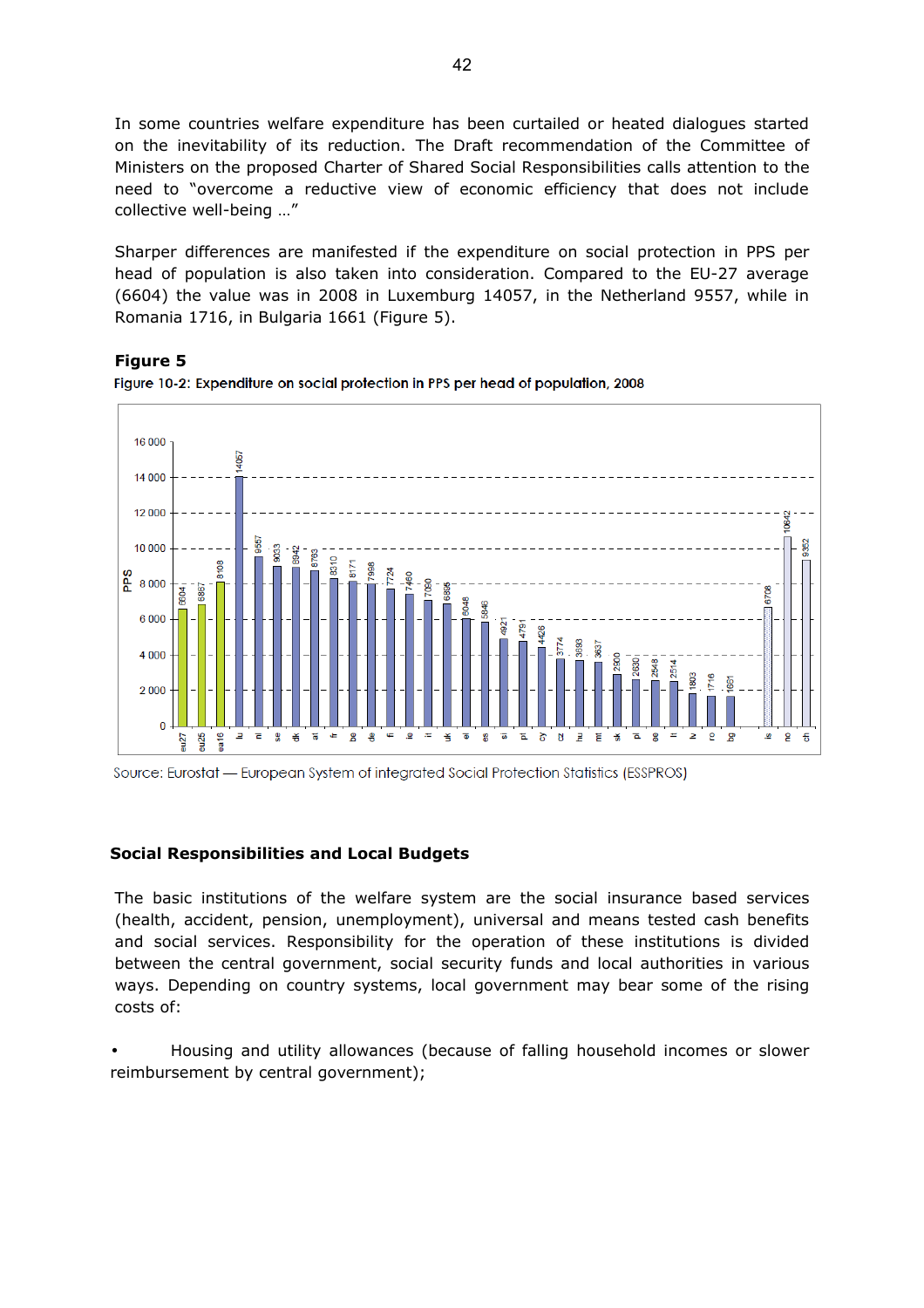Safety net payments to the long term unemployed and others eligible for minimum income guarantees;

- Emergency aid to families in advance of awards of state benefits;
- Care for a growing population of elderly and disabled people;
- Protection for an increasing number of children from distressed families.

In 2010 such costs to local budgets rose by 10% in Denmark, 22% in Hungary and 24.5% in Slovakia.

These extra burdens are not necessarily permanent, although historically levels of employment recover more slowly than GDP. But the lasting and growing costs arise from demographic trends which will by 2050 increase the percentage of the population over 65 by half. In much of Europe the burden of care will fall on declining numbers in the normal working age group.

Local government's social responsibilities are under both short and long term pressure. Care of the elderly is an area of expenditure which will simply keep on growing.

Local government capacity to meet these growing responsibilities is limited by the revenue shrinkages already discussed in chapter 2, and by reductions in staffing described in Chapter III. (Observers' reports refer to reductions in the numbers and remuneration of staff in 20 countries). Strategies for bridging this gap between rising demands and shrinking resources include:

- Improved targeting of welfare benefits;
- Promoting community rather than residential care, particularly for the elderly;

• Increasing co-operation with other local governments, with private and social enterprises and with voluntary organisations.

These are discussed in turn.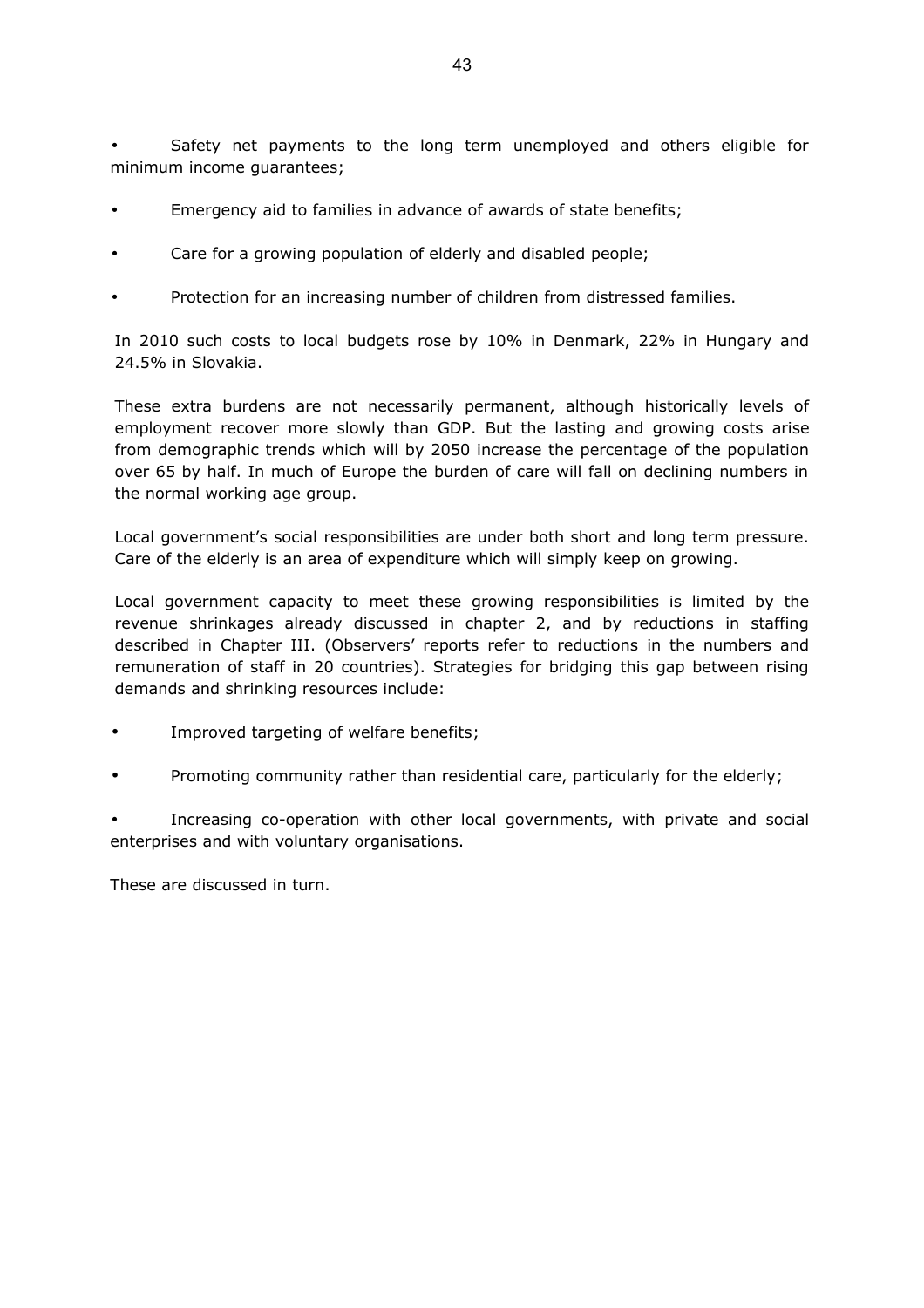# <span id="page-43-1"></span>**Targeting social assistance**

The crisis has begun to promote efforts to target benefits more precisely. Some Romanian cities including Bucharest have abolished subsidies to heating companies, replacing them with means tested subsidies to individual consumers. Both Chisinau and Zagreb have started to means test public transport subsidies. Access to free nursery and pre-school education in Croatia is now subject to a means test. A draft law in Romania proposes to apply means tests to child allowances.

More effective targeting is a positive initiative if it aims to provide more financial resources to families living in poverty, but can be harmful if it is associated with forms of conditionality, which exclude some groups of the poor population from the welfare system.

# <span id="page-43-0"></span>**Community Care**

The demographic trends call for fundamental changes in the balance of provision of long term care for the elderly, a field in which local government usually has a prime role in management and funding. Mention has already been made of the need to remove any institutional or financial bias towards residential care, which is generally more expensive and often less sympathetic than community care.

The historic balance between institutional and home care for the aged differs greatly across Europe, with post-Communist countries most associated with residential provision and traditions of family care most highly preserved in Mediterranean countries. But whilst reactions against state socialism have weakened the bias to institutional care in Eastern Europe, the potential of family care has also been eroded in most countries by the growing migration of younger generations to work in cities and foreign countries. Increasingly social policy now favours mixed provision and financial support for the elderly, which enables them to choose their location and type of care and to afford it.

Two financial mechanisms have been promoted for this purpose. The first is the introduction of compulsory long-term care insurance. Largely pioneered in Germany, this is widely recognised as a desirable solution, but fears of the addition to employment costs have so far prevented its compulsory adoption elsewhere.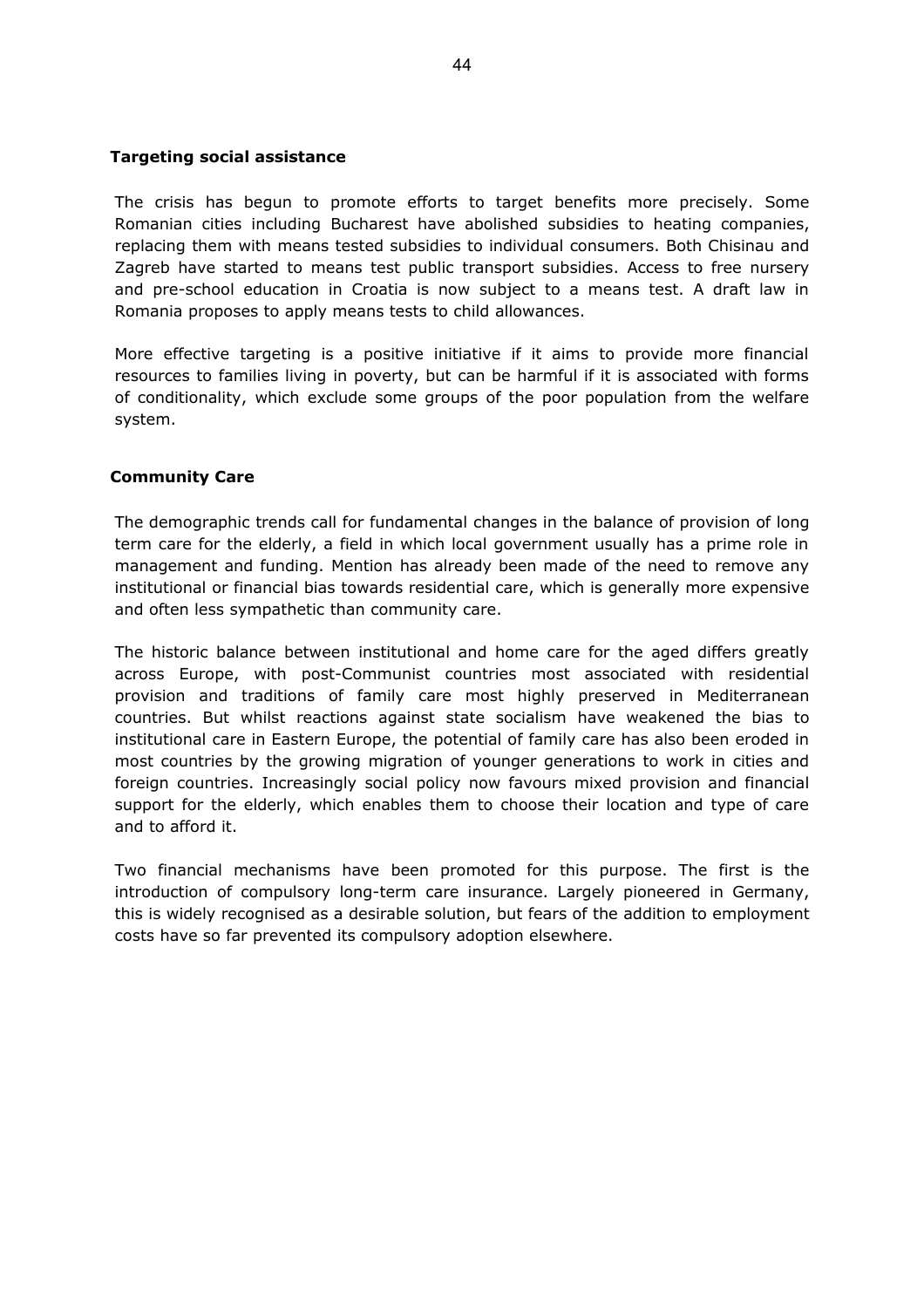As an alternative, several countries have now replaced in-kind services to the elderly with cash allowances towards the costs of daily living which are graduated by degrees of dependence, but can be flexibly used to buy support most needed from anyone able to provide it. Such allowances have been introduced in a range of countries such as France, Poland, Serbia, Slovakia, Spain and UK. They provide beneficiaries choice and with choice comes competition, efficiency and dignity. Residential homes may operate outreach services selling services such as meals, "panic buttons", laundry, gardening, cleaning to non-resident elderly. In Italy a substantial number of migrants are employed in elderly households, at or below legal minimum wages and funded by the care allowance. In UK volunteers may be paid petrol expenses to drive neighbours to the clinic, supermarket or bank.

In practice most family and voluntary carers are women. This needs to be recognised in arrangements which facilitate a combination of wage employment and home care together with re-entry into a full time career at a later stage.

Helping old people to stay at home despite infirmity also involves support to family members and other informal carers on whom the major burden may fall. In several countries like Slovakia employees retiring early to care for a relative may be compensated for loss of pension earning. Residential care may be provided for a brief period to allow regular carers respite. In Bulgaria and Romania informal carers may be paid at the rate of the statutory minimum wage.

Infirmity and its associated dependence can also be arrested by the promotion of active lifestyles among the elderly, with leisure and day centres to the fore. Tai-chi is joining the menu of discretionary municipal competences.

Care for the elderly is increasingly a mixed economy. 80% of residential care in Spain is provided by the private sector, with religious bodies particularly specialising in mental health care. The Orthodox Church is expanding provision of residential care in Romania. Home carers in Bulgaria are funded by co-operation between municipalities, the Red Cross and UniCredit Bank.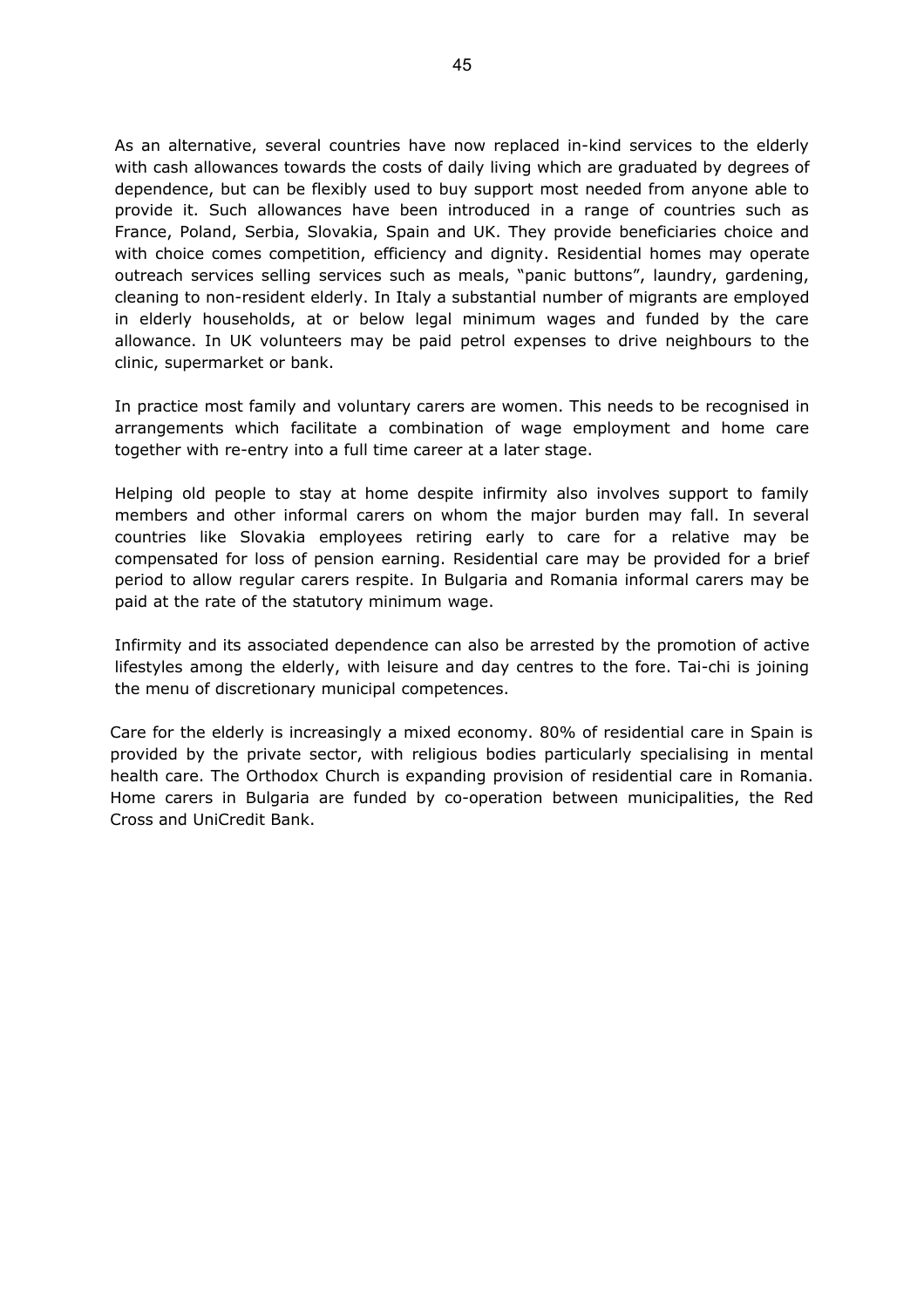# <span id="page-45-1"></span>**Inter-municipal co-operation**

The growth in inter-municipal co-operation discussed generally in Chapter 3 is applying specifically to social service provision in efforts to reduce overhead costs, and increase economies of scale, leading to improved quality in terms of professional staffing and service variety. This development has been reported in Albania, Armenia, Austria, Croatia, Czech Republic, Denmark, Estonia, Finland, Georgia, Hungary, Iceland, Ireland, Latvia, Slovenia, UK and Ukraine. Inter-municipal cooperation and amalgamation of service providers may have a particularly significant role in countries with relatively large agrarian populations.

# <span id="page-45-0"></span>**Shared Social Responsibility**

Care of the elderly is only one of a number of areas of social responsibility in which local governments increasingly co-operate with third sector partners, from social enterprises to non-profit charities and individual volunteers. This reflects demand and supply, the latter enhanced by the increasing fitness and energy of newly retired people.

Involving community and civil society actors may enrich the service supply, foster innovation and contribute to the new interpretation of social cohesion, namely sharing the social responsibilities. However, in this sense the countries have followed different pathways as well: some of them have an age-long tradition of non-governmental involvement in service provision, others, primarily the post-socialist countries have to revive or consolidate voluntary organisations.

There is anecdotal evidence, however, that cuts in local budget expenditures are falling disproportionately on support to third sector partners. There are at least two reasons. Firstly the services which such partnerships provide are often discretionary and less regulated by mandatory standards. Secondly reducing such expenditure does not involve the redundancy costs of firing public employees.

This can be unfortunate if the principal beneficiaries of such services are the more vulnerable households. Early childhood development programmes prepare children of low income or immigrant families for formal education. Kindergartens and after school clubs give space for low income mothers to earn money. Third sector partners provide much care for the disabled and for addicts. Giving priority to the support of public employees and mandatory services can have damaging repercussions for the needs of the most vulnerable and for social cohesion, dangers to which the Commissioner for Human Right drew graphic attention at the Strasbourg Conference in October 2010 and which he has recently reiterated. Some ministers responsible for local government have sought to counteract this trend and it is hoped that the Kyiv Conference may add its voice.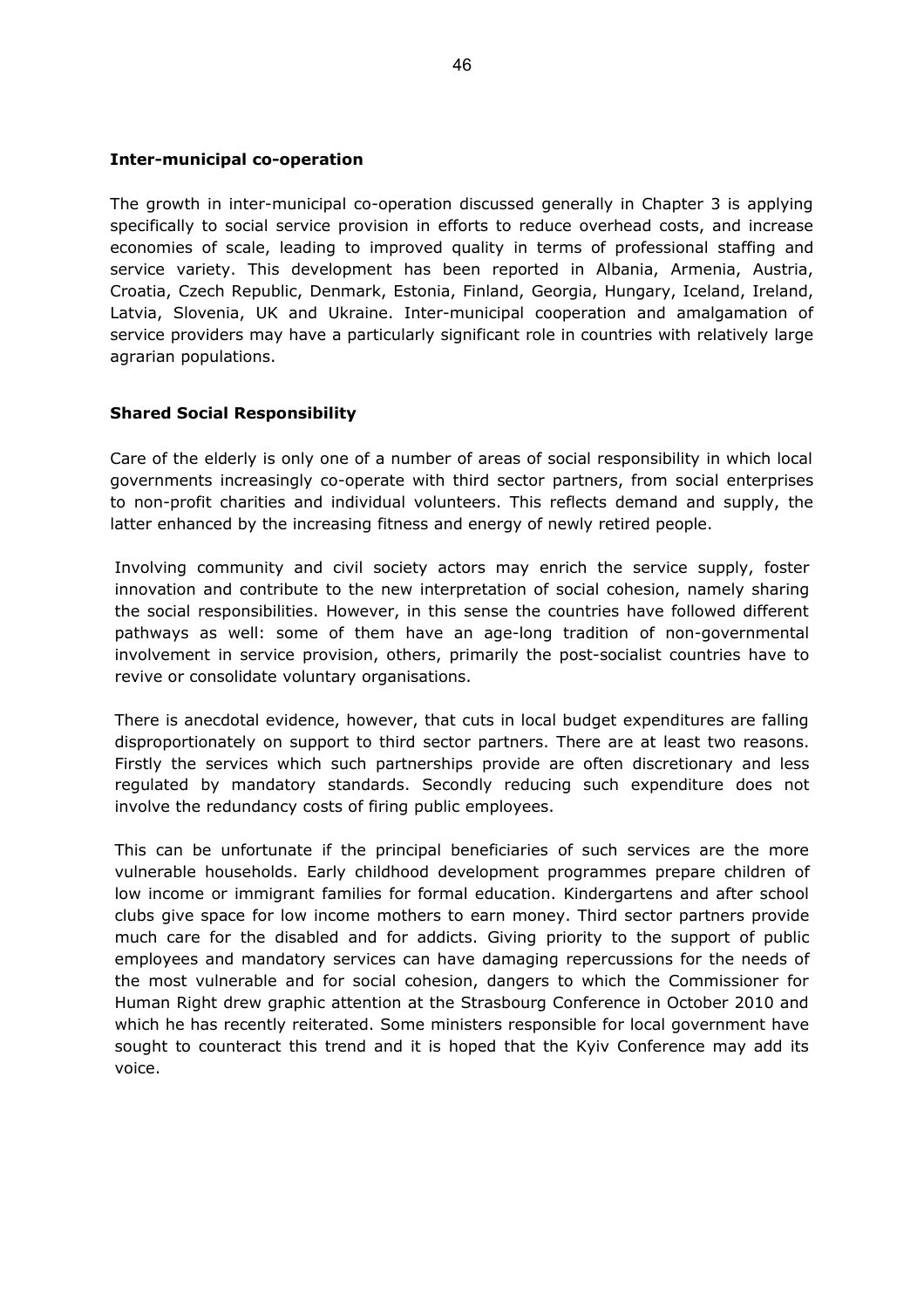# <span id="page-46-1"></span>**CHAPTER V :**

# **SUSTAINABLE ECONOMIC DEVELOPMENT: LOCAL GOVERNMENT'S ROLE**

#### <span id="page-46-0"></span>**Financing local capital investments**

Local governments manage a significant portion of general government capital expenditures. In the average of the 27 European Union countries, sub-national governments' share is almost two-thirds of the total government gross capital formation<sup>[5](#page-46-2)</sup> (Chart 1: 63% in 2010). So in the period of economic downturn the capacity of local governments to finance and to implement capital investments is critical. They can contribute to economic recovery by maintaining the level of public investments and launching new projects when private investments slow down. However, the local governments' relatively high share and the dependency on external resources, such as national budget capital grants, makes capital investments an easy target of restrictions and consequently a rather vulnerable item of the public budget.

Local capital expenditures are closely related to the level of fiscal decentralisation. In the more decentralised countries local governments share in capital spending is well above the EU average; while in countries with lower level of fiscal decentralisation - measured by the sub-national expenditures in percentage of GDP – their contribution to capital expenditures is limited. There are exceptions in countries with high capital investments: in the less decentralised countries such as Latvia, Ireland, Slovakia where local capital expenditures are primarily funded by the EU Structural Funds; in Italy and France administrative decentralisation partially explains the high level of sub-national capital spending.





<span id="page-46-2"></span> $<sup>5</sup>$  Gross capital formation is measured by the total value of the gross fixed capital formation, changes in</sup> inventories and acquisitions less disposals of valuables.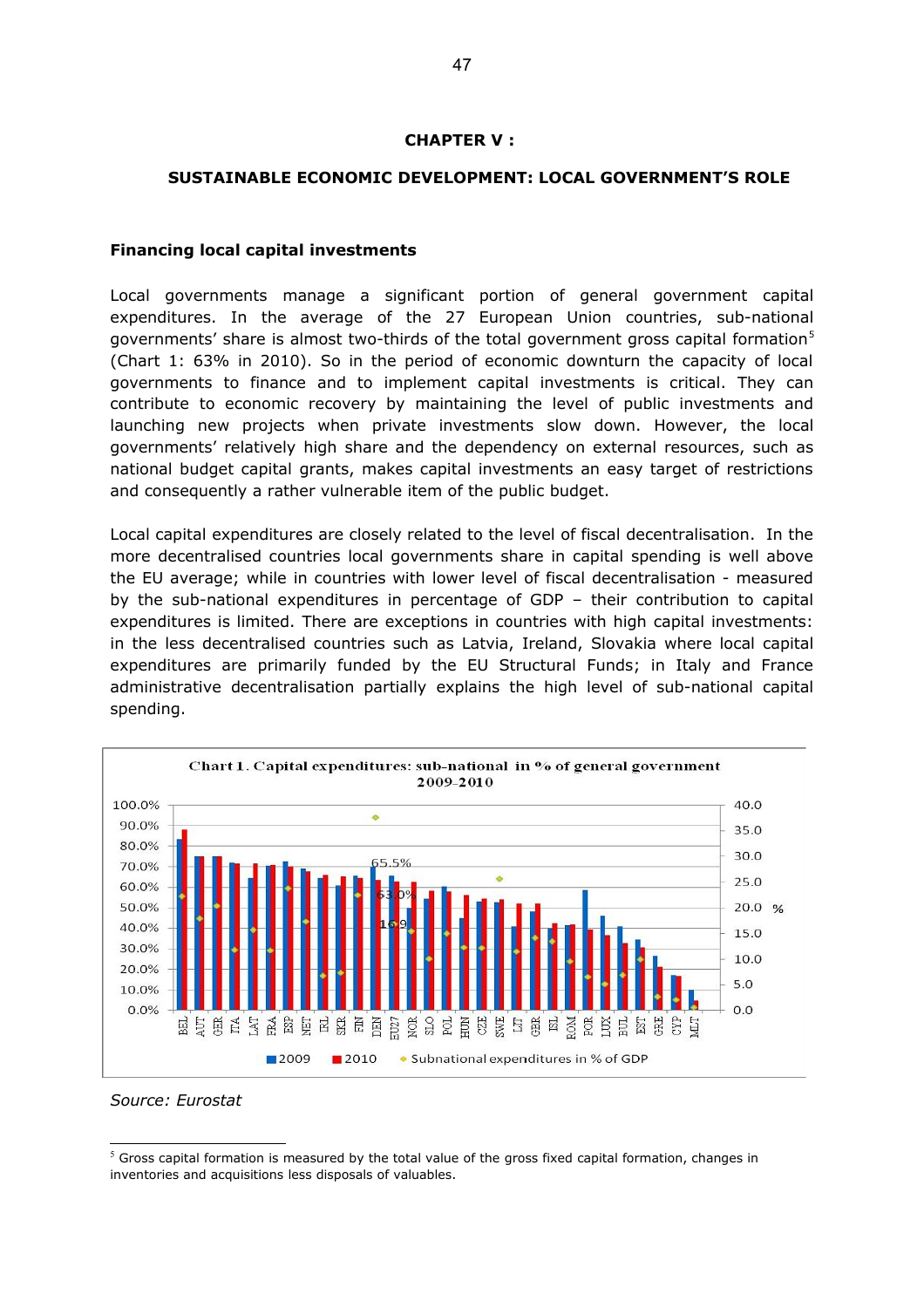The economic downturn has reached local government capital budgets with some delay: the sub-national governments' share in total general government capital expenditures was 65.5% in 2009, but it started to decline last year (63%). This time lag was caused partly by the economic stimulus programs in the more developed countries of Europe and partly by the better local absorption capacity of EU funds. It seems that by 2010, the third year of the economic downturn these resources have diminished and also the overall centralisation trend made local governments less significant actors in public sector capital investments (e.g. Portugal, Bulgaria, Denmark, Greece, Estonia).

In the EU27 countries the sub-national government's capital expenditures decreased by 10.5% in 2010 compared to the previous year. (Chart 2). Only six countries were able to increase the local gross capital formation: among them five are new member states, which benefit mainly from the EU grants (Lithuania, Hungary, Slovakia, Romania, Poland). All the others either kept capital expenditures at the same level or decreased them. Beyond the least decentralised countries (Malta, Bulgaria, Cyprus), the countries mostly hit by the crisis belong to this group: Greece, Portugal, Spain, Italy.

So contrary to the favourable trends in 2009, when local capital investments increased by 11.8% in the EU 27 countries, the following year brought drastic changes. The economic downturn in this respect has reached local governments with a one year delay. Local governments had to cope with the cuts in all their revenues, so they were forced to balance their current budgets first.



*Source: Eurostat*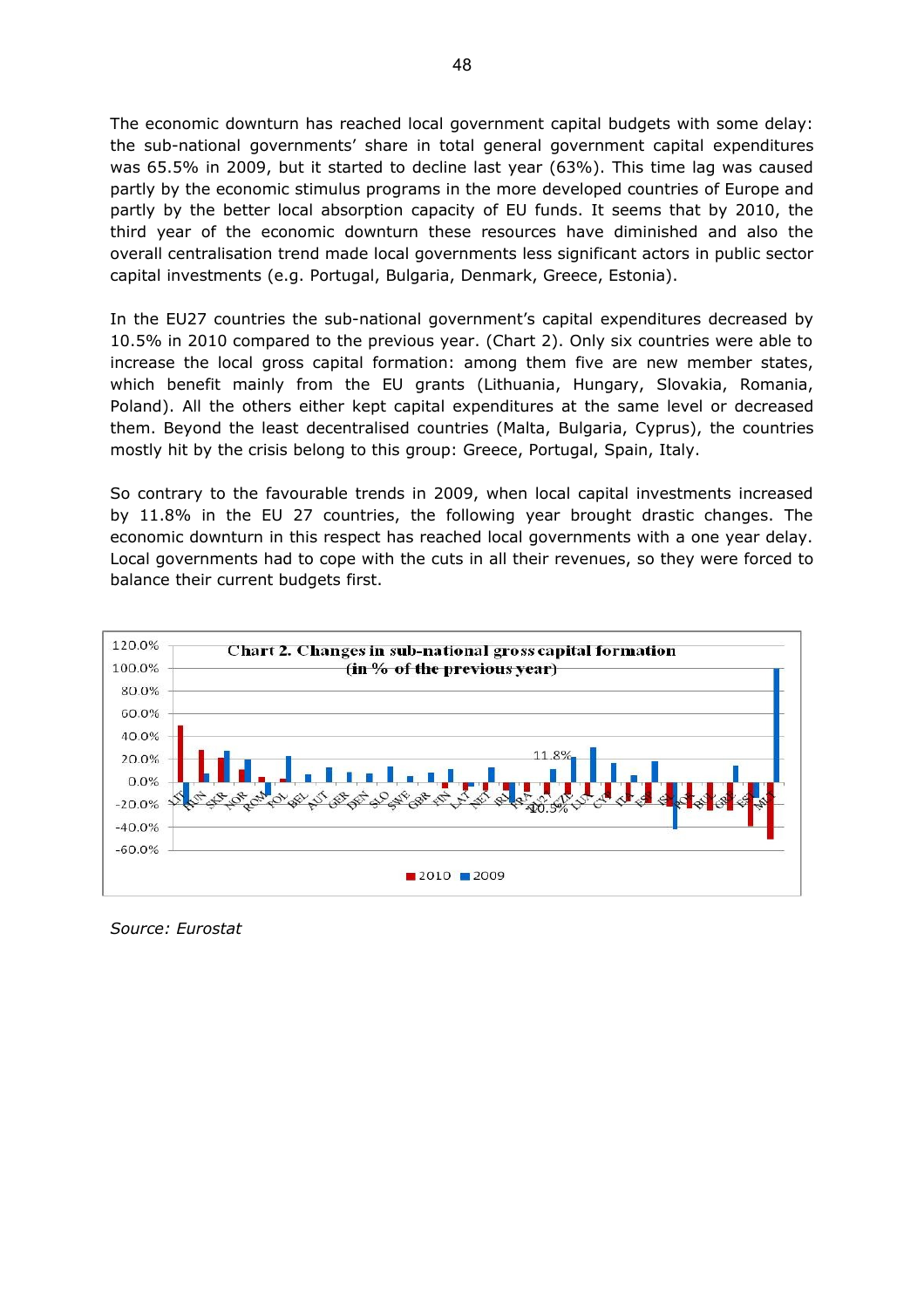#### <span id="page-48-0"></span>**Sources of financing local capital investments**

Local governments in the future stage of economic recovery will be faced with new financial problems. The fiscal stimulus programs in the developed part of Europe cannot be continued as budget deficit and high public debt will limit the national governments' capacity to launch major investment programs. The pressure on municipal current budget (debt repayment, tax reductions, operational costs of new investments, etc.) will limit the local funds available for capital investments.

In the new EU member countries where the main sources of financing capital investment projects were EU transfers, the co-financing requirements and the project implementation capacity might be the major limiting factors. The operating surplus previously used for capital investment financing has shrunk, so the absorption capacity of EU funds has also declined. In some countries it was coupled with the impact of the election cycle, because the changes in governments in 2010 slowed down the commitments and disbursement of EU funded programmes (e.g. this was the case in Hungary).

So in the period of overall restrictions local governments will not be able to continue capital spending at the earlier level and probably the funding schemes should be changed, as well. In the coming years the estimated level of general government debt will increase both in the Euro zone and in the OECD countries (Table 1). On the average gross financial liabilities are equal to the GDP and there are rather huge variations by countries.

|      | <b>Financial liabilities in % of GDP</b> |                   |  |
|------|------------------------------------------|-------------------|--|
|      | Euro area (14 countries)                 | <b>OECD-Total</b> |  |
| 2007 | 71,7                                     | 73,1              |  |
| 2008 | 76,7                                     | 79,3              |  |
| 2009 | 87,0                                     | 90,9              |  |
| 2010 | 92,8                                     | 97,6              |  |
| 2011 | 95,7                                     | 102,4             |  |
| 2012 | 96,6                                     | 105,4             |  |

# **Table 1. General government gross financial liabilities as a percentage of GDP**

*Source: OECD*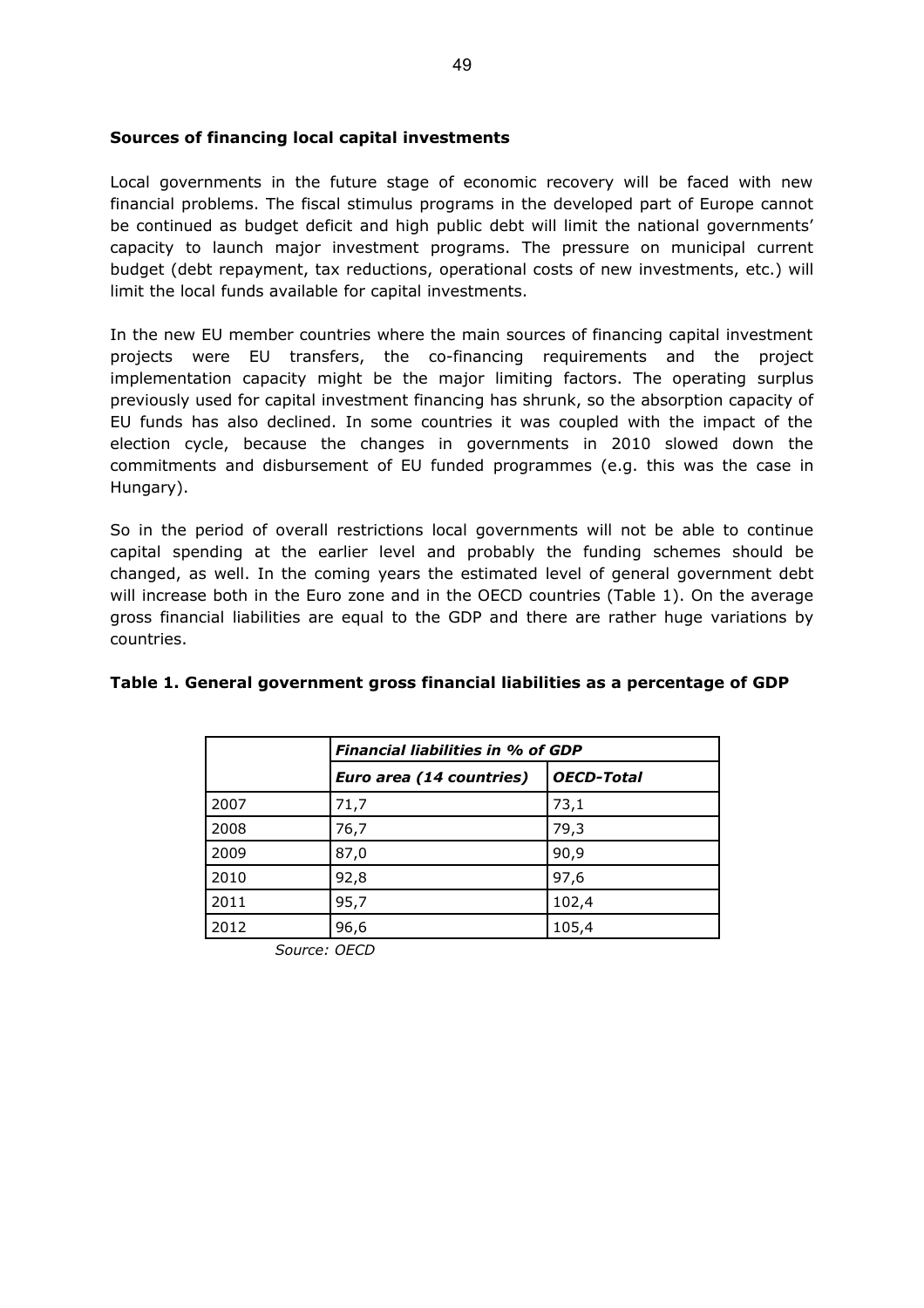The already high and increasing level of public debt constrained the local scope of borrowing. (Chart 3). Sub-national borrowing declined in most of the countries in 2010 compared to the previous years. Again the Central European new EU member states (without the Baltic states), some of the more decentralised countries (e.g. Netherlands) and the federal states, including Spain were able to issue more debt in 2010. The most indebted countries have already further limited local government loans either by discouraging municipal borrowing or temporarily lowering the limits on local debt (e.g. Spain).

The general government fiscal position very much determines the costs of local borrowing, regardless of the creditworthiness of a particular city. So the reports of leading credit rating agencies will indirectly affect municipal level, as well. The Parliamentary Assembly of the Council of Europe has already drafted a recommendation on over-indebtedness of states<sup>[6](#page-49-0)</sup>. It draws the attention to the responsibility of the rating agencies in creating a vicious circle for the highly indebted countries: downgrading the sovereign debt rating will increase the borrowing costs and consequently will limit the options for financing the already high public debt.

<span id="page-49-0"></span> $^6$  Recommendation 1961 (2011): Over-indebtedness of states: a danger for democracy and human rights. <http://www.assembly.coe.int/Mainf.asp?link=/Documents/AdoptedText/ta11/EREC1961.htm>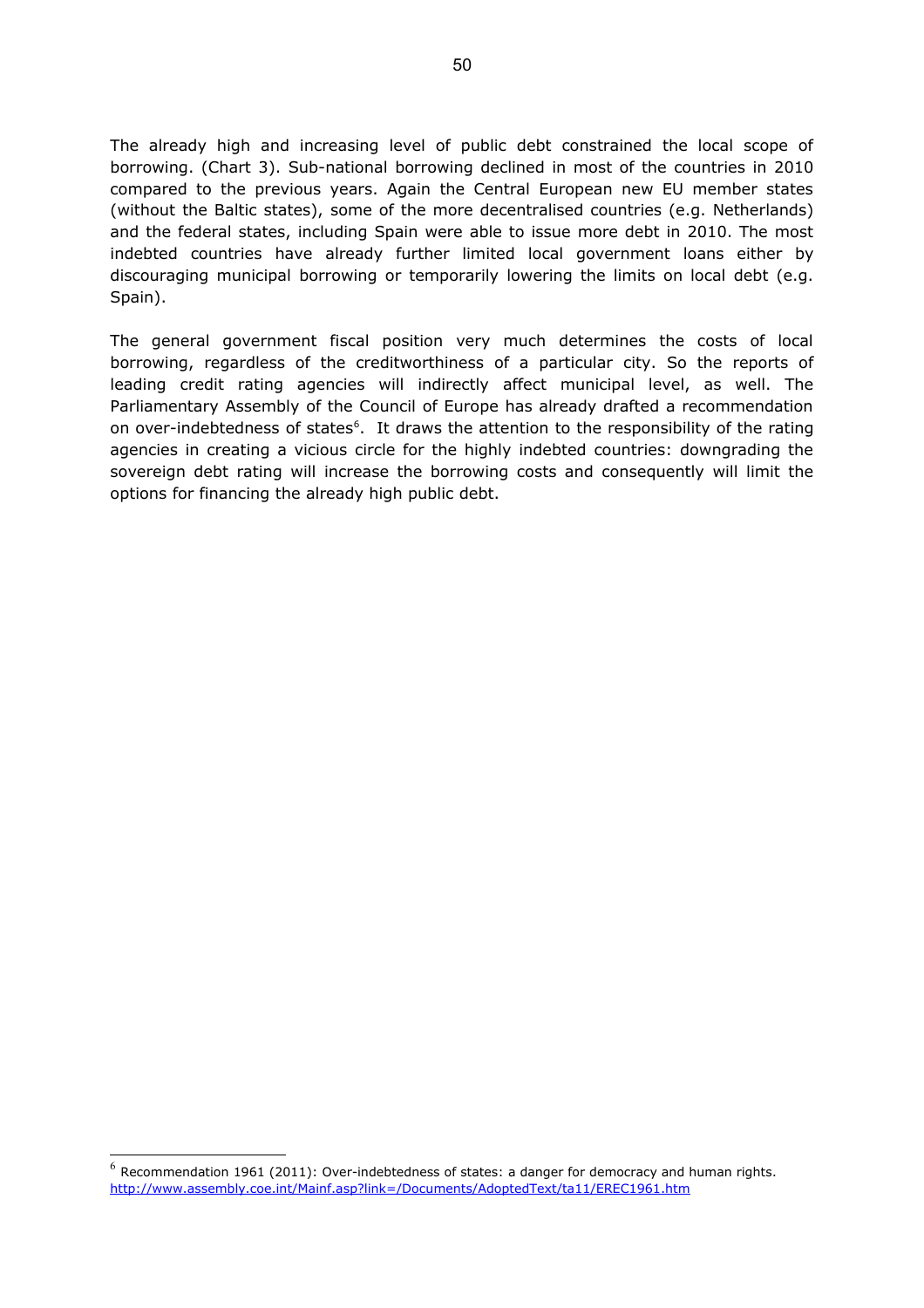

Chart 3. Sub-national borrowing (-)/lending (+) in % of GDP

*Source: Eurostat*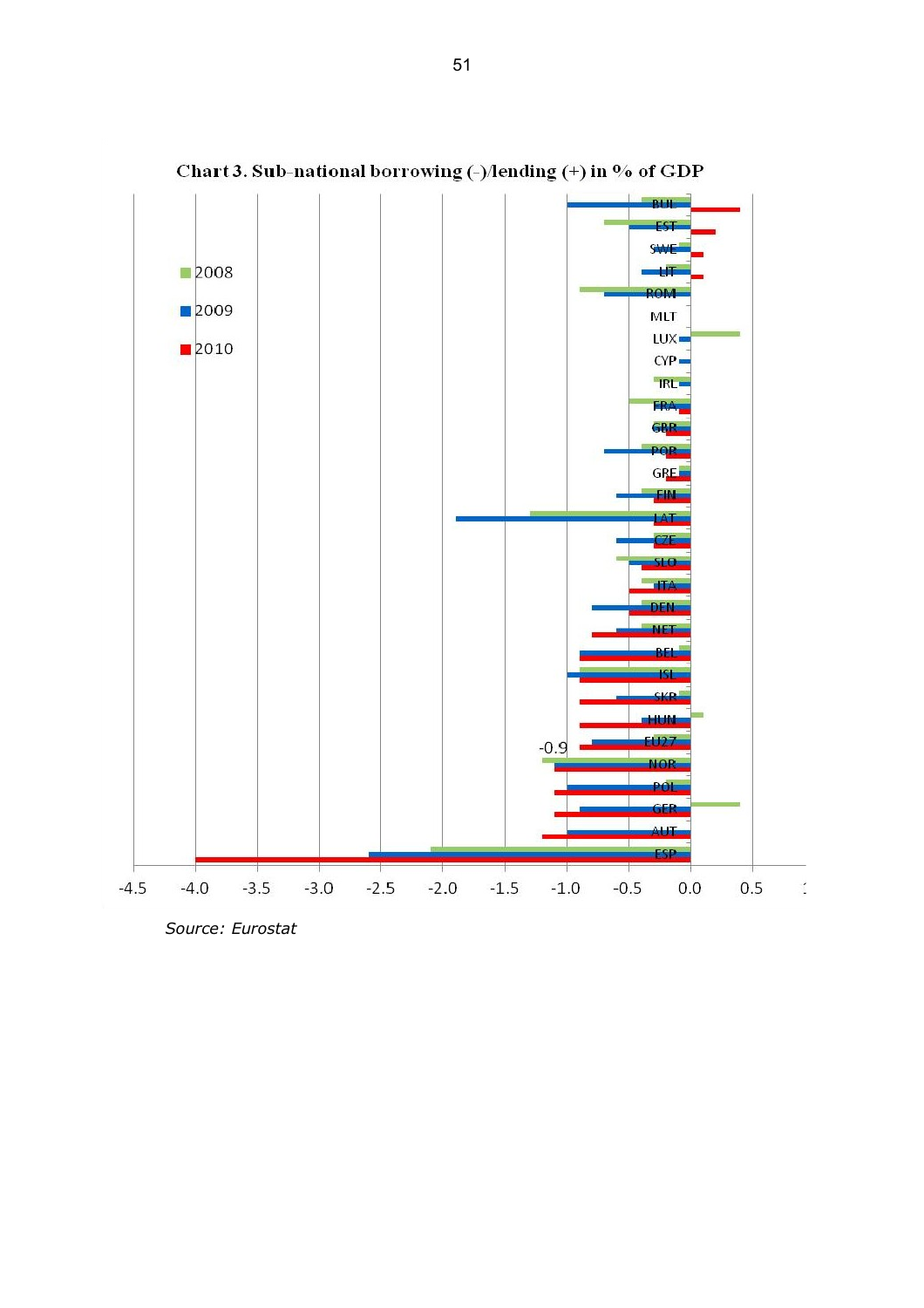Responses on the high public debt were formulated at all levels of government, including the European Commission. The European Stabilisation Mechanism provides financial assistance to countries with serious economic problems through a loan scheme. The European Commission borrows on the capital market and the debt is repaid by the beneficiary Member State<sup>[7](#page-51-1)</sup>. Alternative sources are provided by the European Financial Stability Fund (EFSF) endowed with  $\epsilon$  440 billion, of which  $\epsilon$  250 billion is available in loans<sup>[8](#page-51-2)</sup>. It is available for the Euro zone countries as loans to countries with financial difficulties. The 16 member countries guarantee the debt issued by the Fund.

At the very local level municipalities also make attempts to keep capital investments at the required level. In some countries alternative sources for financing capital investments are found at the local utility companies and other municipal subsidiaries, such as the asset management entities. However, this method of financing only transfers the burden to these extra-budgetary units. The service organisations also have to deal with the consequences of the economic downturn: arrears in payment of user charges have increased, the national regulations prohibit revenue rising, the private funding sources and the available loans are limited. The utility companies often borrow with municipal guarantee, so the local governments have the ultimate responsibility for these loans, as well.

If these financial obligations are taken into account then the level of local government debts, guarantees and other contingencies will be higher. As the national observer from Croatia reported the local payment arrears increased from 47% to 69% of local government direct debt. When the value of net financial assets is consolidated with local government utility companies, then the positive balance (in 2009 0.2 billion HRK for the local governments) diminished (-5.7 billion HRK). There were already cases when municipal accounts were blocked by the creditors, because of the guarantees issued by the local governments.

# <span id="page-51-0"></span>**Partnering with the private sector**

Despite the present nationalisation and re-communalisation actions the public sector will operate in a market environment in the long run. Municipal service delivery, the revenue raising options through user charges and private investments, the urban and regional development programmes cannot be isolated from the private sector. The past two decades proved the difficulties, but also a number of advantages of this cooperation through better service performance, improved efficiency of utility services and mutual, public and private benefits of urban and local economic development actions.

<span id="page-51-1"></span><sup>7</sup> <http://europa.eu/rapid/pressReleasesAction.do?reference=MEMO/10/173>

<span id="page-51-2"></span><sup>8</sup> <http://www.efsf.europa.eu/about/index.htm>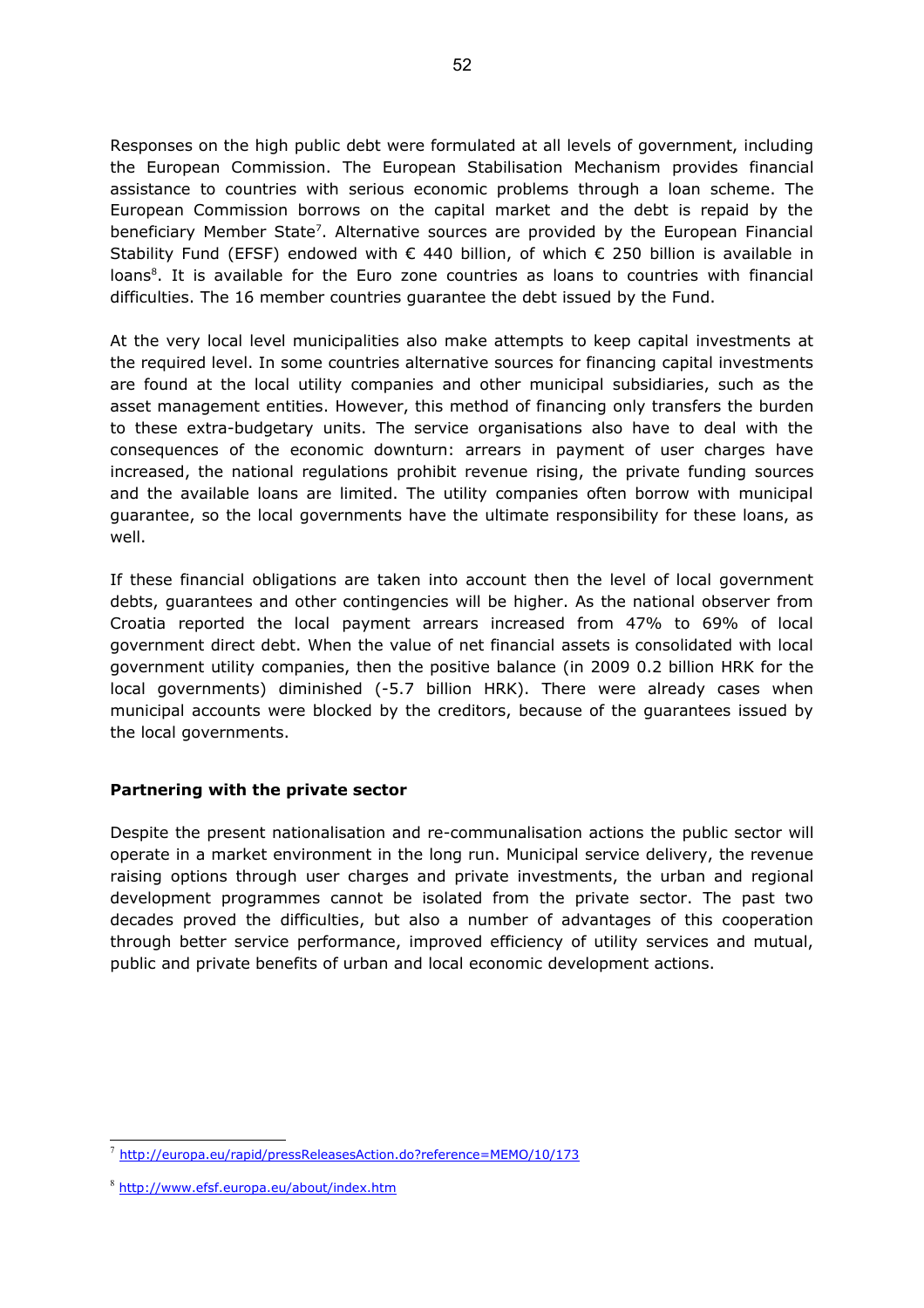However, the general public attitude towards private provision of public services has changed recently. The contracting-out and PPP schemes are rejected because the projects became more complex and sophisticated, so the municipal administration has not always been able to negotiate the deals with the large, multinational companies. The usual arguments against any form of private sector participation are the increased costs of services due to profit gained by the private service organisations and the negative consequences of rigid contractual arrangements. PFI costs in UK are also heavily increased by the higher interest rates paid by private investors. During the past decades the public actors (the clients, the regulators) are inclined to keep these services under direct control, as they have learnt a lot from the businesses in funding and managing municipal services. There is an increasing hostility towards foreign operators as the domestic utility companies became more experienced and prepared for taking back the service management.

In the future when beyond simple restrictive measures, economic recovery will require new types of public intervention, the cooperation between the public and the private actors has to be further developed. So the new forms of partnership between the local governments and the market based organisations might be a critical element of the responses to the economic downturn. Two aspects of partnership should be separated:

- (i) private delivery of public services; and
- (ii) joint local actions of public entities and businesses.

#### <span id="page-52-1"></span>**Private provision of local services**

Countries are at a different stage of learning the costs and benefits of cooperation with the private sector in local public service provision. Local governments with longer tradition of contracting-out and established regulatory systems are in a better position, compared to those which entered this market recently, during the last two decades. The latter group is more dependent on the private capital, the transfer of technology and adaptation of management methods. This is the reason why more cases of remunicipalisation in the water sector are reported from France (e.g. Paris water services) and re-communalisation plans in the energy sector are discussed in Germany<sup>[9](#page-52-0)</sup>, compared to Central and Eastern Europe, where it is more exceptional.

<span id="page-52-0"></span> $9$  In the coming 2 - 3 years municipalities should make a decision on 12,000 concession agreements in Germany, whether to extend the present concessions or to take over the network operation by a municipal company. The amendment of the energy regulations is already under discussion to limit the litigation, securing the information for the municipalities. (Information sheets provided by the CoE/LGI project national observer). These new trends are discussed by Wollman, H.-Marcou, G. (2010): The provision of public services in Europe. Edward Elgar Publishing Ltd., Cheltenham, UK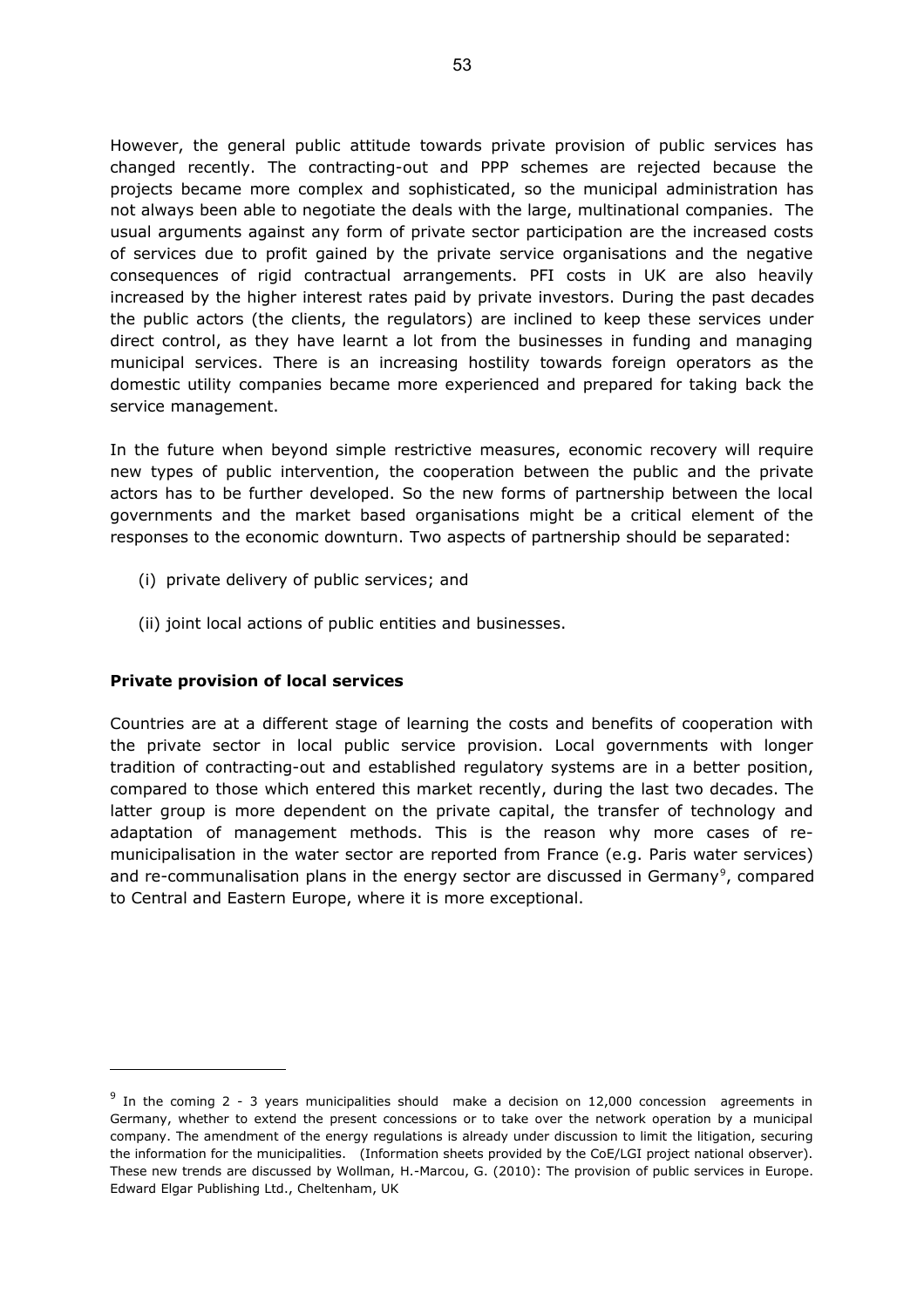Service companies are often criticised once the first private investments improve the service performance and the tariffs are increased or user charges just kept at a higher level. In some cases populist actions led to re-municipalisation of services when in a decentralised environment local governments have limited regulatory capacities. In these cases, when re-communalisation happens before the service agreements actually expire, the private partners should be compensated for terminating long-term concessions or operating contracts, which will obviously cause one-time expenditures for the local governments<sup>[10](#page-53-0)</sup>.

Buying back the assets and municipal shares in concession companies happens mostly in the energy and water management sectors. It could happen because the local administration and the municipal corporations improved their management capacities and new forms of cooperation have been experimented. Local governments themselves are more inclined to develop inter-municipal agreement on communal service provision, so the economies-of-scale can be realized not only at the private companies, but by the municipalities, as public service providers. They benefit also from merging the singlefunction service entities into holdings, which brings savings through synergies in revenue collection, efficient use of machinery and equipment or cross-subsidization of activities with different profitability. Local governments might gain indirect benefits through these arms-length-companies by implementing energy saving programs at local institutions or introducing renewable energy sources, which would not be a priority of the private contractors.

However, partnership with the private sector is still regarded as an effective tool for municipal service provision. Countries legislated PPP laws recently (e.g. Croatia, Romania), although there might be mixed motivations behind these new regulations (as the Romanian national observer reported it is more an attempt to create avenues for bypassing the procurement legislation). In Albania there are simple cases of providing public land to investors in return for social housing. Property related deals, such as saleand-leaseback of municipal real estate, are not often used in this period of economic downturn (country report from Iceland).

The European market of Public Private Partnership agreement started a slow recovery in  $2010^{11}$  $2010^{11}$  $2010^{11}$ . The total value of PPP transactions reached by the financial close was EUR 18 Billion of 112 projects, which is similar to the level of 2002-2004, but lower than during the pre-crisis boom period in 2005-2007. The most active countries are the UK (44 projects) and together with Spain, Portugal these three countries represent 63% of the total value of PPPs within the EU. In Eastern Europe only six deals were made.

<span id="page-53-0"></span> $10$  These cases are rather frequent in France, but a similar municipal buy-out of the concessionaire in the water sector happened in a large city of Hungary, as well. See:<http://www.remunicipalisation.org/>

<span id="page-53-1"></span> $11$  Market Update. Review of the European PPP Market in 2010. http://www.eib.org/epec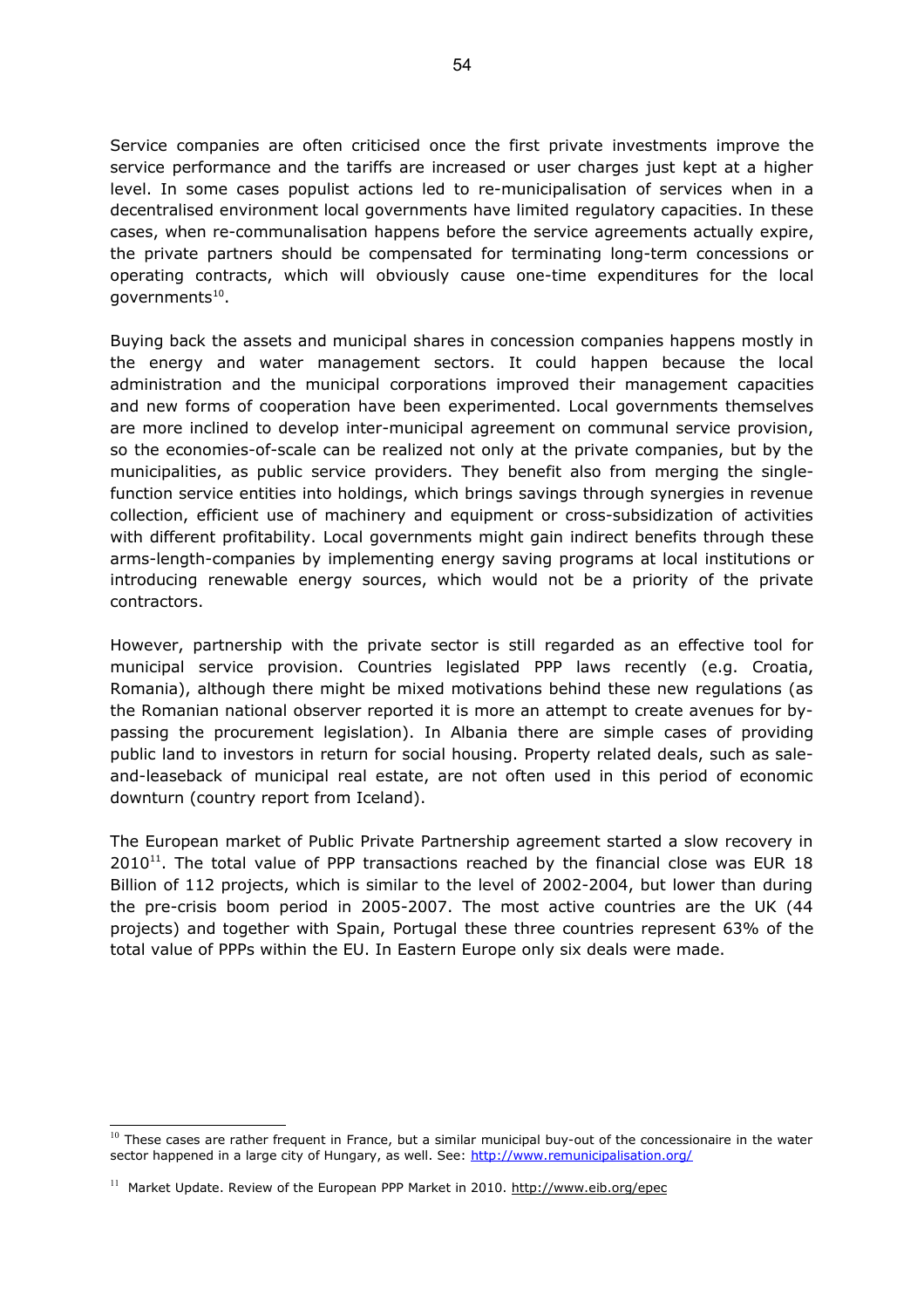The PPP projects are typically in the transportation sector and in the field of education, health care, so they are almost exclusively national government PPP programmes.

#### <span id="page-54-0"></span>**Promoting local economic development**

The other, broader aspect of partnership is related to local and regional development. Municipalities have learned various techniques of local economic development, which were successfully used in the period of more or less stable economic growth, the relative abundance of capital and funds for investment. The economic stimulus programs also targeted small, medium size enterprises and the EU programs aimed to lower the administrative burden on these businesses.

In the coming years countries of Eastern Europe probably will be faced with declining foreign direct investments and the more developed economies should find new, endogenous sources of economic growth. In this situation the local government strategies and development actions should be transformed, as well. National observers already reported few examples of direct local economic development actions. They range from simple cooperation between local governments and businesses for common goals (e.g. promoting tourism by sharing the burden of local tourist information centre in Albania) to more strategic support of social entrepreneurship (e.g. setting up a special company for eco-agricultural production which provides jobs to the most vulnerable population of a municipality in Bosnia and Herzegovina).

The small and medium size enterprises will not be able to create sufficient number of jobs and their overall impact on local tax base will be limited. However, the public and the private sector jointly search for employment opportunities. For example in Denmark the unit of caseworkers and employment advisers are physically located in the company in order to increase the cooperation between the government and the businesses.

Specific forms of local economic development are used in these exceptional times. Cooperation and collaboration between local governments is critical for local economic development. Municipalities have to cooperate horizontally with their neighbours, the financial institutions or the public utility companies and vertically, with other tiers of elected governments (regions, urban areas) or the state administrative entities. Local governments should actively contribute to economic development by being more responsive in the local urban development strategies, planning regulations, investments in infrastructure, education and training programmes, creating favourable business environment for innovation, etc.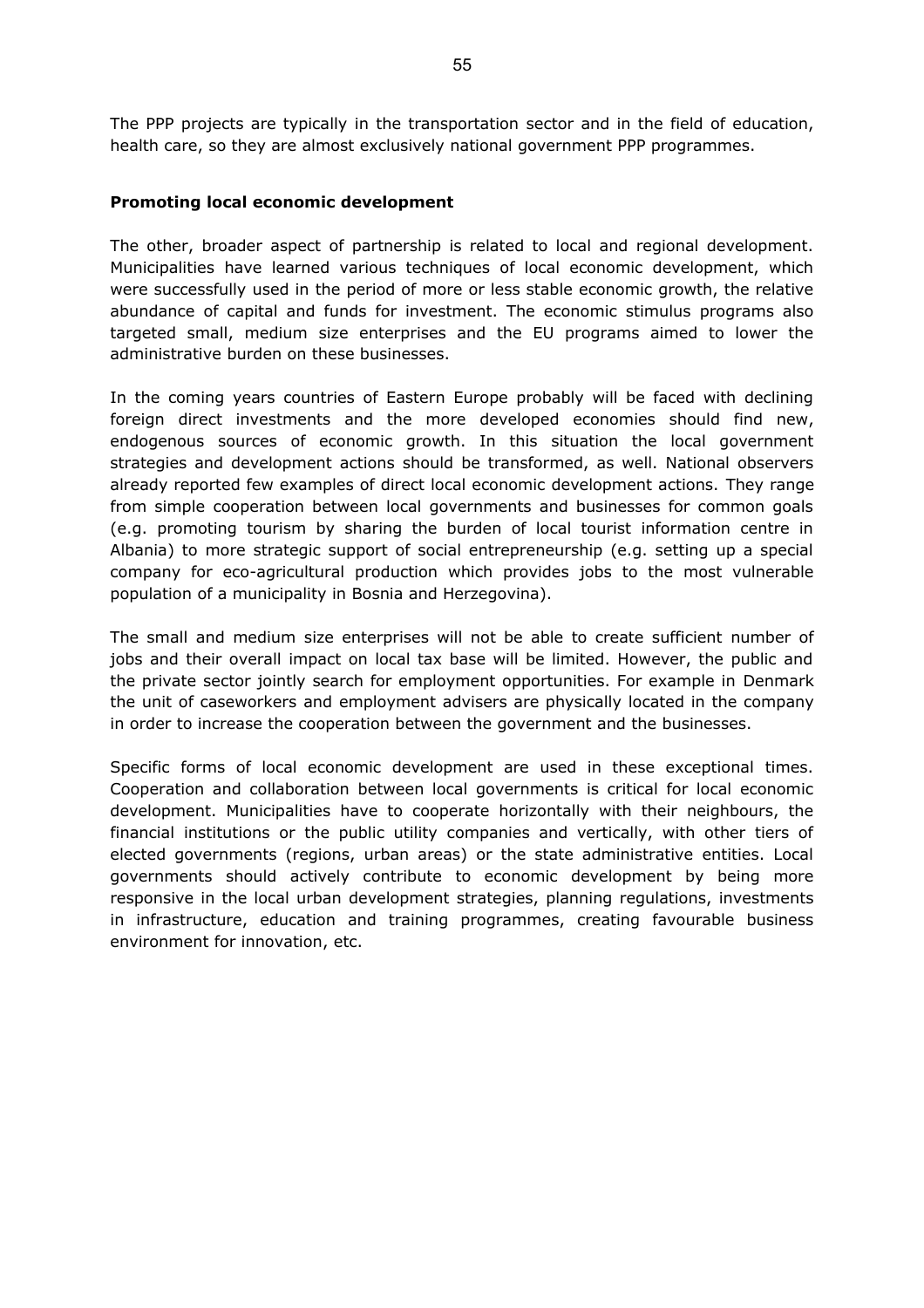The institutional forms of local economic development have been transformed, as well. For example in the UK the former regional development agencies were replaced by Local Enterprise Partnerships in England. These joint public authority and business partnerships are aimed to support economic growth by supporting start-up small businesses, tourism; cooperating with universities; tackling issues of planning and housing, local transport and infrastructure priorities, employment and the transition to the low carbon economy.

# *Box 3. Poles of competitiveness in France*

*Setting up 17 economic poles (clusters) for economic development: cooperation between state and local governments; industry/business and universities as NGO.*

The poles of competitiveness (pôles de compétitivité) have been conceived in 2004 as a tool for economic development policy by the national Agency for regional development (DATAR), a central government body. Though the idea is not totally new (Italy has "districts", Germany "nets of competences", California the Silicon Valley), it was a quite revolutionary shift in France. Regional development was traditionally considered as a policy of cohesion and equalization thanks to cooperation between State and local governments to create nearly the same investment and public services all over the country. Now a clear option is taken for "cluster" policies, polarized in certain territories, with very diverse projects; main actors are no longer public administrations, but enterprises, research centers, universities, hospitals, etc.

The objective is to stimulate cooperation between all these actors on specific long term innovation programmes with a marginal support of public money.

Clusters and programmes are not regional in an administrative sense, for two reasons: 1) their leading center is located in a given region, but members can be anywhere in France; 2) a pole must decide of the level of its ambition: to be a leader on a European or a global world level, and not just a regional one. Successful activities cannot be locked up in administrative boundaries, but their development will of course benefit the region where they are.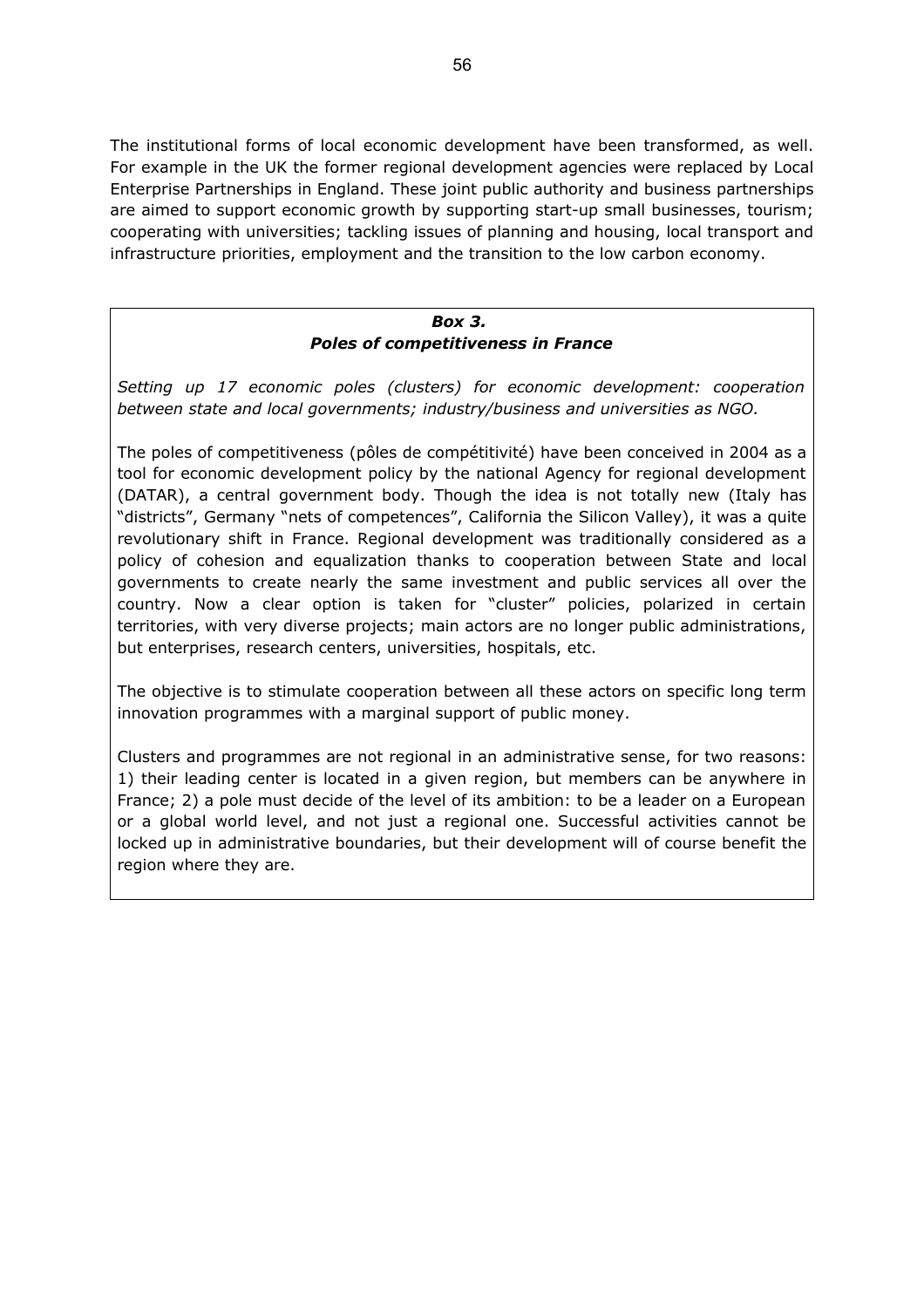The creation of a pole must come from an initiative of a group of entrepreneurs, mostly with support of LSG, who submits a project after the Agency has issued an invitation to tender. A limited number of poles are accepted. Originally it was meant to be quite low (10 to 15) and of world dimension (space, cars of future, chemistry, pharmacy…) but 66 have been accepted in 2005 and 5 more were added in 2007, covering nearly all economic sectors. An international evaluation made in 2008 concluded that 13 were weak and finally accreditation of 6 poles with low output was withdrawn. But in 2010 six new ones were created, dedicated to eco-technologies (water, energy, waste…). The total number is still 71. Their legal status is private law, mostly a non-profit association, which offers greatest flexibility.

National competitive biddings are published for specific programmes with indication of the amount of money available, the general priorities and procedure information. From 2005 to mid-2011, 1051 projects have been selected and received support. The 2011 September call for tenders was the  $11<sup>th</sup>$ . The public money comes from central State ministries depending on the nature of the projects; from local governments, mostly regions but also other LSG bodies, and from European Union (FEDER).

The principles of these poles are: cooperation between the economic actors, between public administrations (Ministries, region, municipal, etc.) and between public and private; a common objective and strategic lines; to aim to be the best in a specific domain and on a certain range; therefore to boost innovation. There are no spectacular results and all poles don't work perfectly, but provisional evaluation is rather positive and solidarity in a period of crisis is an advantage. Next full evaluation is projected in 2012.[12](#page-56-0)

This strategic approach to local development requires more comprehensive and coordinated actions from local governments. Both international development agencies and domestic organisations tend to promote recovery by integrating actions locally or regionally. The European Commission's planned new approach to regional development in the next budgeting period using the concept of "place based development<sup>[13](#page-56-1)</sup>", the Barcelona Principles of economic recovery underlining the importance of active local leadership<sup>[14](#page-56-2)</sup>; recognition of the need for multi-sectoral development program design<sup>[15](#page-56-3)</sup> all emphasize the same integrated approach to successful development actions. Domestic policy analyses also highlight the importance of local leadership and quality of place in economic recovery<sup>[16](#page-56-4)</sup>.

<span id="page-56-0"></span><sup>&</sup>lt;sup>12</sup> More info at: http://territoires.gouv.fr/poles-de-competitivite

<span id="page-56-1"></span><sup>&</sup>lt;sup>13</sup> Barca, F. 2009: AN AGENDA FOR A REFORMED COHESION POLICY. A place-based approach to meeting European Union challenges and expectations. Independent Report prepared for Danuta Hübner, Commissioner for Regional Policy.

<span id="page-56-2"></span><sup>&</sup>lt;sup>14</sup> `Clark, G., 2009: [Recession, recovery and reinvestment: The role of local economic leadership in a global](http://www.oecd.org/dataoecd/18/48/43569599.pdf) [crisis.](http://www.oecd.org/dataoecd/18/48/43569599.pdf) OECD LEED

<span id="page-56-3"></span> $\frac{15}{15}$  Romanik, C, 2011: A new definition of local development. http://www.developmentandtransition.net/

<span id="page-56-4"></span><sup>&</sup>lt;sup>16</sup> The Work Foundation, 2009: Recession and Recovery: How UK Cities can respond and drive the recovery. London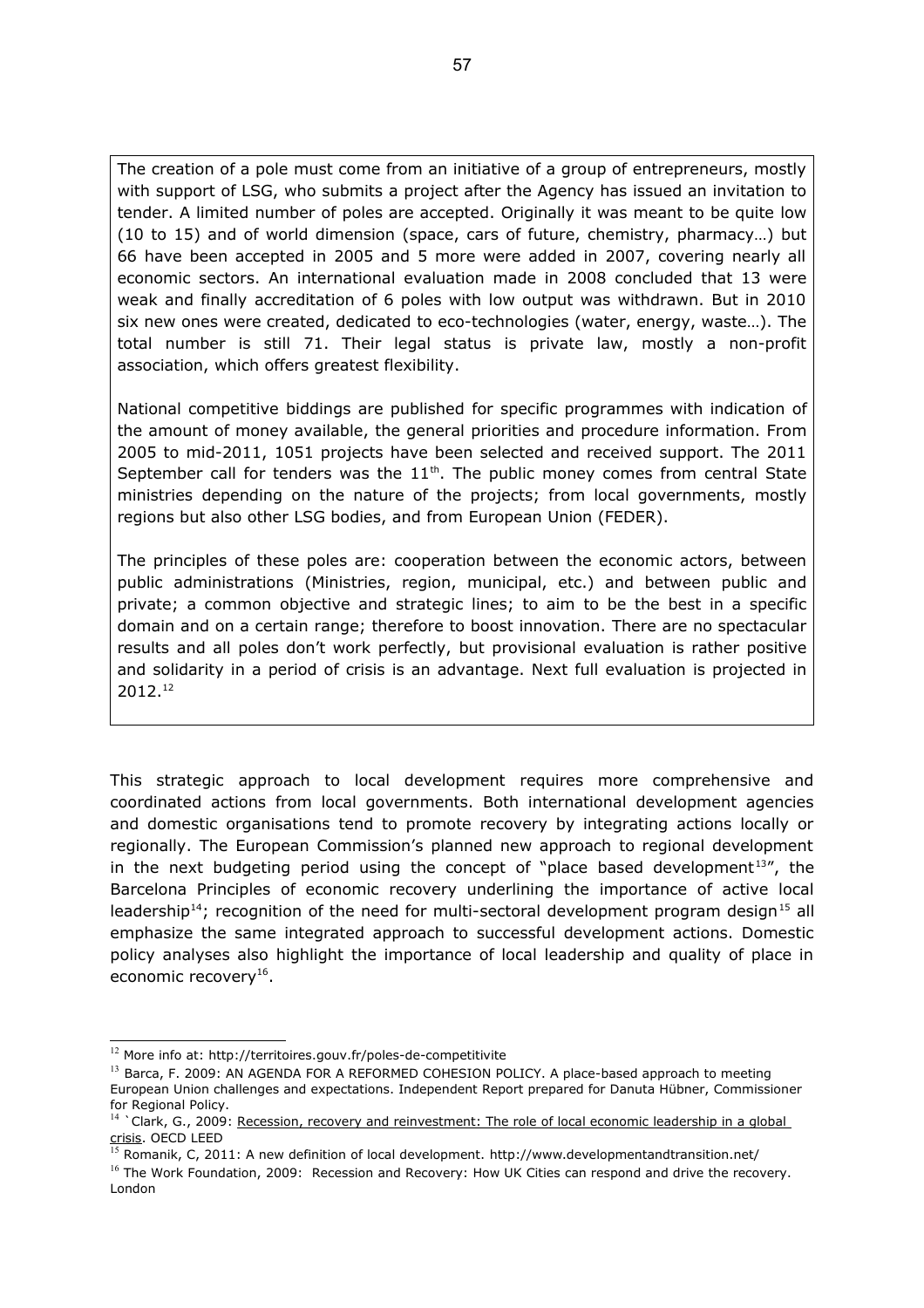#### <span id="page-57-0"></span>**Energy efficiency**

A specific cross-cutting issue of future local development is energy utilization. Beyond the global and national programs it is very much a local government issue. Municipalities and their institutions as large energy users have direct influence on energy consumption and also indirectly, through the building regulations, district heating or the public transportation systems they can determine the local segment of the energy market. Energy rationalisation programs are local, because the solutions are specific and cannot be standardised even in a country across localities of different types.

There are huge differences within Europe, as well: the Western, more developed countries launched energy saving and rationalisation programs decades ago, while in Southern and Central Europe energy efficiency improvement is a recent issue. Fiscal decentralisation forced local governments to search for savings and also opened new options for economising on the increasing energy expenses.

The European Commission's long-term strategy has also set important targets of sustainable growth. In the field of climate change and energy utilisation by 2020 it aims to decrease greenhouse gas emissions by 20% lower than 1990; 20% of energy use should be from renewable energy and it is planned to achieve 20% increase in energy efficiency.

Energy rationalisation goes beyond the technical aspects of energy efficiency and the narrow environmental approach. The suppliers usually discuss these traditional engineering issues. Local leadership focuses on the economic and political aspects: what are the local institutional and regulatory conditions of having strong local fiscal interest in energy savings, how energy rationalisation, renewable energy can be made primary issues of local political debates. Climate change will also influence local policies, as there is already a visible greater demand for drainage system to manage rainfalls or protecting cities from floods.

The national observers reported various actions. In Spain the national action plan of 2008-2012 proposes changes in the street lighting regulation and improvements in the high-energy consumption of water supply and water purification facilities. Energy audits increase the efficiency of municipal facilities and public enterprises; savings can be achieved by providing energy-training courses for municipal technicians. A series of principles for energy efficiency have been set up between the central government, regions and local governments.